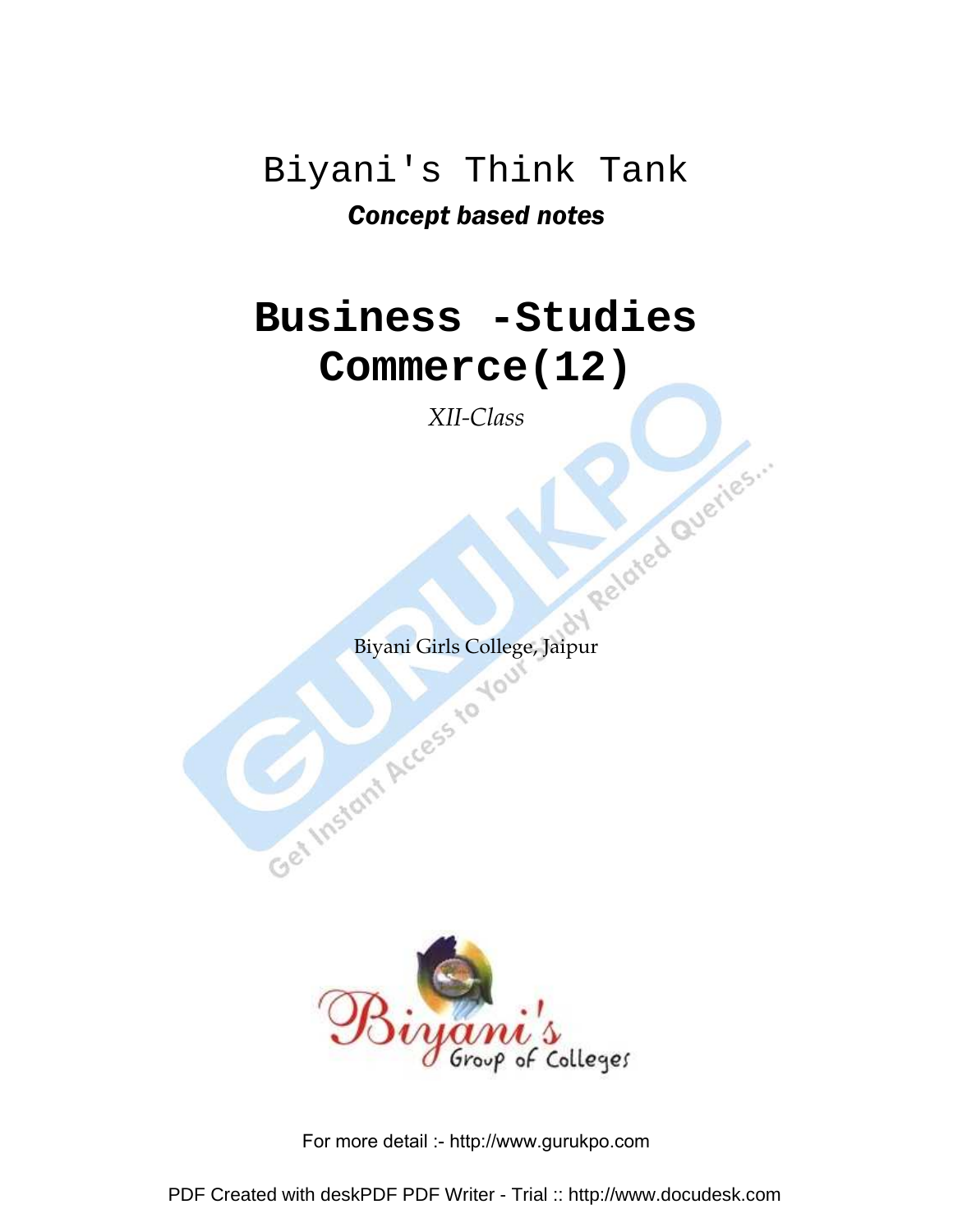## *Chapter 1 Nature & significance of Management*

## **Q.1 Explain the term 'management'?**

Ans. Management is the process of working with and through others to achieve organizational goals effectively & efficiently.

## **Q.2 Enumerate the characteristics / features of management.**

Ans. Management in general, has the following features:<br>
1. Achieving organizational goals.<br>
2. It is pervasive.<br>
3. It's a group activity<br>
4. It's a continuous process.<br>
6. It's a distinct & dynamic function<br>
7. It's mul

- 1. Achieving organizational goals.
- 2. It is pervasive.
- 3. It's a group activity
- 4. It's an intangible fore.
- 5. It's a continuous process.
- 6. It's a distinct & dynamic function.
- 7. It's multidimensional.
- 8. It influences behavior.
- 9. Composite process.
- 10. Working with & through others.
- 11. Balancing effectiveness & efficiency.
- 12. It's a dynamic discipline.

## **Q.3 Success of an organization largely depends upon its management. Give few reasons.**

 $\sqrt{6}$ 

Ans. Success of an organization largely depends upon its management. The five reasons is like that:

- 1. Achieving organizational goals.
- 2. It is pervasive.
- 3. It's a group activity
- 4. It's an intangible fore.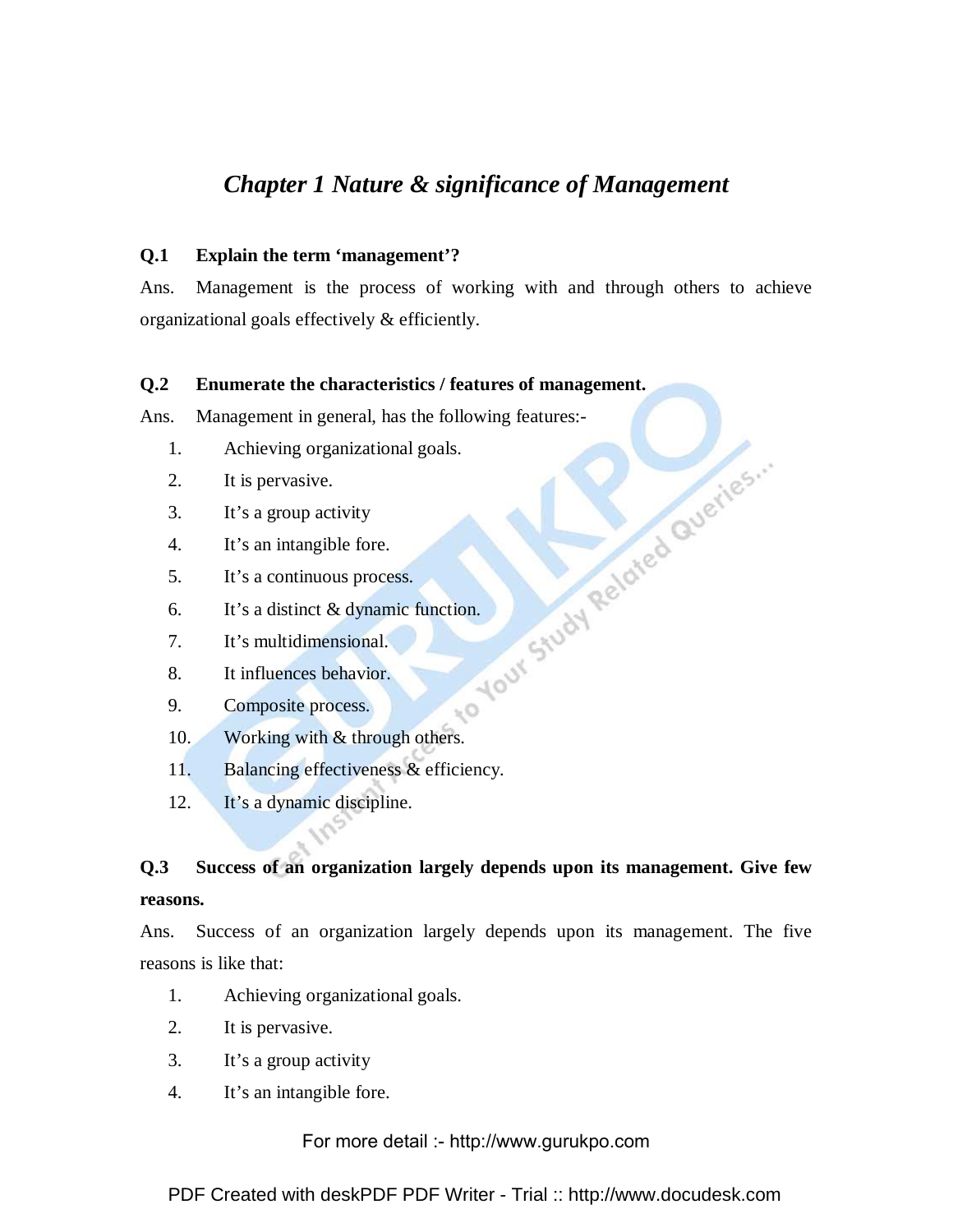5. It's a continuous process.

## **Q.3 What are the various management objectives? Explain briefly.**

Ans. Objectives are the ends towards which the activities of an organization are directed & the standards against which the performance is assessed.

Three major types of management objectives are:-

## **1. Organizational objectives:**

- Survival
- Growth
- Profit

## **2. Social objectives:**

- 
- Supply of quality products at reasonable price.<br>
Contribution towards Social warfare activities.<br>
Generate employment opportunities.<br>
Education • Contribution towards Social warfare activities.
- Generate employment opportunities.
- Generate economic wealth.
- Education, Health & vocational training programs.

## **3. Personal Objectives:**

- Financial needs like competitive salaries, incentives & other benefits.
- Social needs like recognition in the organization.
- Higher level need which include personal growth & development.

## **Q.4 "Management as a group has the responsibility of managing an enterprise". Explain.**

Ans. The term 'management as a group' refers to the term of managers, e.g. board of directors, supervisors, chief executive's etc. these are the persons who are assigned the task of policy formulation guiding & controlling the work of others & hence responsible for managing the affairs of an enterprise.

## **Q.5 Why is management an inexact science?**

Ans. Management is an inexact science because it deals with human beings. An exact science is based on experimentation, but experimentation is not always possible in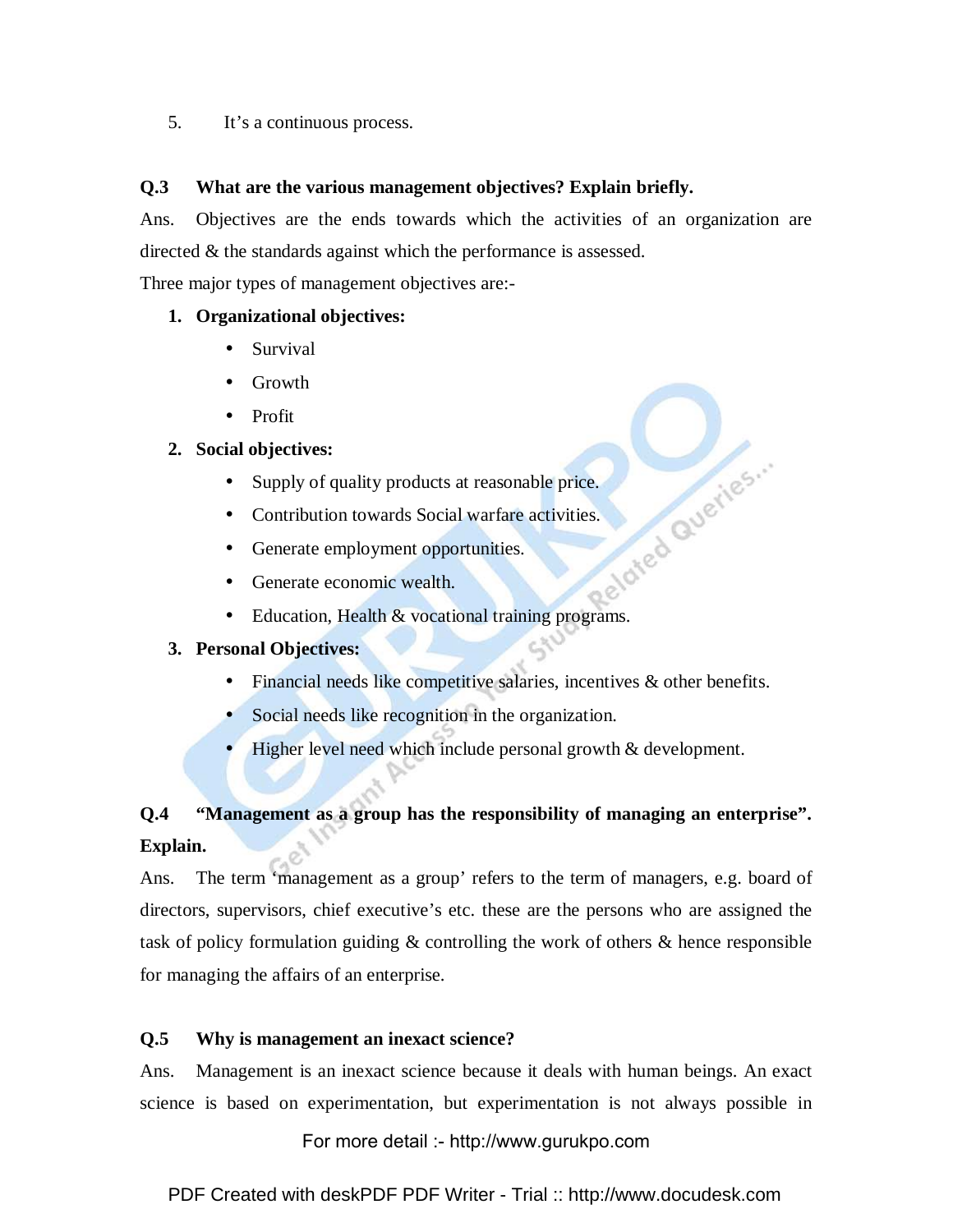management since human beings cannot be tested in laboratories. An exact Science strictly follows the cause effect relation ship, but human behaviour often violates the basic scientific principles.

## **Q.6 Explain the importance of management.**

Ans. The following points reveal the importance of management:-

- 1. It helps in achieving group goals.
- 2. It provides effectiveness to human efforts.
- 3. It creates a dynamic organization.
- 
- 5. Brings order to endeavors.
- 6. Critical ingredient in nation's growth.
- 7. Brings harmony in work.
- 8. Helps in achieving personal objectives.
- 9. It provides judgment & vision.

## **Q.7 Discuss the Nature of management.**

Ans.

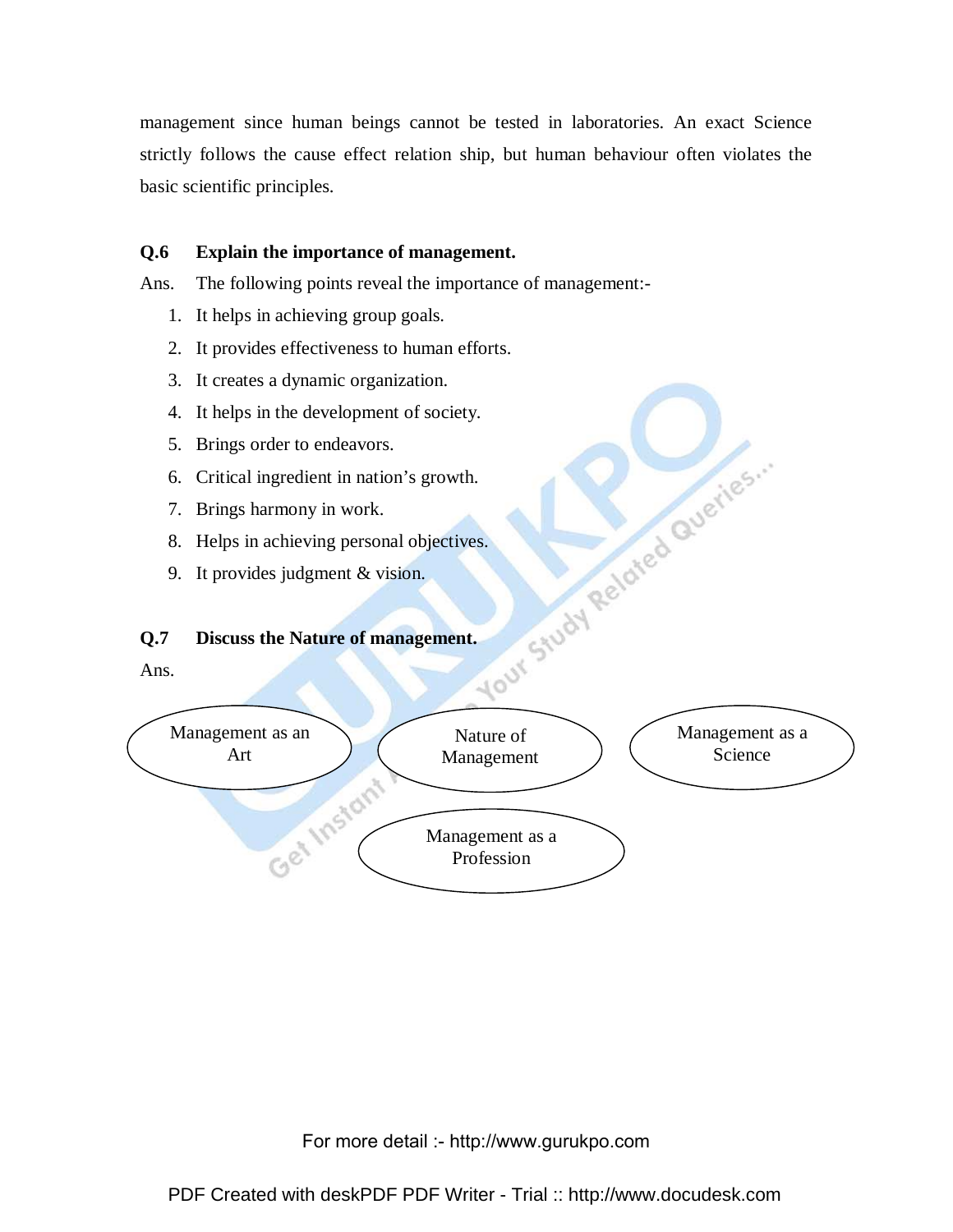## **Q.8 What is the meaning of management as an art? Explain any four of its features.**

Ans. An art is the system application of a skill or know how to accomplish a desired result.

Management as an art means the application of management principles & personal skills of managers.

Four feature of management as an art are:-

- 1. Situational
- 2. Personalized approach
- 3. Personal Integument.
- 4. Based on practice & creativity.

## **Q. Explain management as a Science.**

Ans. Science can be defined as a systematic & organized body of knowledge based on logically observed findings, facts & events.

d Queries ...

Features of management as a Science:-

- 1. Systematic body of knowledge.
- 2. Principles are based on experiments.
- 3. Universal validity.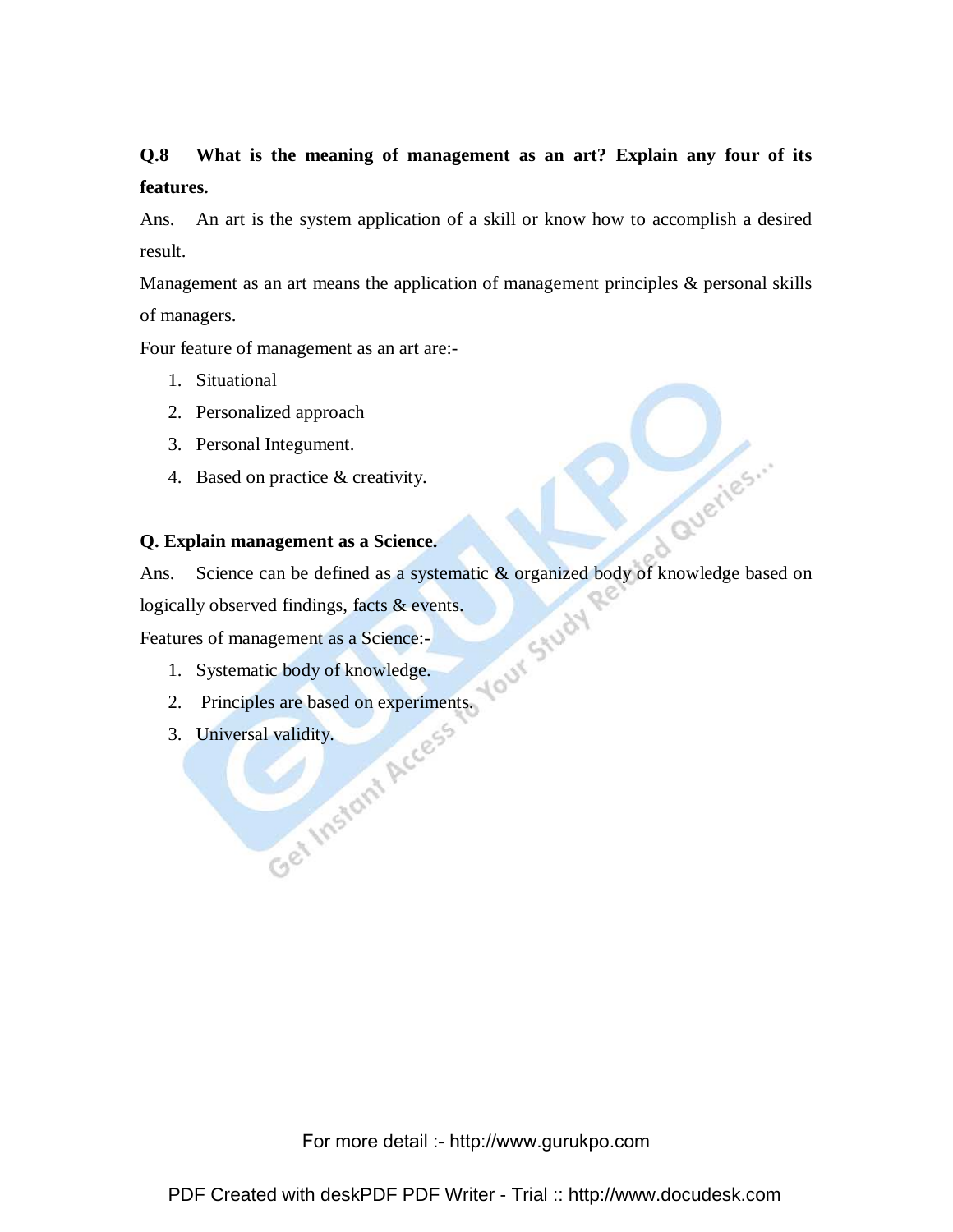## **Q.10 Enumerate the various levels of management.**

Ans. Levels of management means the hierarchy of organization representing the relationships among managers & subordinates on the basis of their relative, authority, status & responsibility.

There are three levels in the hierarchy of an organization vise:

- 1. Top level management.
- 2. Middle level management.
- 3. Supervisory level, operational or lower level of management.

 $\triangle$ 

|                 | Board of Directors,<br>Chairman, General<br>Manager, President<br>vice president, CEO,<br><b>CFO</b>        | I Study Relate<br><b>Top Level</b><br><b>Management</b> |                                          |                                               |
|-----------------|-------------------------------------------------------------------------------------------------------------|---------------------------------------------------------|------------------------------------------|-----------------------------------------------|
| Superintendent. | Purchase manager, Sales Manager, Marketing<br>Manager, Executive officer, Plant                             |                                                         | <b>Middle level</b><br><b>Management</b> |                                               |
|                 | Supervisor, Superintendent, Foreman,<br>Supervisory Section officer, Clerk, Sub<br>denartment executive etc |                                                         |                                          | <b>Supervisory Level</b><br><b>Management</b> |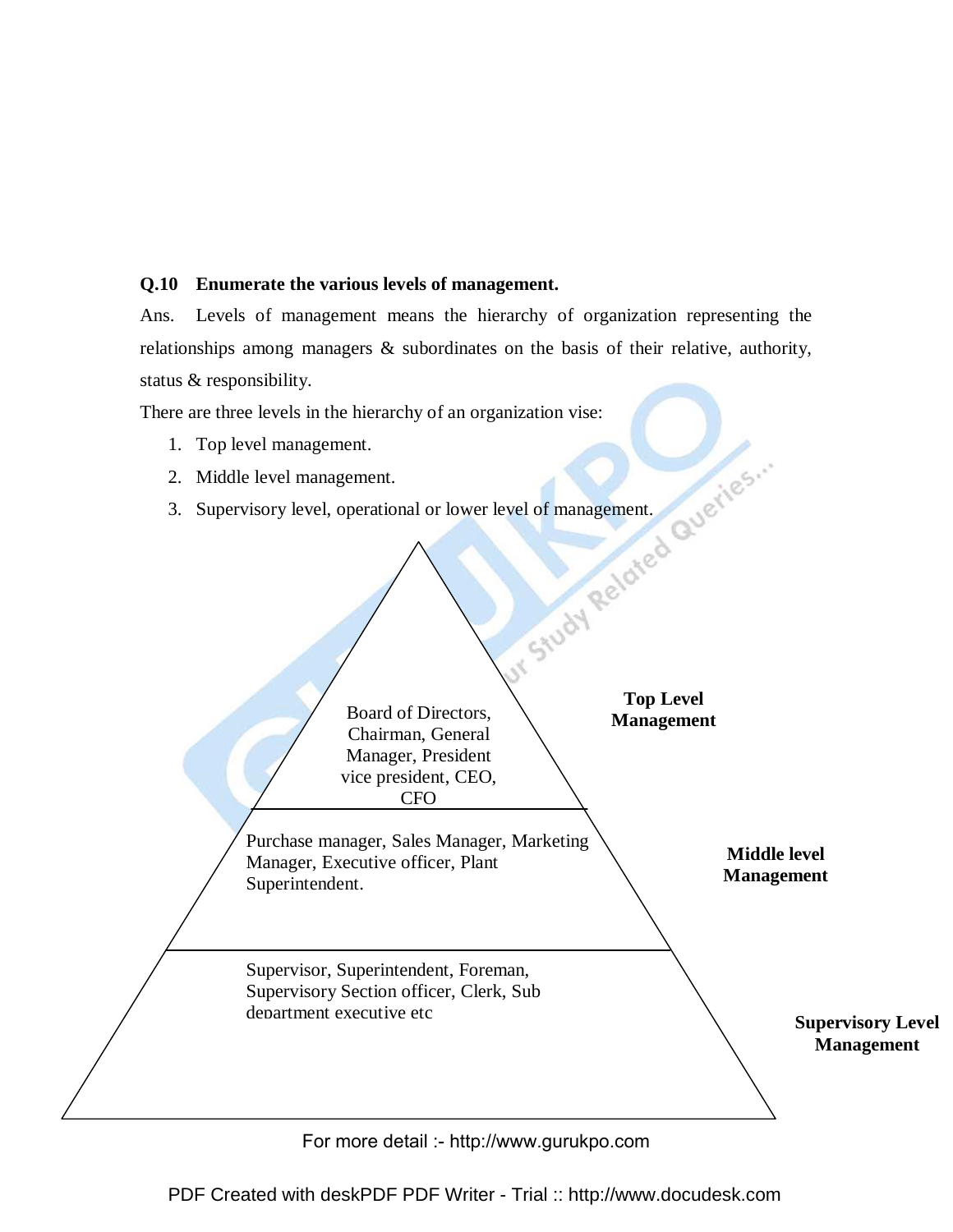## **Q.11 List the functions of various levels of management.**

## Ans. **Functions of top level management are:-**

- 1. Determining the objectives of the enterprise.
- 2. Allocation of resources.
- 3. Formulation of plans & policies.
- 4. Controlling the performance of employees.
- 5. Season with outside world, for e.g. meeting government officials etc.

## **Functions of Middle level management are:-**

- 1. Interpretation of policies formed by top management to lover level.
- 2. Organizing the activities of their department for executing the plans & policies.<br>
2. Recruitment & Selection of employees.<br>
4. Motivating the employees.<br>
5. Controlling & instructing the employees.
- 3. Recruitment & Selection of employees.
- 4. Motivating the employees.
- 5. Controlling & instructing the employees.

## **Functions of operational level management are:-**

- 1. Representing the grievances of workers.
- 2. Maintaining healthy superior subordinate relationship.
- 3. Communicating with workers & welcoming their suggestions.
- 4. Assisting middle level management in recruitment, selection & appointment of workers.
- 5. Developing quality products.
- 6. Boosting the wrote of workers.
- 7. Developing tem spirit.

## **Q.12. Discuss the functions of management.**

Ans. The five function of management are as follows:

**(i) Planning:**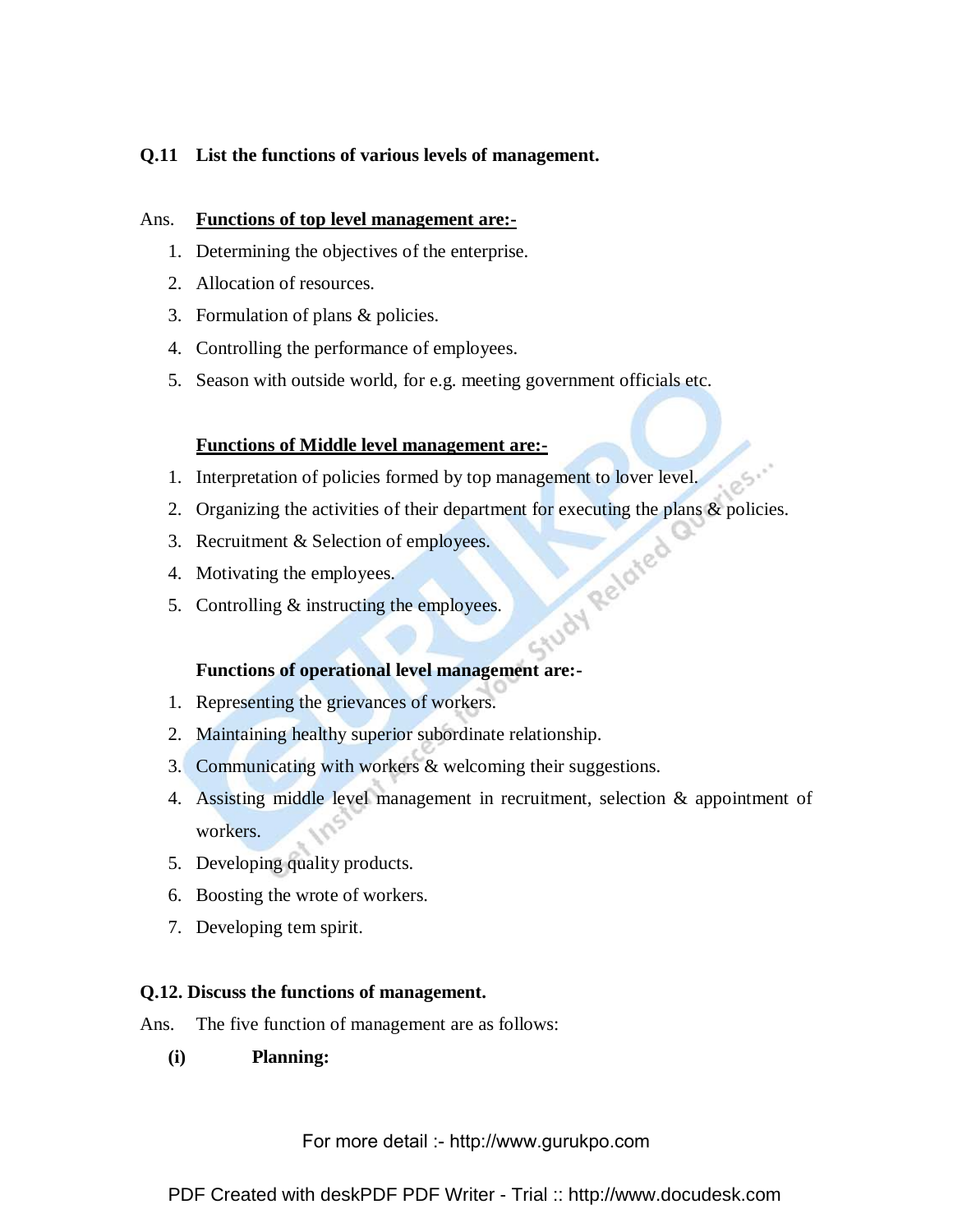Planning is the first function of management  $\&$  is related to deciding in advance what to do, how to do, when to do & by whom etc. in other words, planning refers to selecting goals in advance & developing a way of achieving them efficiency & effectively.

## **(ii) Organizing:**

It refers to assigning duties, grouping tasks, establishing authority & allocating resources required to carry out a specific plan for the achievement of common goals of an organization.

## **(iii) Staffing:**

Staffing function ensures the availability of quality workmen at various levels of management. It deals with human resource & tricks to provide right person for the right job. This function includes recruitment, selection, Quer placement & training of personal.

## **(iv) Directing:**

It is considered as an important function as it helps to convert plans into actions. It is concerned with instructing, guiding & inspiring subordinates to achieve common group goals.

## **(v) Controlling:**

This function is related to establishing standards of performance, measurement of actual performance, comparison with the standards, finding out deviations & taking corrective & preventive actions to ensure that activities go on according to the plans of the organization towards desired goals.  $G^{\mathcal{C}}$ 

## **Q.13 Explain the nature of coordination?**

Ans. **Nature of Coordination:** The nature/characteristics of coordination are as follows:

**(i) Deliberate of Conscious Activity:** Coordination is a conscious managerial activity. Every manager has to take deliberate actions to achieve coordination.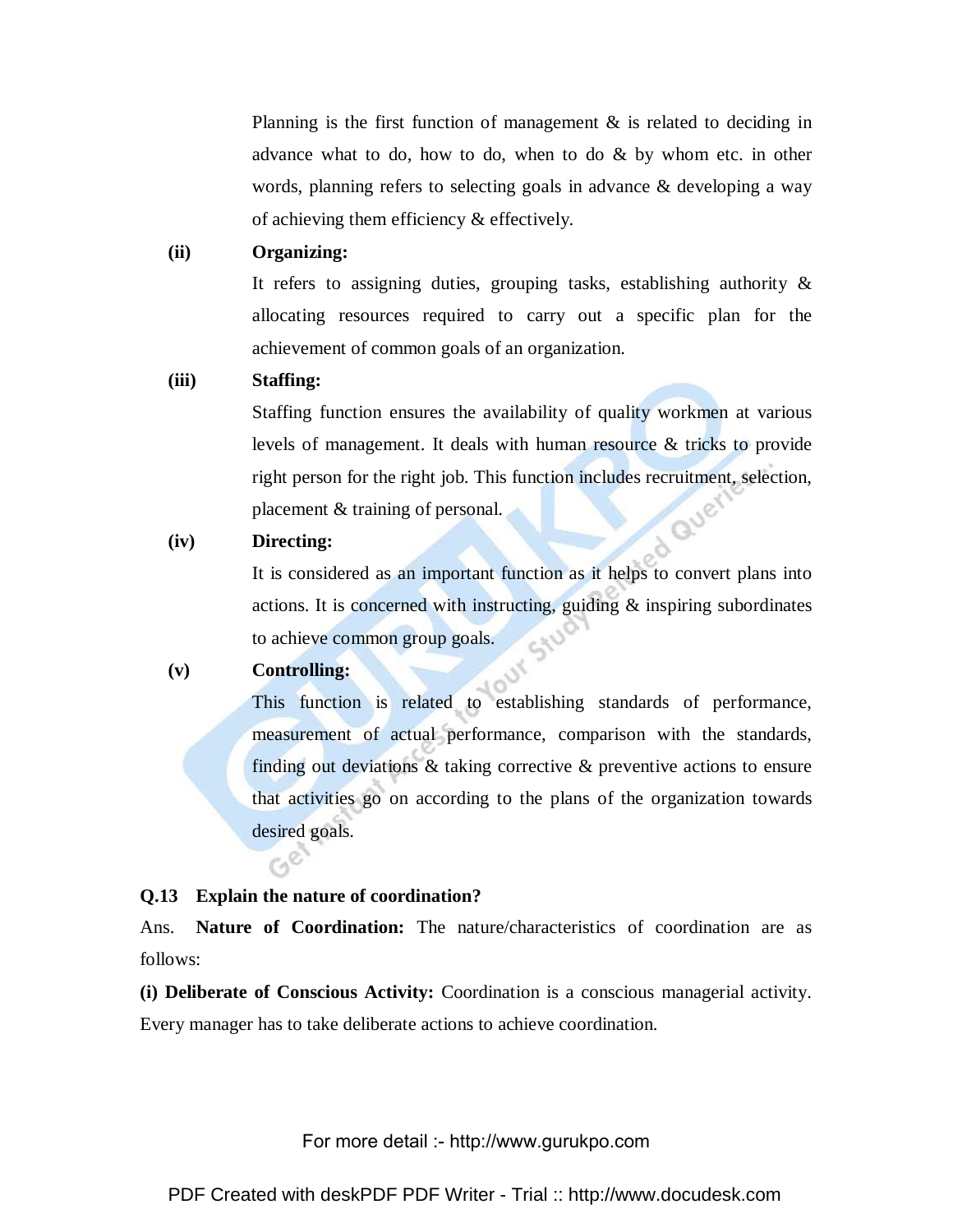**(ii) Integration of Efforts:** Coordination is an orderly arrangement of the efforts of all individuals and groups working in the organization. It leads to integration of all activities in the organization.

**(iii) Unity of Action:** Its purpose is to secure unity of action towards the common objectives.

**(iv) Continuous Process:** Coordination is a continuous process. The need of coordination is always felt to so long as the organization is engaged in productive operations.

**(v) Pervasive Function:** Coordination is a pervasive activity. It is needed in all departments and also at all levels of management.

**(vi) Essence of Management:** Coordination is considered as the essence of management. It is key to other functions of management. In planning, it coordinates (i) overall plan of the organization with the departmental plan (ii) objectives to the available physical and human resources and different functional managers. In organizing, it groups all activities properly and allot them to the right people for completion. In staffing, it brings about a balance between job requirement and the qualities of the personnel to whom different jobs have been assigned. In controlling, it synchronizes measures to control the cause and time of deviation form the desired performance.

## **Q.14 "Coordination is the essence of management". Enumerate with suitable examples.**

Ans. Coordination is not a separate function of management. It is the very essence of management. This is because:

- 1. In planning, coordination is required between.
	- a. Overall plan of the organization & the departmental plans.
	- b. Objectives and the available recourses.
- 2. In organizing, coordination's is required:
	- a. For resourees of an enterprise of the activities to be performed.
	- b. For assigning authority, responsibility & accountability.
- 3. In staffing, coordination is required
	- a. Between skills of workers & jobs assigned to them.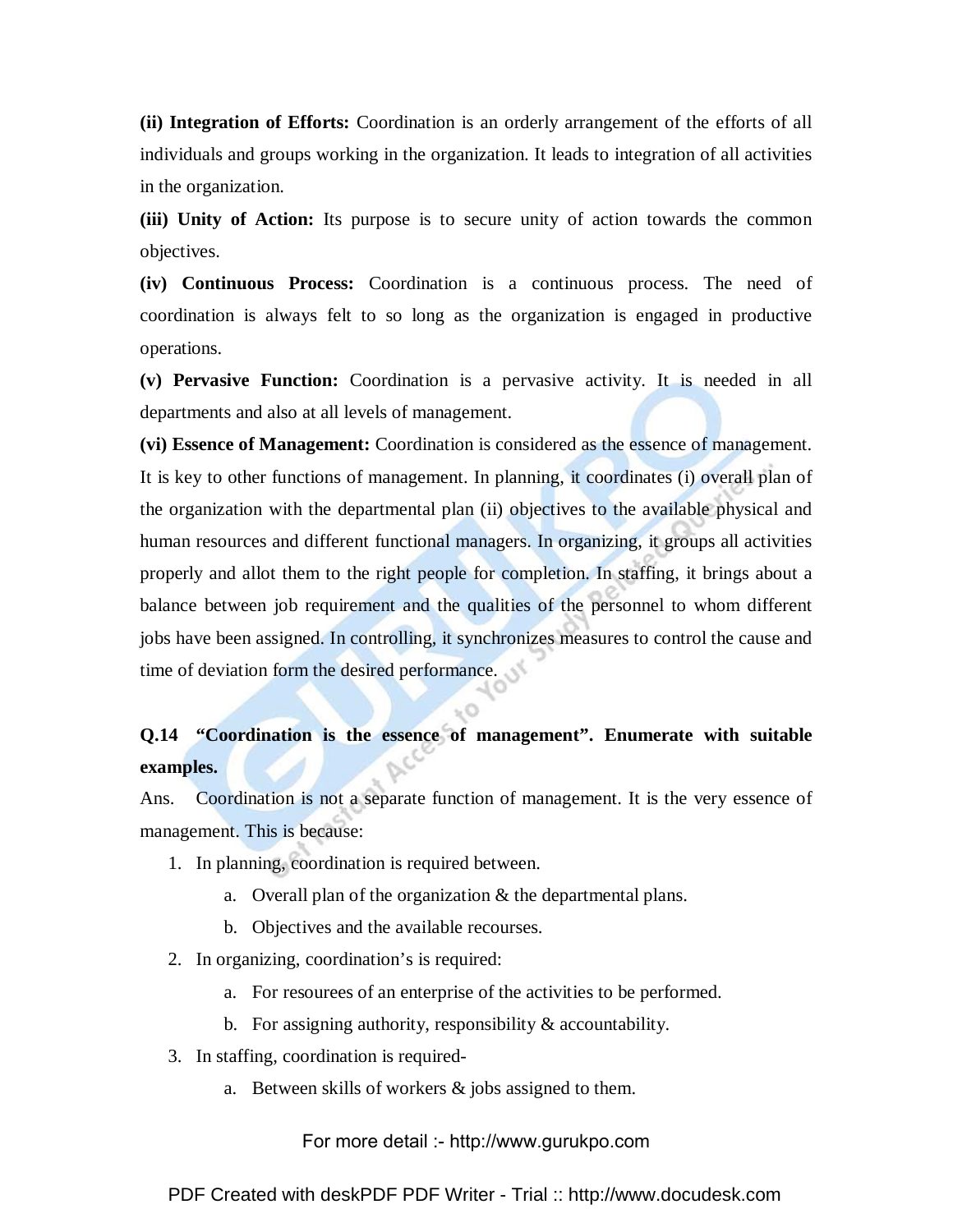- b. Between efficiency of the workers & compensation.
- c. Between technique of production & training.
- 4. In directing, coordination is required.
	- a. Among orders, instructions & suggestions.
	- b. Between superior & subordinates.
- 5. In controlling, coordination is required
	- a. Between standards & actual performance.
	- b. Between correction of deviations & achievement of objectives.

Thus, coordination is indispensable in all managerial functions.

## **Q. Explain the nature of Management Principles?**

## Ans. **Nature/ Characteristics features of principles of management**

Nature of management principles stands for special features or characteristics of management principles. Following are the important features of the management principles:

**Universal application:** Principles of management are applied in every situation, where the objectives are attained through group efforts. All organizations such as social, political, cultural or even religious organizations apply for the successful operations of their activities. Every organization must make the best possible use of its available resources by the application of management principles i.e., planning, organizing, staffing, directing and controlling effectively and achieve the desired result.

**Flexibility:** Management principles are dynamic guidelines and not satic rules. management helps the business in multiplying its profit at minimum cost. The business situation and its socio-economic environment is enough to suit the size, nature, needs and situations of the business. Improvement and modification of management principles is a continuing process, so the principles of management is always flexible.

**General Statement:** Management principles are concerned mostly with human behavior which cannot be tested under controlled conditions i.e., a laboratory. Human behavior is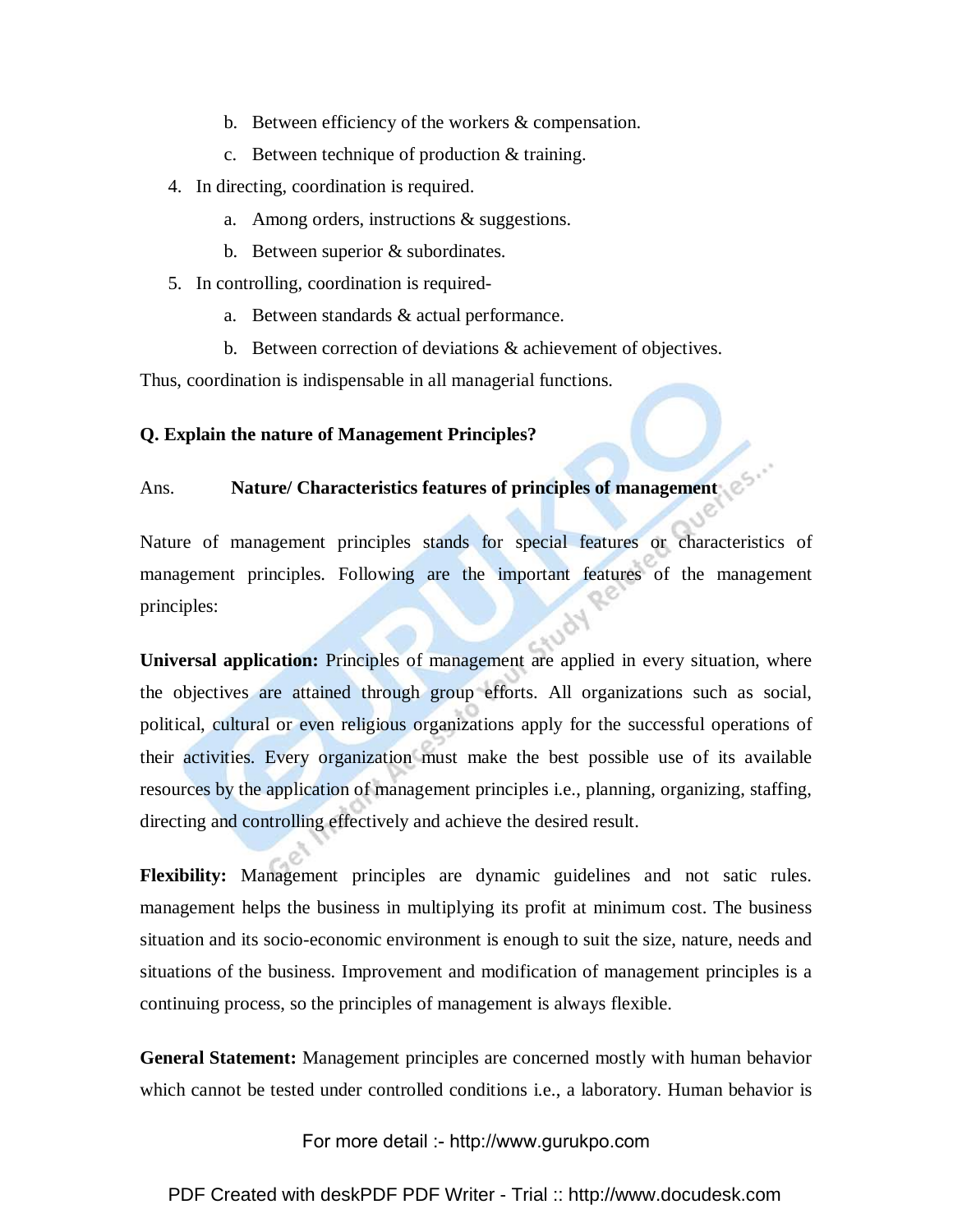always unpredictable. So, management principles are not as exact as the principles of physical science. In this way, the management principles are merely statements.

**It influences human behavior:** Human element is an essential factor of production. It activities and extracts work form other factor also. Every worker is individually different from the other workers as regards his ability, knowledge, skill, socio-economic status, attitudes and ideologies. Management is concerned with the integration of individual efforts and how to decentralize them towards achieving the desired results. so, management principles is said to be a work and group activity. Thus, management principles aim at influencing individual efforts and directing them to the minimization of profit with the minimum wattage and the best possible utilization of available resources.

**Cause and effect relationship:** The management principles also form cause and effect relationship. It indicates the consequences of its principles, for instance if wages are paid on the basis of piece-rate system the quantity of work will be more, but the quality will suffer. If the principles of unity of command is adopted, the confusion, duplication and overlapping will be avoided. In the same way, other principles also, indicate the relationship between principles, their consequences and results.

**Equal importance:** There is no inferiority or superiority between the principles no one principle has greater significance than the other. We cannot say the principles of unity of command is more important than the principle of unity of direction. In this way all the principles of management are equally important.

**Careful and discreet application:** Principles of management cannot be applied blindly, because there principles are relative, not absolute. Thus these principles should be according to organizational needs and situations.

**Decision-making:** Management in always concerned with decision making factors of production are scarce and they also have alternative uses. So, management has to decide the best possible combination of available resources, and most suitable techniques of production applied. In this way, management principles are therefore the basis of decision making.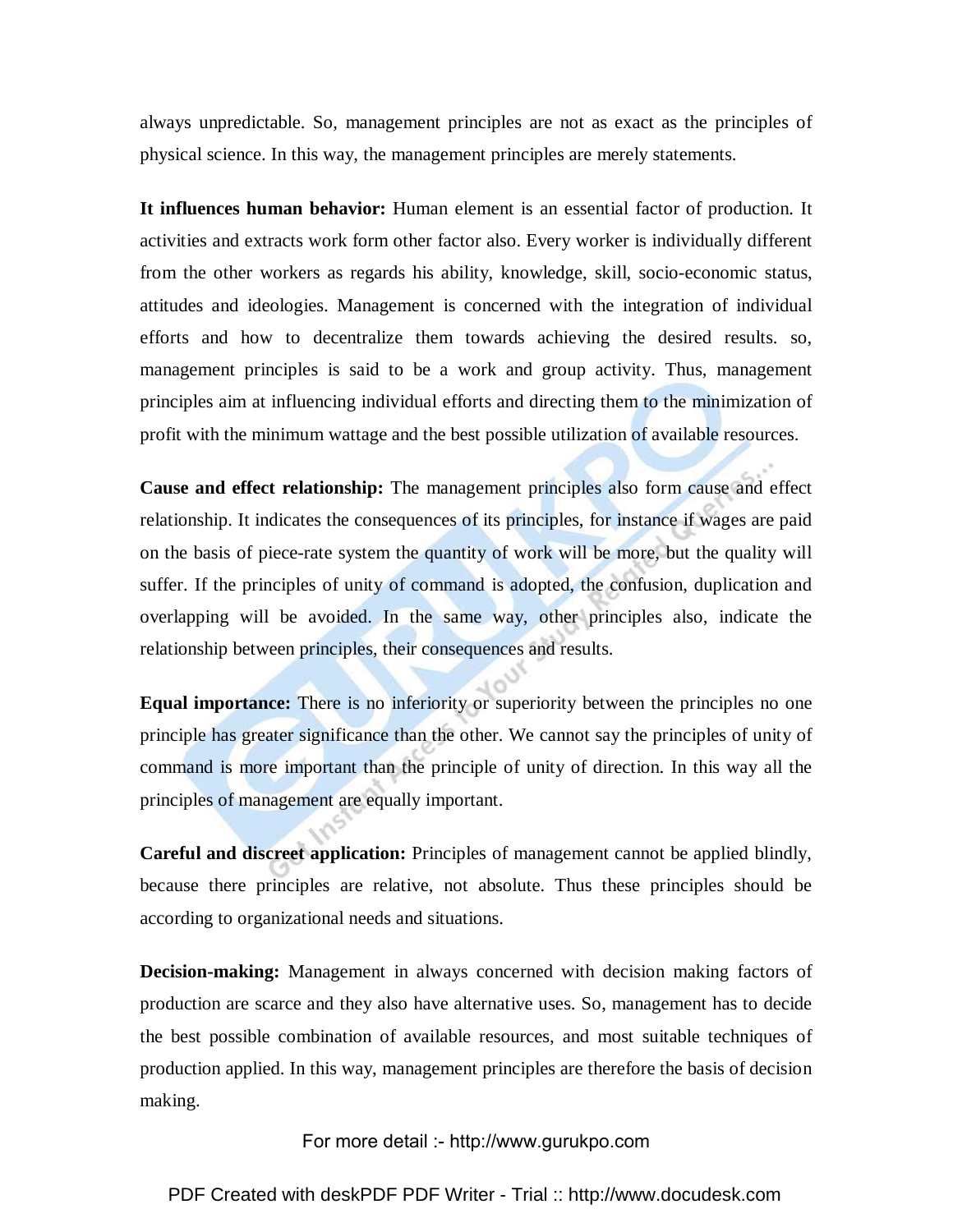## **Q. Explain the importance/significance of Management Principles?**

Ans. Principles of management are very important for the successful management of organisation in its real situations. These are important guidelines to the management. These principles point out the areas where management should concentrate immediate attention. They simplify the process of management, increase the overall efficiency and help in achieving the desired objective of the business. Following factors are summarized below irrespective of significance of management principles:

- **It increases the efficiency of the management:** Principles of management provides guidelines to the manager for handling complex problems more effectively. It also facilitates managers in performing this duties smoothly. Thus the efficiency of the management is increased and the managers adopts systematic and scientific approach towards the solution of the problem.
- **It helps in achieving social objective:** Management develops spirit of cooperation and co-ordination among workers and their employees. It also helps in the optimum utilization of social resources. It eliminates unnecessary wastage of resources. These days, principles of management are directed at maximum profit without loss of social values. Thus, the management must supply commodities at fair price, not including the adulteration and make payment of reasonable wages to their workers.
- **It generates sound understanding:** The management principles generate sound understanding of the difficult problems of business enterprises. The management applies scientific approach for the solution of the complex problem. In this regard, managing the enterprise and incur wastage of resources.
- **It directs the areas of training:** the principles of management identify the present and prospective areas of management. For this managers should be specially trained. Business situations are themselves difficult and they change considerably with the change in social, political and economic situations. So, the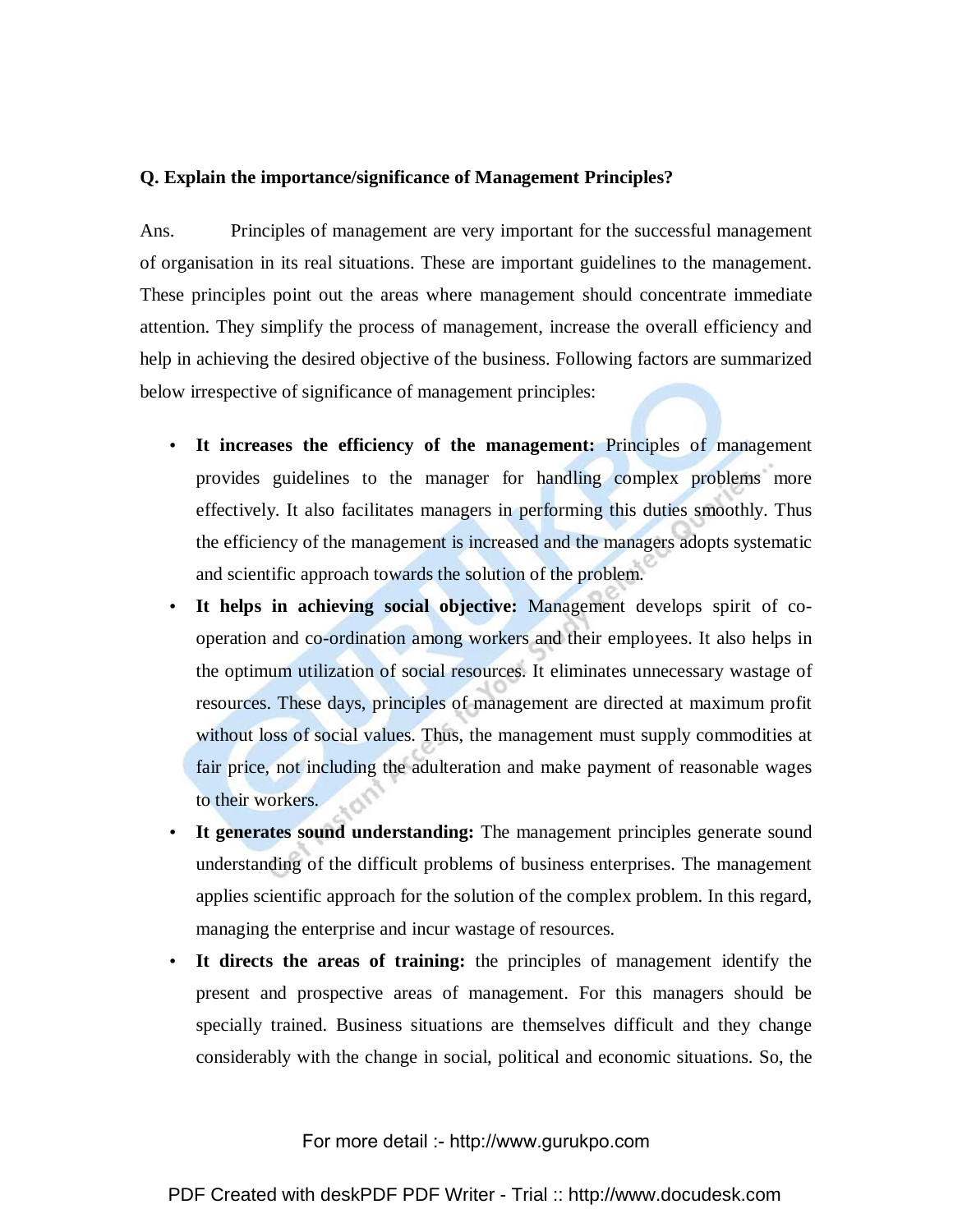principle of management make significance in finding the areas and impart requisite training program to their executives.

- **It guides to research work in management:** The management principles needed to make guidelines which requires necessary modifications with the changing situations. In order to make management meaningful and practical utility, researchers examine these principles justify this utility and suggest various modification, if necessary.
- **Optimum Utilization of Resources & effective Administration:** Management Principles help in organizing various activities in such a way that results in elimination of unwanted activities & consequent wastage.
- **Fulfilling Social responsibilities:** Principles of Management have been devised in such a way that they help in fulfilling social responsibilities.

## **Q. Enumerate Fayol's Management Principles?**

## Ans. **Henry Fayol's Principle of Management**

Following are the fourteen principles of management developed by the Henry Fayol:

1001

## **Division of Work**

According to Henry Fayol under division of work, "The worker always on the same post, the manager always concerned with the same matters, acquire an ability, sureness and accuracy which increases their output. In other words, division of work means specialization. According to this principle, a person is not capable of doing all types of work. Each job and work should be assigned to the specialist of his job. Division of work promotes efficiency because it permits an organizational member to work in a limited area reducing the scope of his responsibility. Fayol wanted the division of work not only at factory but at management levels also.

## **Authority and Responsibility**

Authority and responsibility go together or co-existing. Both authority and responsible are the two sides of a coin. In this way, if anybody is made responsible for any job, he should also have the concerned authority. Fayol's principle of management in this regard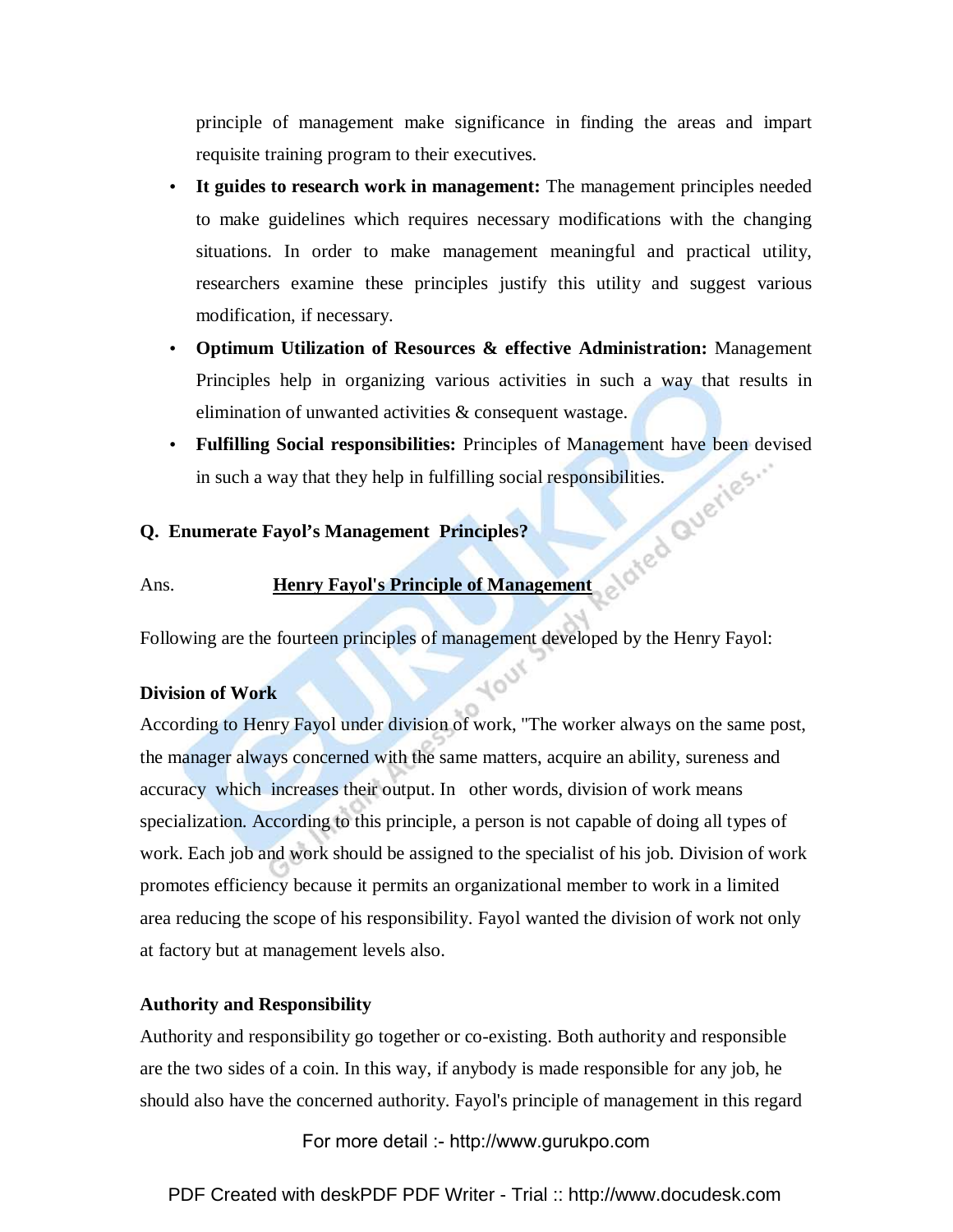is that an efficient manager makes best possible use of his authority and does not escape from the responsibility. In other awards when the authority is exercised the responsibility. In other awards when the authority is exercised the responsibility is automatically generated.

## **Discipline**

According to Henry Fayol discipline means sincerity about the work and enterprise, carrying out orders and instructions of superiors and to have faith in the policies and programmes of the business enterprise, in other sense, discipline in terms of obedience, application, energy and respect to superior. However, Fayol does not advocate warming, fines, suspension and dismissals of worker for maintaining discipline. These punishments are rarely awarded. A well disciplined working force is essential for improving the quality and quantity of the production.<br>Unity of Command quality and quantity of the production.

## **Unity of Command**

A subordinate should take order from only one boss and he should be responsible and accountable to him. Further he claimed that if the unit of command is violated, authority is undermined, disciplined in danger, order disturbed and stability threatened. The violation of this principle will face some serious consequences. In this way, the principle of unity of command provides the enterprise disciplined, stable and orderly existence. It creates harmonious relationship between officers and subordinates, congenial atmosphere of work. It is one of the Fayol's important essential principle of management.

## **Unity of direction**

Fayol advocates "One head and one plan" which means that group efforts on a particular plan be led and directed by a single person. This enables effective co-ordination of individual efforts and energy. This fulfils the principles of unity of command and brings uniformity in the work of same nature. In this way the principle of direction create dedication to purpose and loyalty. It emphasizes the attainment of common goal under one head.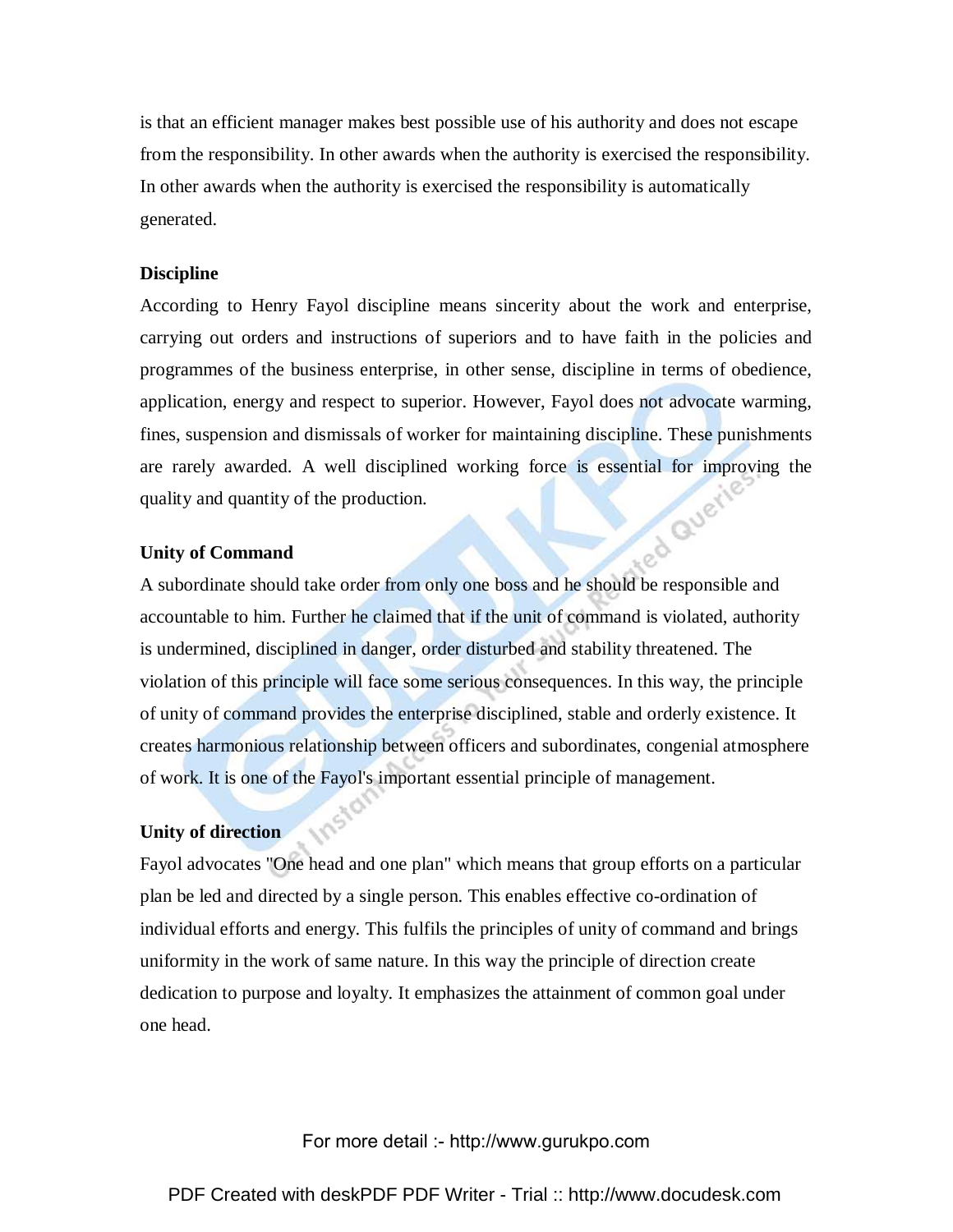## **Subordination of individual interests to general interests**

The interest of the business enterprise ought to come before the interests of the praise individual workers. In other words, principle of management state that employees should surrender their personnel interest before the general interest of the enterprise. Sometimes the employees due to this ignorance, selfishness, laziness, carelessness and emotional pleasure overlook the interest of the organisation. This attitude proves to be very harmful to the enterprise.

## **Fair Remuneration to employees**

According to Fayol wage-rates and method of their payment should be fair, proper and satisfactory. Both employees and ex-employers should agree to it. Logical and appropriate wage-rate and methods of their payment reduces tension and differences between workers and management, create harmonious relationship and a pleasing atmosphere of work. Further Fayol recommends that residential facilities be provided<br>including arrangement of electricity, water and facilities.<br>Centralization and Decentral: including arrangement of electricity, water and facilities.

## **Centralization and Decentralization**

There should be one central point in the organisation which exercises overall direction and control of all the parts. But the degree of centralization of authority should vary according to the needs of situation. According to Fayol there should be centralization in small units and proper decentralization in big organisation. Further, Fayol does not favor centralization or decentralization of authorities but suggests that these should be proper and effective adjustment between centralization and decentralization in order to achieve maximum objectives of the business. The choice between centralization and decentralization be made after taking into consideration the nature of work and the efficiency, experience and decision-making capacity of the executives.

## **Scalar chain**

The scalar chain is a chain of supervisors from the highest to the lowest rank. It should be short-circuited. An employee should feel the necessity to contact his superior through the scalar chain. The authority and responsibility is communicated through this scalar chain. Fayol defines scalar chain as "the chain of superiors ranging from the ultimate authority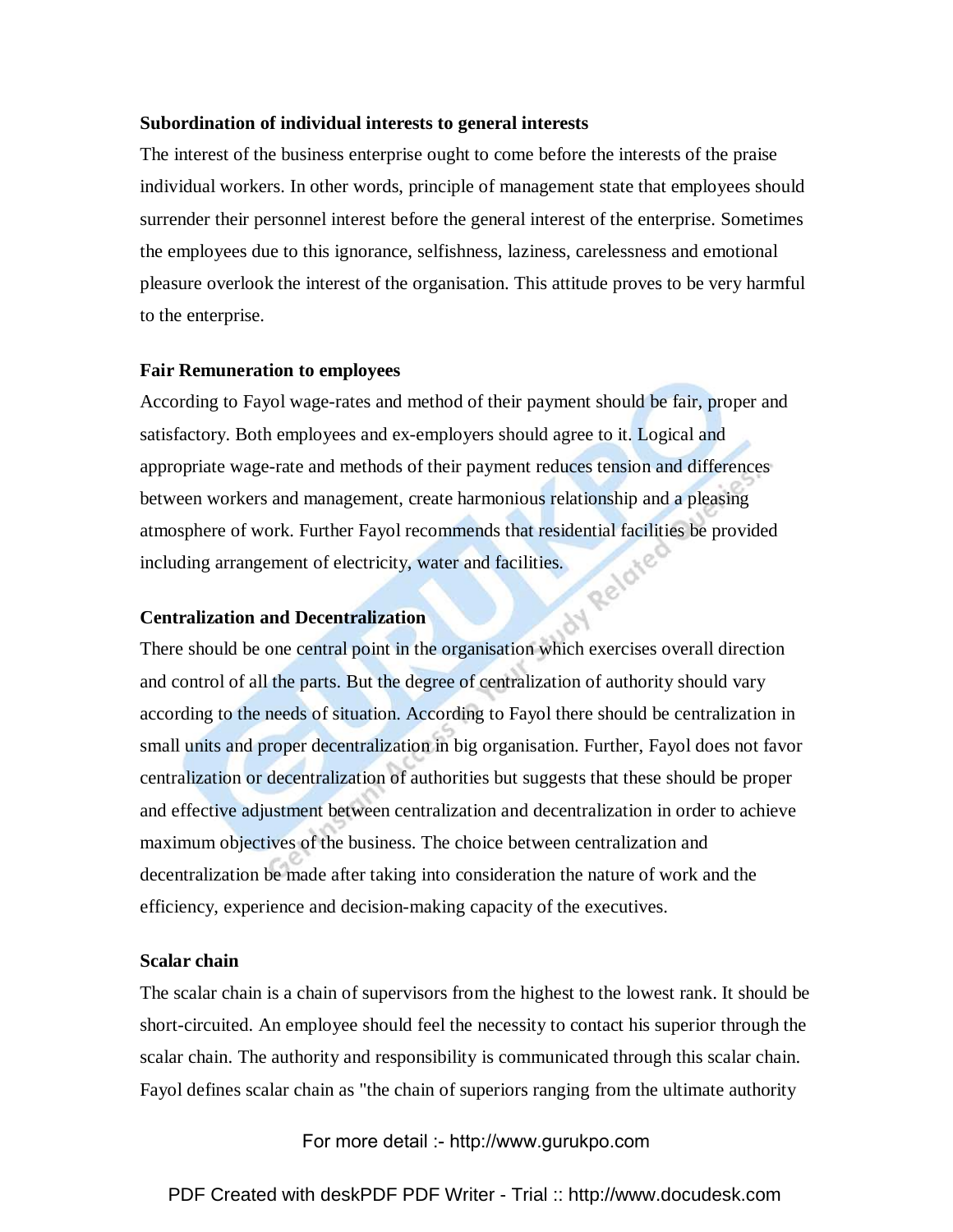to the lowest rank." The flow of information between management and workers is a must. Business opportunities must be immediately avoided of. so we must make direct contact with the concerned employee. Business problems need immediate solution, so we cannot always depend on the established scalar chain. It requires that direct contact should be established.

## **Order:**

According to Fayol there should be proper, systematic and orderly arrangement of physical and social factors, such as land, raw materials, tools and equipments and employees respectively. As per view, there should be safe, appropriate and specific place for every article and every place to be used effectively for a particular activity and commodity. In other words, principles that every piece of land and every article should be used properly, economically and in the best possible way. Selection and appointment of the most suitable person to every job. There should be specific place for every one and every one should have specific place. This principle also stresses scientific selection and appointment of employees on every job.<br>Equity appointment of employees on every job.

## **Equity**

The principle of equality should be followed and applicable at every level of management. There should not be any discrimination as regards caste, sex and religion. An effective management always accords sympathetic and human treatment. The management should be kind, honest and impartial with the employees. In other words, kindness and justice should be exercised by management in dealing with their subordinates. This will create loyalty and devotion among the employees. Thus, workers should be treated at par at every level.

## **Stability of use of personnel**

Principle of stability is linked with long tenure of personnel in the organisation. This means production being a team work, an efficient management always builds a team of good workers. If the members of the team go on changing the entire process of production will be disturbed. It is always in the interest of the enterprise that its trusted, experienced and trained employees do not leave the organisation. Stability of job creates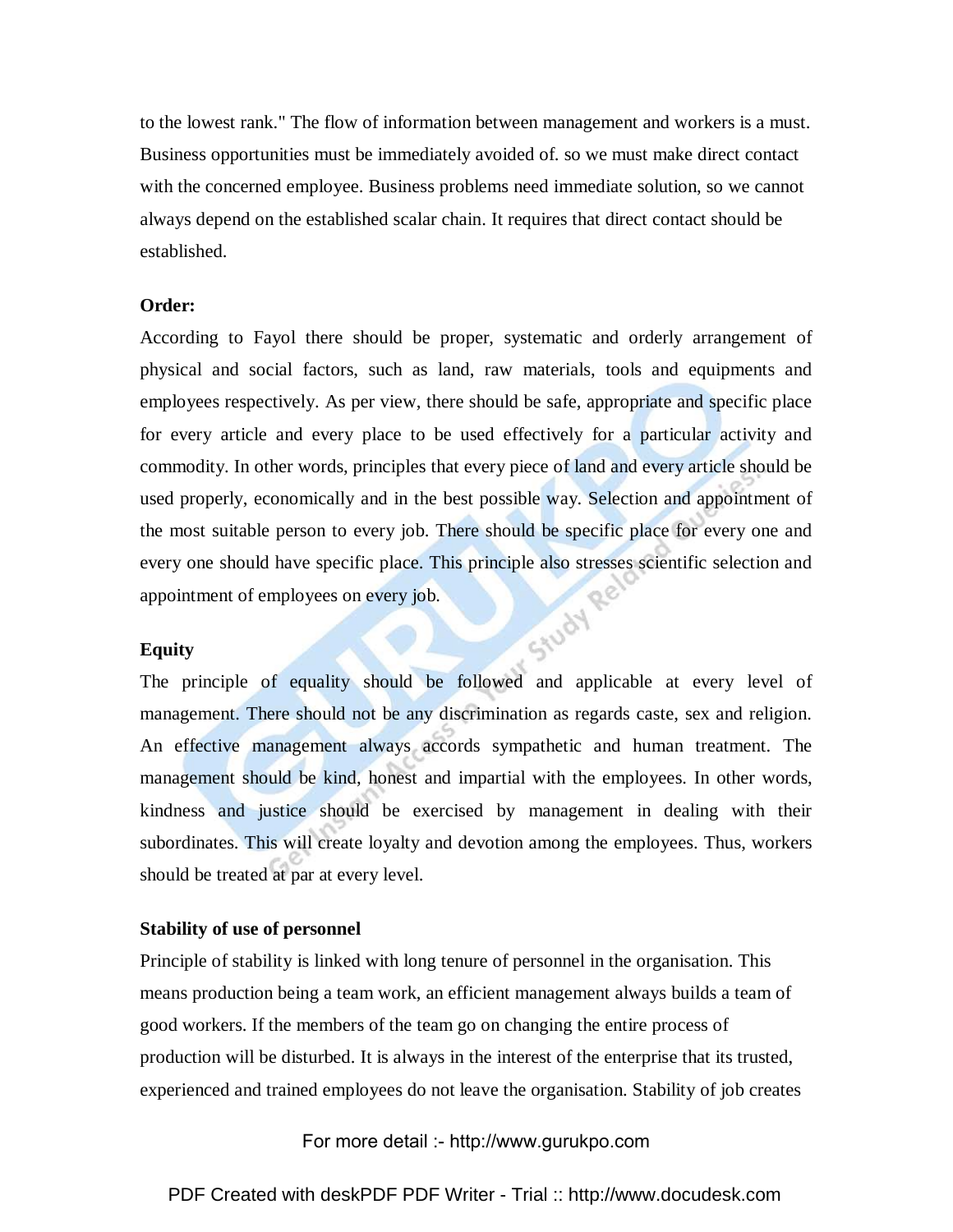a sense of belongingness among workers who with this feeling are encouraged to improve the quality and quantity of work.

## **Initiative**

Under this principle, the successful management provides an opportunity to its employees to suggest their new ideas, experiences and more convenient methods of work. The employees, who has been working on the specific job since long discover now, better alternative approach and technique of work. It will be more useful, if initiative to do so is provided to employees. In simple, to ensure success, plans should be well formulated before they are implemented.

## **Spirit of Co-operation (Spirit de crops)**

In order to achieve the best possible results, individual and group effort are to be effectively integrated and coordinated. Production is a team work for which the wholehearted support and co-operation of the members at all levels is required. Everyone should sacrifice his personal interest and contribute his best energies to achieve the best results. it refers to the spirit of loyalty, faithfulness on the part of the members of the group which can be achieved by strong motivating recognition and importance of the members for their valuable contribution, effective coordination, informal mutual social relationship between members of the group and positive and constructive approach of the management towards workers' welfare.

## **Q. What were the principles of scientific management given by Taylor?**

## Ans. **Principles of Scientific Management**

- **1. Development of Science for each part of men's job (replacement of rule of thumb)** 
	- a. This principle suggests that work assigned to any employee should be observed, analyzed with respect to each and every element and part and time involved in it.
	- b. This means replacement of odd rule of thumb by the use of method of enquiry, investigation, data collection, analysis and framing of rules.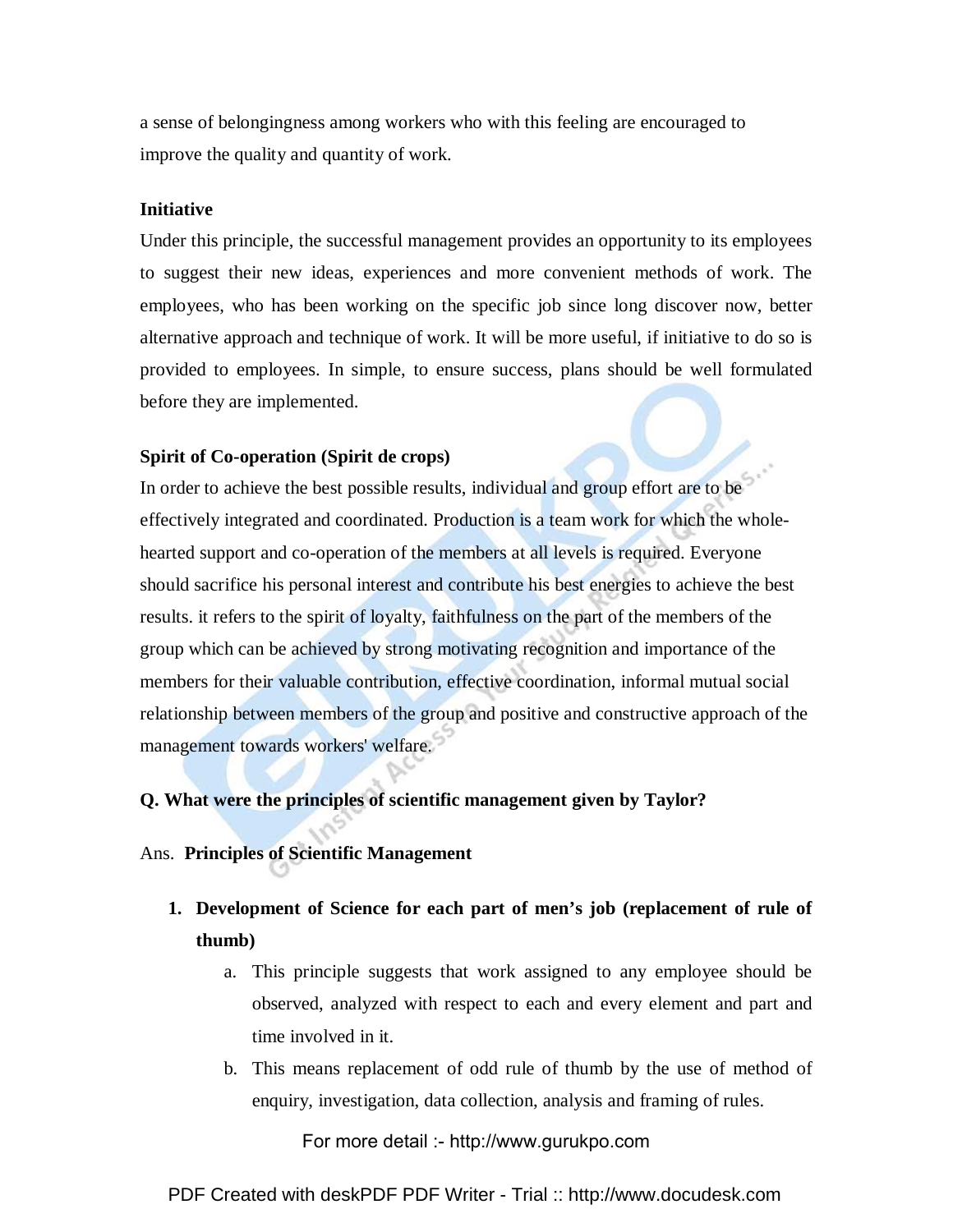c. Under scientific management, decisions are made on the basis of facts and by the application of scientific decisions.

## **2. Scientific Selection, Training & Development of Workers**

- a. There should be scientifically designed procedure for the selection of workers.
- b. Physical, mental & other requirement should be specified for each and every job.
- c. Workers should be selected & trained to make them fit for the job.
- d. The management has to provide opportunities for development of workers having better capabilities.
- e. According to Taylor efforts should be made to develop each employee to his greatest level and efficiency & prosperity.

## **3. Co-operation between Management & workers or Harmony not discord**

- a. Taylor believed in co-operation and not individualism.
- b. It is only through co-operation that the goals of the enterprise can be achieved efficiently.
- c. There should be no conflict between managers & workers.
- d. Taylor believed that interest of employer & employees should be fully harmonized so as to secure mutually understanding relations between them.

## **4. Division of Responsibility**

- a. This principle determines the concrete nature of roles to be played by different level of managers & workers.
- b. The management should assume the responsibility of planning the work whereas workers should be concerned with execution of task.
- c. Thus planning is to be separated from execution.

## **5. Mental Revolution**

- a. The workers and managers should have a complete change of outlook towards their mutual relation and work effort.
- b. It requires that management should create suitable working condition and solve all problems scientifically.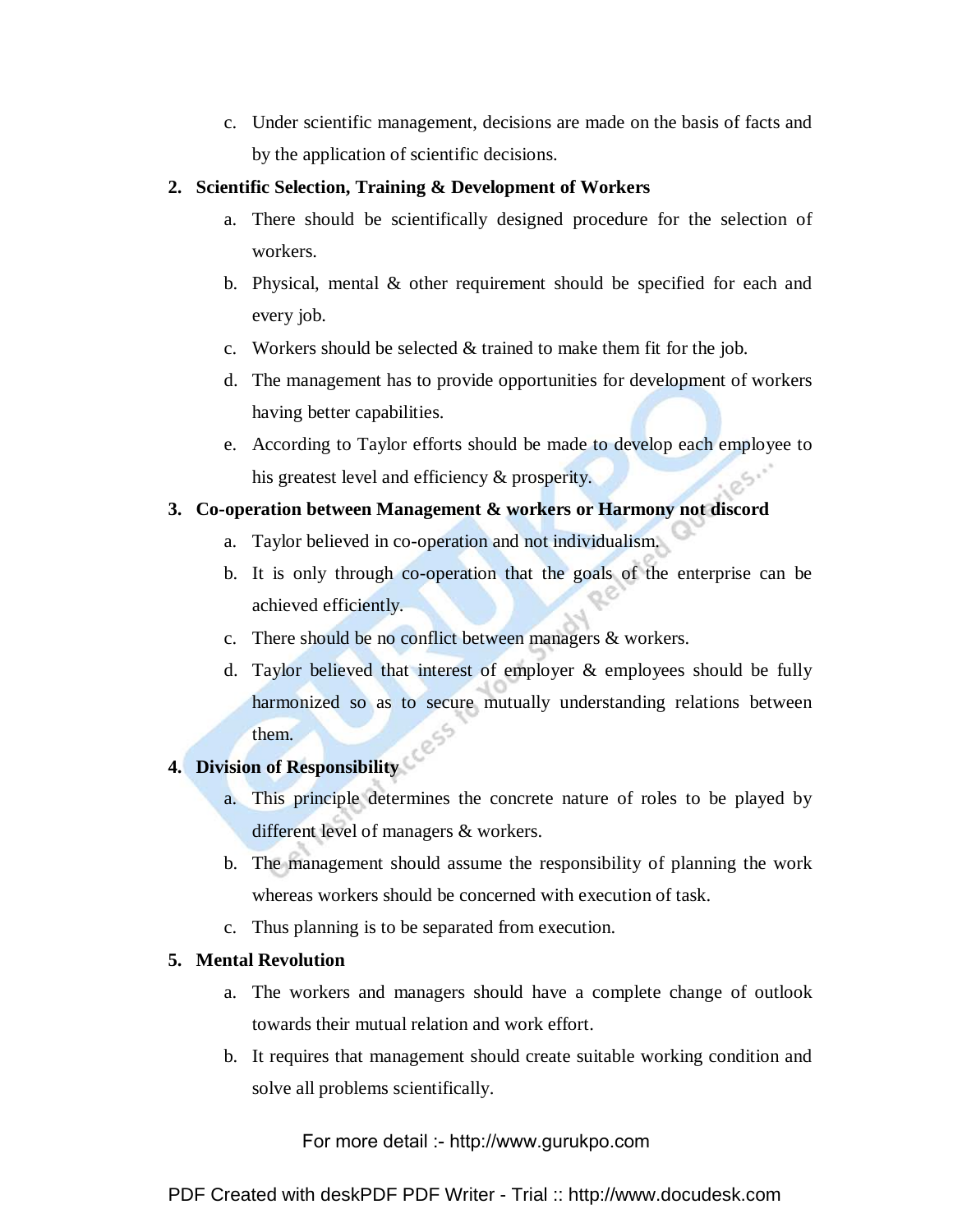- c. Similarly workers should attend their jobs with utmost attention, devotion and carefulness. They should not waste the resources of enterprise.
- d. Handsome remuneration should be provided to workers to boost up their moral.
- e. It will create a sense of belongingness among worker.
- f. They will be disciplined, loyal and sincere in fulfilling the task assigned to them.
- g. There will be more production and economical growth at a faster rate.

## **6. Maximum Prosperity for Employer & Employees**

- a. The aim of scientific management is to see maximum prosperity for employer and employees.
- b. It is important only when there is opportunity for each worker to attain his highest efficiency.
- c. Maximum output & optimum utilization of resources will bring higher profits for the employer & better wages for the workers.
- d. There should be maximum output in place of restricted output.
- e. Both managers & workers should be paid handsomely.<br>as F.W.Taylor?

## **Q. Who was F.W.Taylor?**

Ans. Frederick Winslow Taylor (1856-1915) is said to be the father of scientific management, method study and work measurement and incentive payments systems that link work outputs directly to levels of reward.

In the introduction to his book, the Principles of Scientific Management, FWT states "In the past the man has been first; in the future the system must be first."

His work drew together his experience of an 19rganization19n approach (not new to business endeavour) dominated by managerial ideas and actions. He argued that he was applying "scientific" method to practical management problems. His principles which reflect systematic study of work 19rganiza and his views on the direct relationship between incentives and worker efforts are evident today in modern 19rganization19 – even though contradicted by much evidence relating to worker 19rganiza.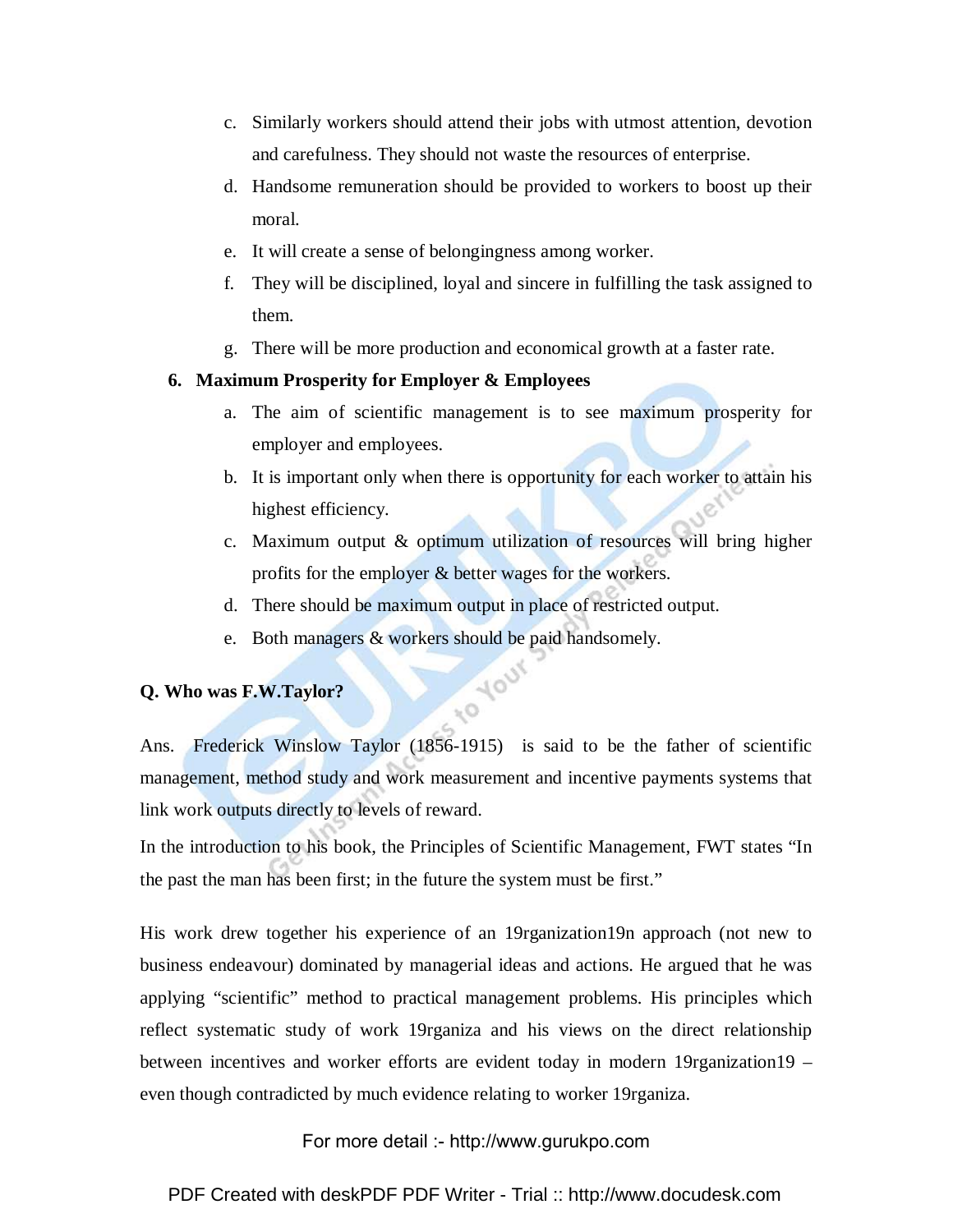Scientific management forms of regulation (piece-work, incentives, and bonuses) are still believed in by managers. Taylor's management devices – particularly work measurement and job 20rganization20n – have decisively influenced the sub-cultures of work. His models are based on assumptions about an "typical, economically motivated" worker linked to notions of worker-management relations and 20rganizati as a social 20rganization. Taylor's diagnosis of industrial ills can be reduced to one theme. Inefficiency is rife – the wastage of resources and time in the workplace is appalling!

## **Q. Discuss in detail about the techniques of Scientific Management?**

## Ans. **Techniques of Scientific Management**

## **1. Time Study**

a. It is a technique which enables the manager to ascertain standard time taken for performing a specified job.

105.

- b. Every job or every part of it is studied in detail.
- c. This technique is based on the study of an average worker having reasonable skill and ability.
- d. Average worker is selected and assigned the job and then with the help of a stop watch, time is ascertained for performing that particular job.
- e. Taylor maintained that Fair day's work should be determined through observations, experiment and analysis by keeping in view an average worker.

Standard Time  $\times$  Working Hours = Fair Day's Work

## **2. Motion Study**

- a. In this study, movement of body and limbs required to perform a job are closely observed.
- b. In other words, it refers to the study of movement of an operator on machine involved in a particular task.
- c. The purpose of motion study is to eliminate useless motions and determine the bet way of doing the job.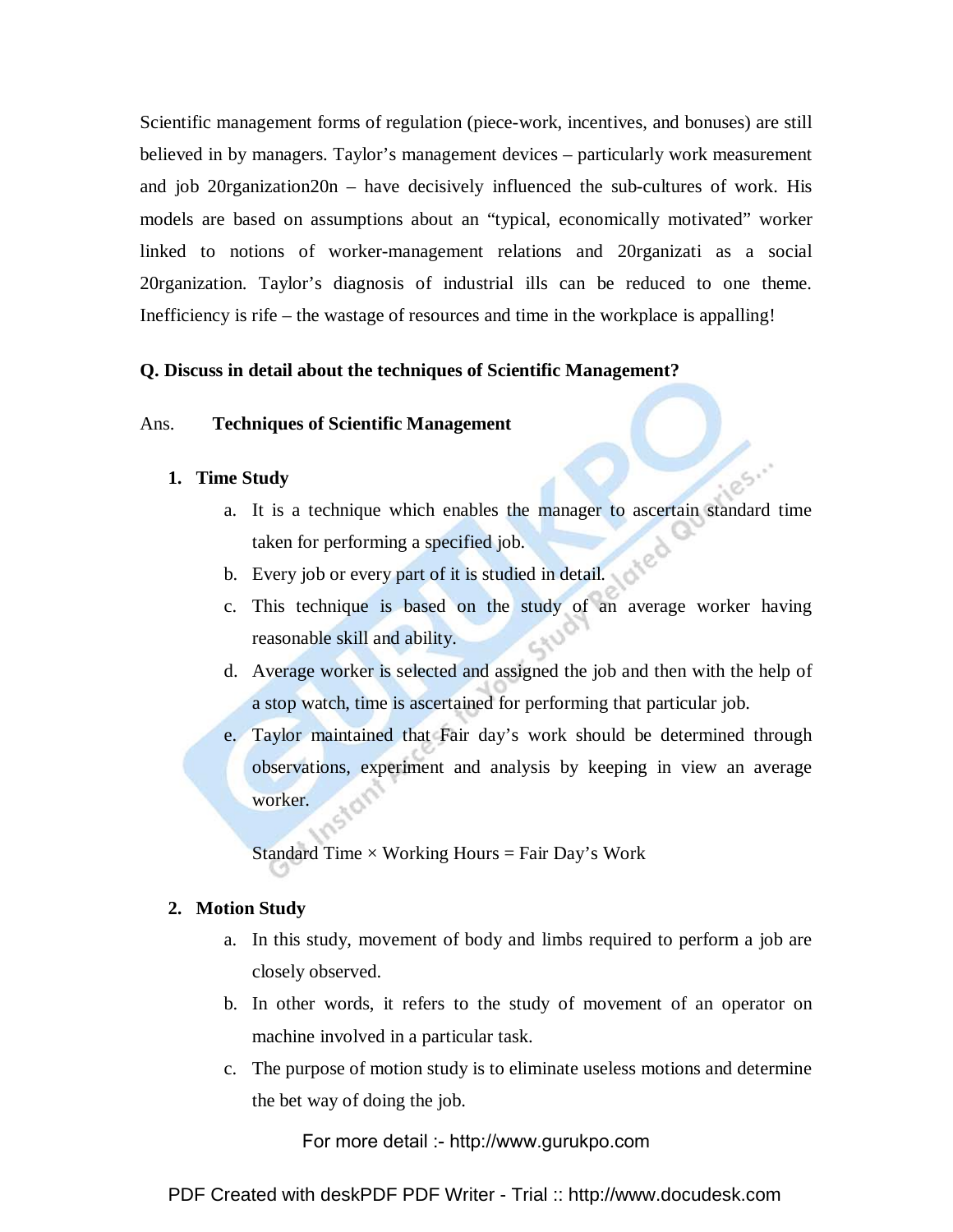- d. By undertaking motion study an attempt is made to know whether some elements of a job can be eliminated combined or their sequence can be changed to achieve necessary rhythm.
- e. Motion study increases the efficiency and productivity of workers by cutting down all wasteful motions.
- **3. Functional Foremanship**



- a. Taylor advocated functional foremanship for achieving ultimate specification.
- b. This technique was developed to improve the quality of work as single supervisor may not be an expert in all the aspects of the work.
- c. Therefore workers are to be supervised by specialist foreman.
- d. The scheme of functional foremanship is an extension of principle pf specialization at the supervisory level.
- e. Taylor advocated appointment of 8 foramen, 4 at the planning level & other 4 at implementation level.
- f. The names & function of these specialist foremen are:
	- Instruction card clerk concerned with tagging down of instructions according to which workers are required to perform their job
	- Time & cost clerk is concerned with setting a time table for doing a job & specifying the material and labor cost involved in it.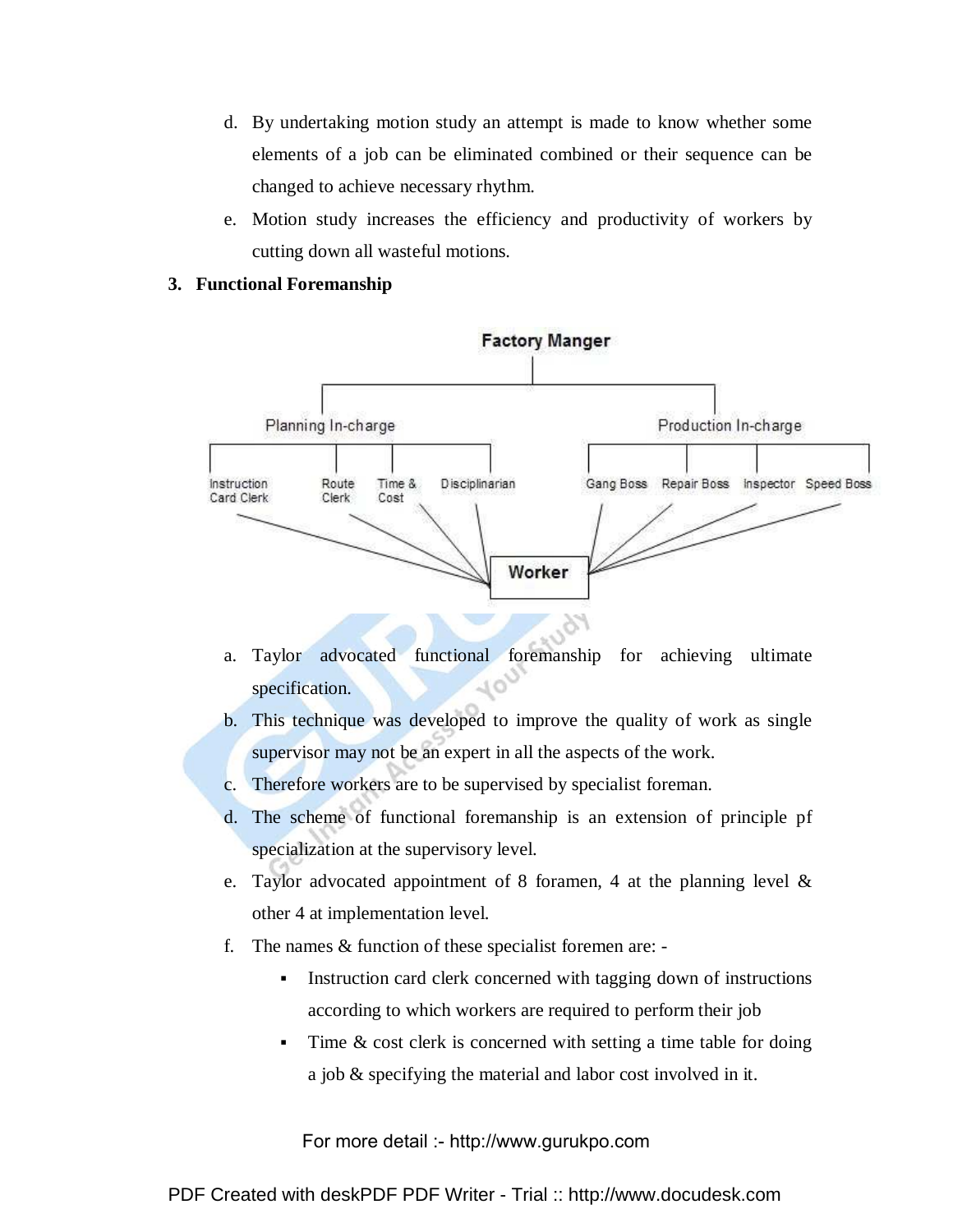- Route clerk determines the route through which raw materials has to be passed.
- Shop Disciplinarians are concerned with making rules and regulations to ensure discipline in the organization.
- Gang boss makes the arrangement of workers, machines, tools, workers etc.
- Speed boss concerned with maintaining the speed and to remove delays in the production process.
- Repair boss concerned with maintenance of machine, tools and equipments.
- Inspector is concerned with maintaining the quality of product.

## **4. Standardization**

- a. It implies the physical attitude of products should be such that it meets the requirements & needs of customers.
- b. Taylor advocated that tools  $\&$  equipments as well as working conditions should be standardized to achieve standard output from workers.
- c. Standardization is a means of achieving economics of production.
- d. It seems to ensure
	- The line of product is restricted to predetermined type, form, design, size, weight, quality. Etc
	- There is manufacture of identical parts and components.
	- Quality & standards have been maintained.
	- Standard of performance are established for workers at all levels.

## **5. Differential Piece Wage Plan**

- a. This tech of wage payment is based on efficiency of worker.
- b. The efficient workers are paid more wages than inefficient one.
- c. On the other hand, those workers who produce less than standard no. of pieces are paid wages at lower rate than prevailing rate i.e. worker is penalized for his inefficiency.
- d. This system is a source of incentive to workers who improving their efficiency in order to get more wages.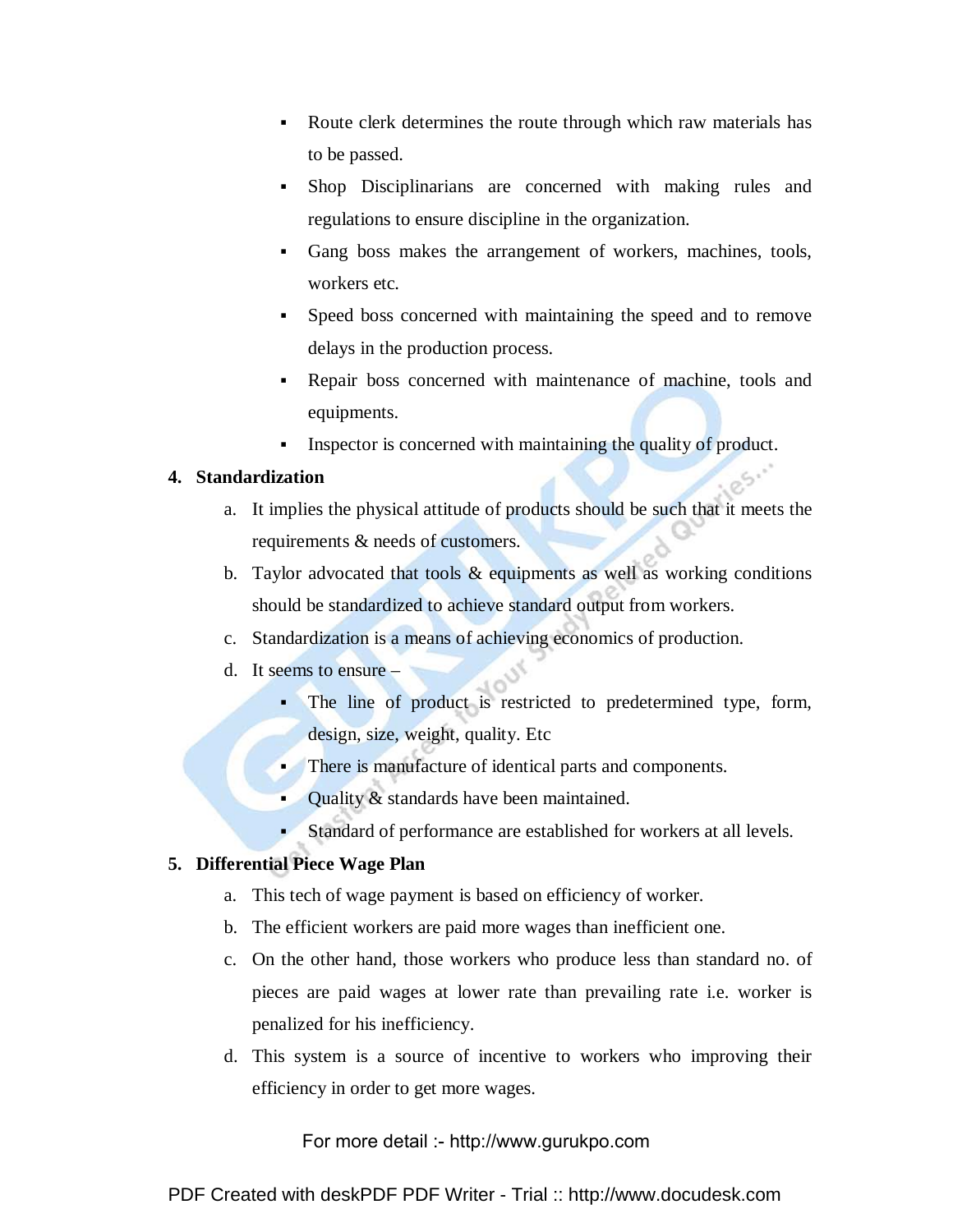- e. It also encourages inefficient workers to improve their performance and achieve their standards.
- f. It leads to mass production which minimizes cost and maximizes profits.

## **6. Other Techniques**

- a. Various other techniques have been developed to create ordeal relationship between management and workers and also to create better understanding on part of works.
- b. Those includes use of instruction cards, strict rules & regulations, graphs, slides, charts etc, so as to increase efficiency of workers.

## *Chapter-3 Business Environment*

## **Q. What do you mean by Business Environment? Explain the key Components of**  Rela **Business Environment?**

Ans. Environment refers to all external forces, which have a bearing on the functioning of business. Environment factors "are largely if not totally, external and beyond the control of individual industrial enterprises and their managements. The business environment poses threats to a firm or offers immense opportunities for potential market exploitation.

## **EXTERNAL ENVIRONMENT**

It refers to the environment that has an indirect influence on the business. The factors are uncontrollable by the business. There are two types of external environment.

## **Micro Environment**

The micro environment is also known as the task environment and operating environment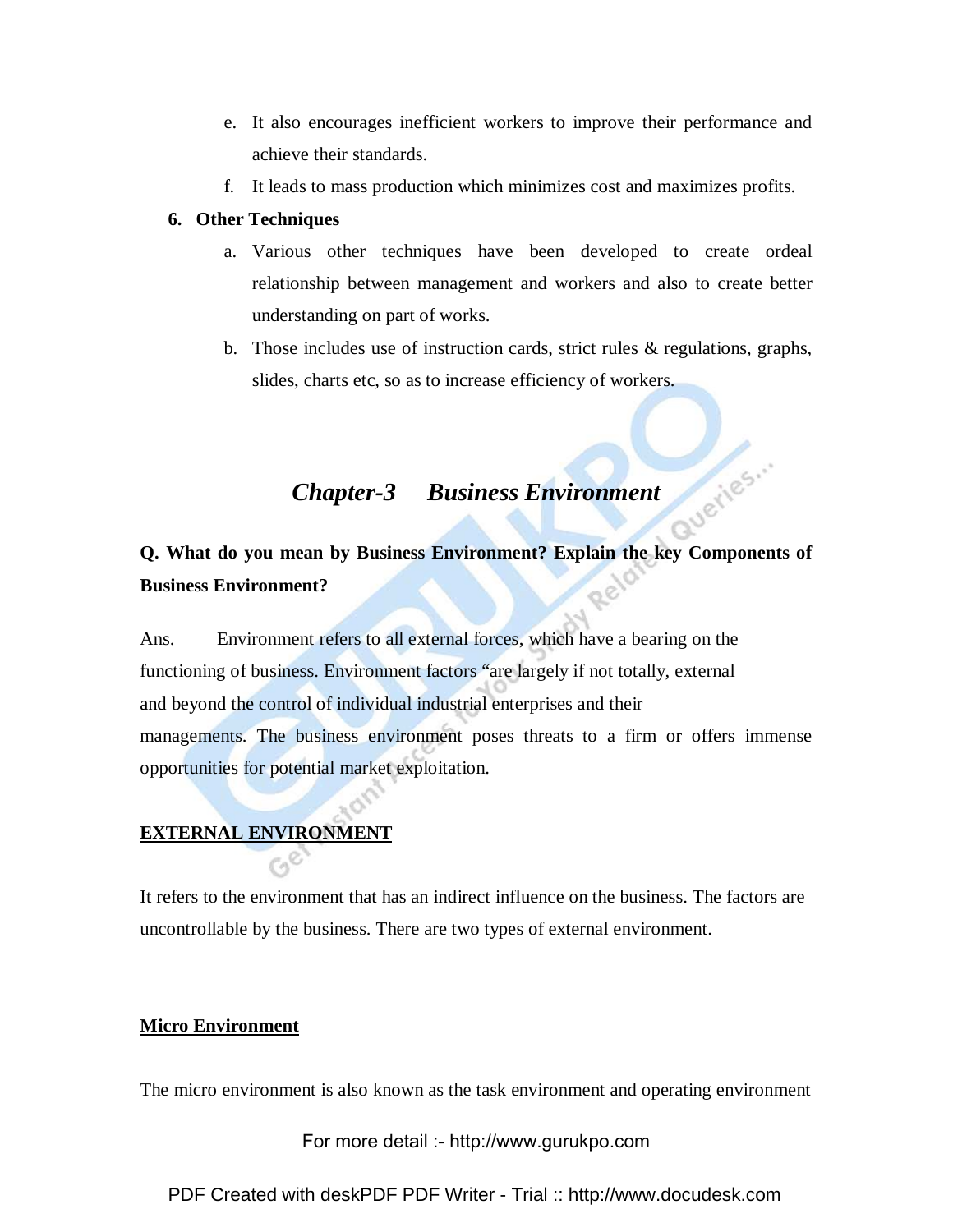because the micro environmental forces have a direct bearing on the operations of the firm.

"The micro environment consist of the actors in the company's immediate environment that affect the performance of the company. These include the suppliers, marketing intermediaries, competitors, customers and the public"

 The micro environmental factors are more intimately linked with the company than the macro factors. The micro forces need not necessarily affect all the firms in a particular industry in the same way. Some of the micro factors may be particular to a firm. When the competing firms in an industry have the same micro elements, the relative success of the firms depends on their relative effectiveness in dealing with these<br>elements<br>Suppliers elements

## **Suppliers**

An important force in the micro environment of a company is the suppliers, i.e., those who supply the inputs like raw materials and components to the company. The importance of reliable source/sources of supply to the smooth functioning of the business<br>is obvious.<br>Customer is obvious.

## Customer

The major task of a business is to create and sustain customers. A business exists only because of its customers. The choice of customer segments should be made by considering a number of factors including the relative profitability, dependability, stability of demand, growth prospects and the extent of competition.

Competition not only include the other firms that produce same product but also those firms which compete for the income of the consumers the competition here among these products may be said as desire competition as the primary task here is to fulfill the desire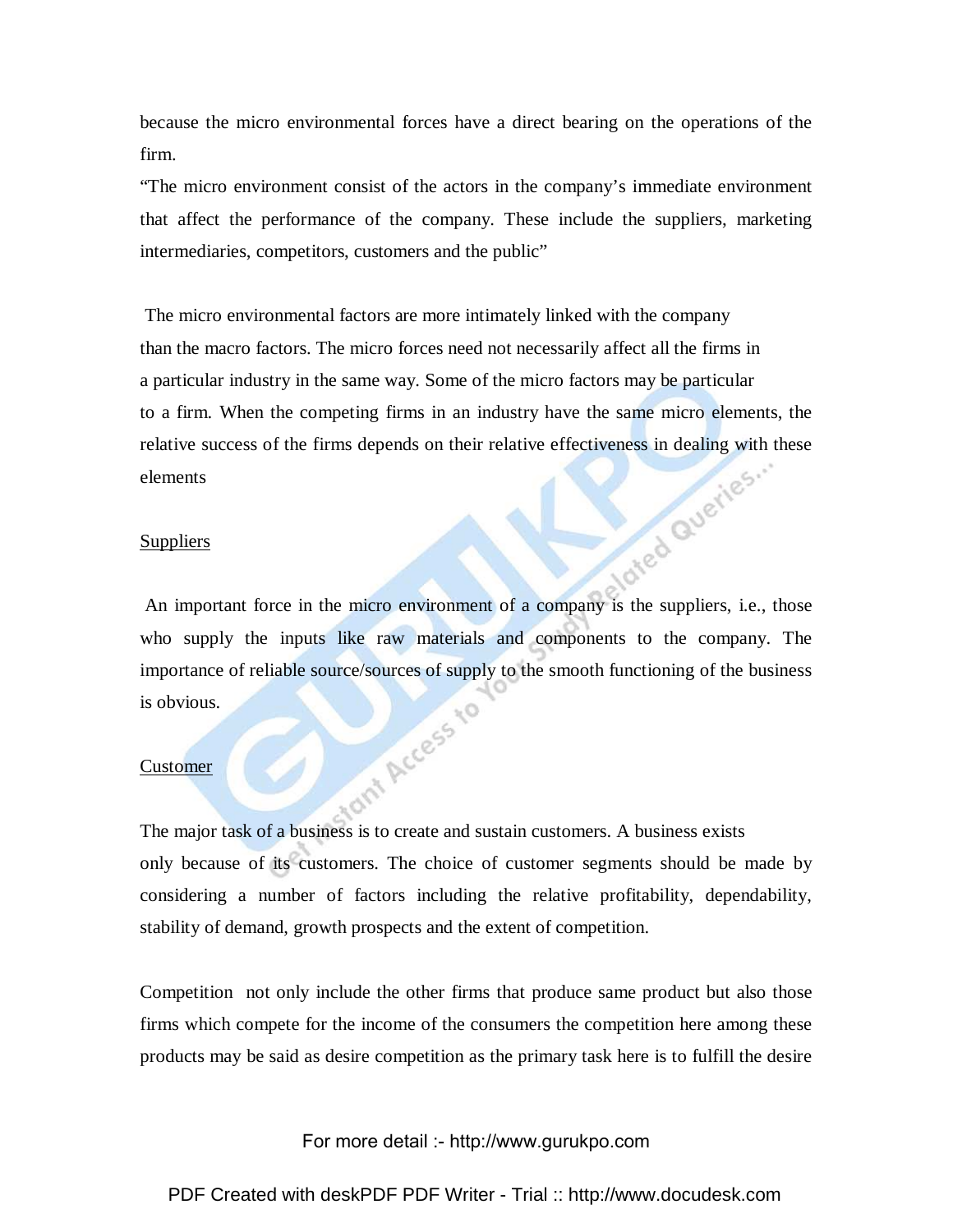of the customers. The competition that satisfies a particular category desire then it is called generic competition.

## Marketing Intermediaries

The marketing intermediaries include middlemen such as agents and merchants that help the company find customers or close sales with them. The marketing intermediaries are vital links between the company and the final consumers .

## Financiers

The financiers are also important factors of internal environment. Along with financing capabilities of the company their policies and strategies, attitudes towards risk, ability to<br>provide non-financial assistance etc. are very important.<br>Public provide non-financial assistance etc. are very important.

## Public

Public can be said as any group that has an actual or potentialinterest in or on an organization's ability to achieve its interest. Public include media and citizens. Growth of consumer public is an important development affecting business.<br>Macro Environment

## **Macro Environment**

Macro environment is also known as General environment and remote environment. Macro factors are generally more uncontrollable than micro environment factors. When the macro factors become uncontrollable , the success of company depends upon its adaptability to the environment. Some of the macro environment factors are discussed below: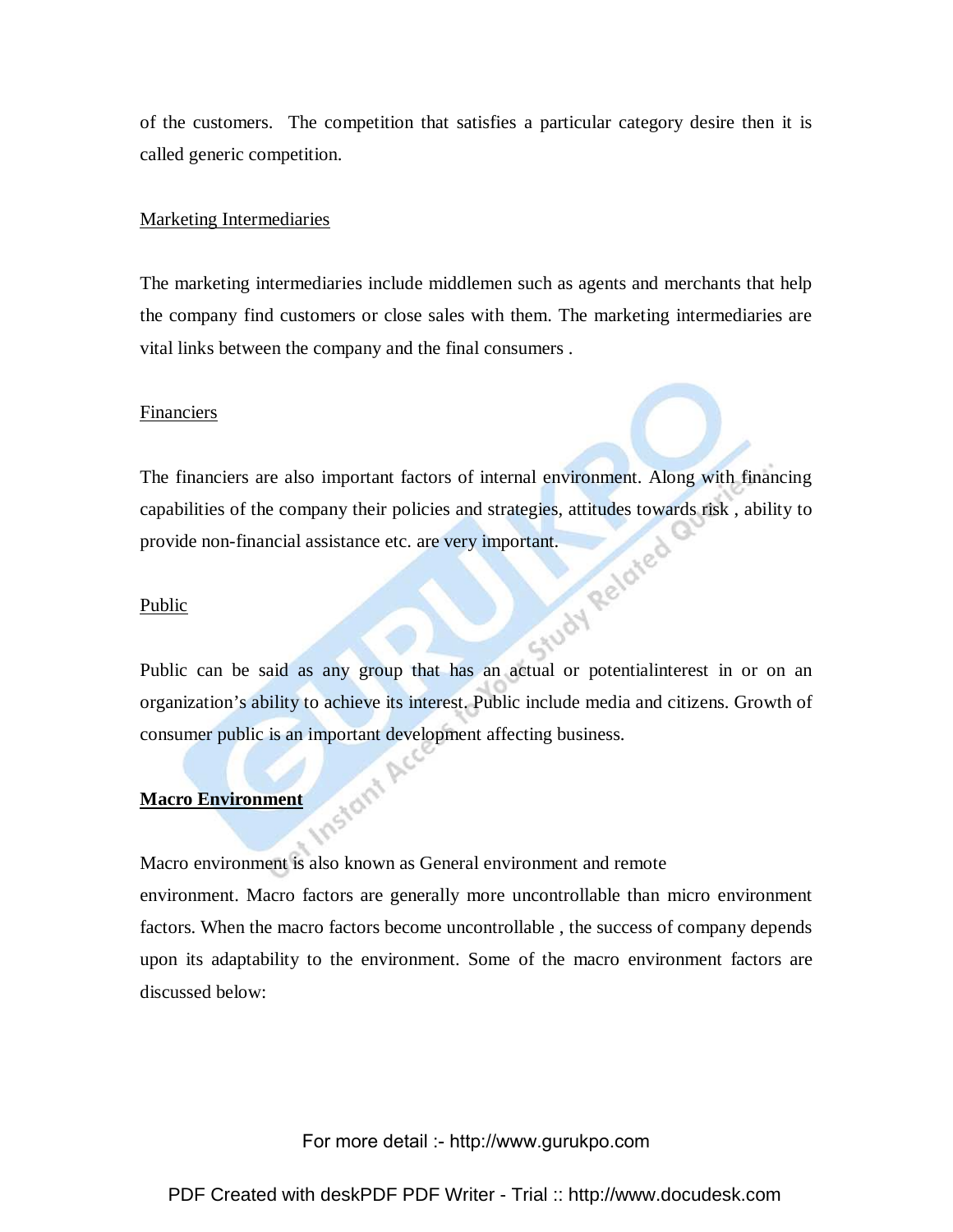## Economic Environment

Economic environment refers to the aggregate of the nature of economic system of the country, business cycles, the socio-economic infrastructure etc. The successful businessman visualizes the external factors affecting the business, anticipating prospective market situations and makes suitable to get the maximum with minimize cost.

## Social Environment

The social dimension or environment of a nation determines the value system of the society which, in turn affects the functioning of the business. Sociological factors such as costs structure, customs and conventions, mobility of labour etc. have farreaching impact on the business. These factors determine the work culture and mobility of labour, work groups etc.<br>Political Environment<br>The political Control of the mobility of the mobility of the mobility of the mobility of labour, work groups etc.

## Political Environment

The political environment of a country is influenced by the political organisations such as philosophy of political parties, ideology of government or party in power, nature and extent of bureaucracy influence of primary groups etc. . The political environment of the country influences the business to a great extent.

## Legal Environment

Legal environment includes flexibility and adaptability of law and other legal rules governing the business. It may include the exact rulings and decision of the courts. These affect the business and its managers to a great extent.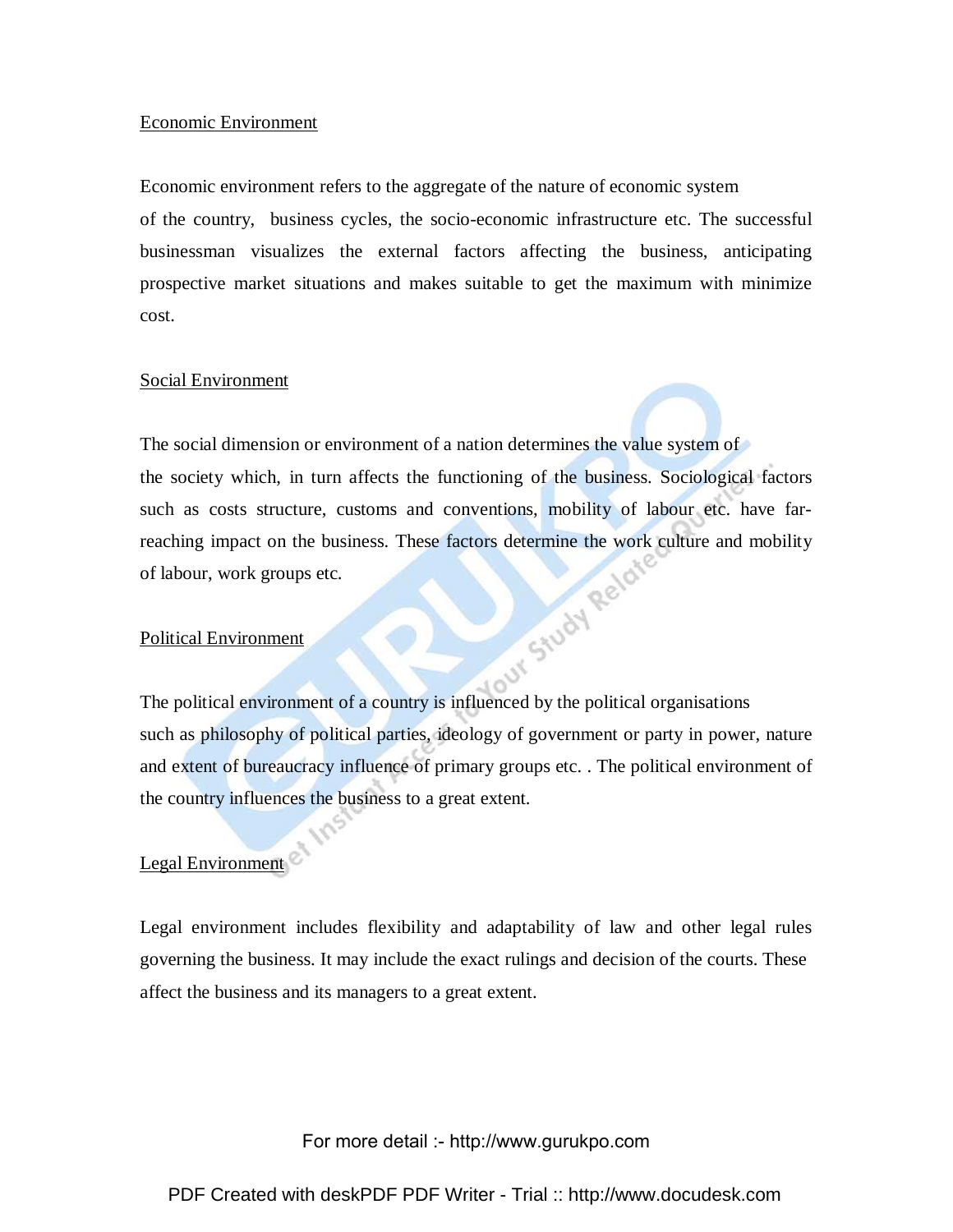## Technical Environment

The business in a country is greatly influenced by the technological development.

The technology adopted by the industries determines the type and quality of goods and services to be produced and the type and quality of plant and equipment to be used. Technological environment influences the business in terms of investment in technology, consistent application of technology and the effects of technology on markets.

## Demographic Environment

It includes the study of human populations in terms of size, density, location, age, sex, race, occupation, and other statistical information. race, occupation, and other statistical information.

The main demographic force that marketers monitor is population, because people make up markets. Marketers are keenly interested in the size and growth rate of population in cities, regions; and nations; age distribution; educational levels; household patterns; and  $50$ regional characteristics and movements.

## **Q. Explain the main feature of business environment?**

## **Features of business environment**

**1.Totality of external forces:** Business environment is the sum total of all things external to business firms and, as such, is aggregative in nature.

**2.Specific and general forces:** Business environment includes both specific and general forces. Specific forces affect individual enterprises directly and immediately in their day-to-day working. General forces have impact on all business enterprises and thus may affect an individual firm only indirectly.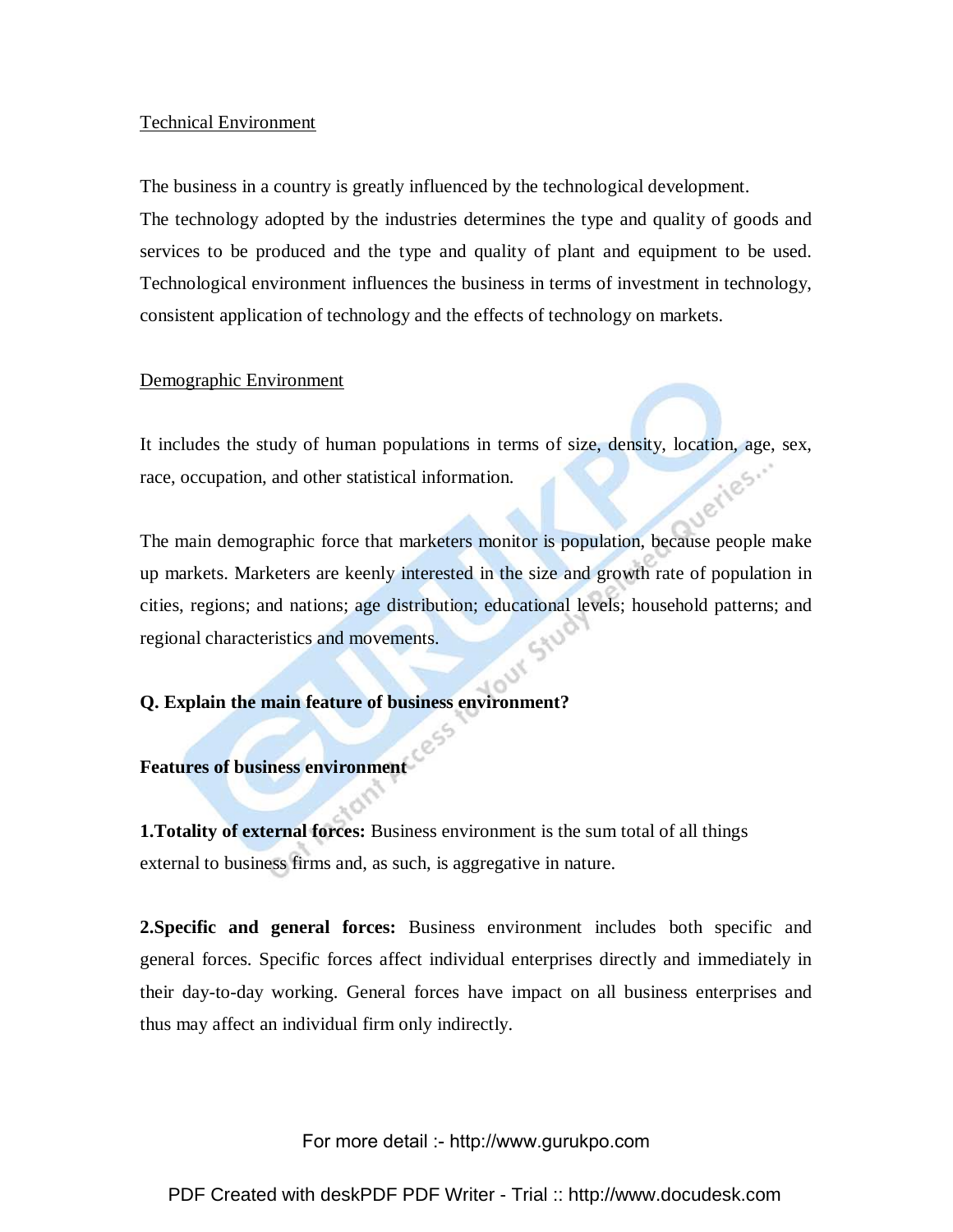**3.Dynamic nature:** Business environment is dynamic in that it keeps on changing whether in terms of technological improvement, shifts in consumer preferences or entry of new competition in the market.

**4. Uncertainty:** Business environment is largely uncertain as it is very difficult to predict future happenings, especially when environment changes are taking place too frequently as in the case of information technology or fashion industries.

**5.Relativity:** Business environment is a relative concept since it differs from country to country and even region to region. Political conditions in the USA, for instance, differ from those in China or Pakistan. Similarly, demand for sarees may be fairly high in India whereas it may be almost non-existent in France.

## **Q. Explain the benefits of understanding business environment?**

## Ans. **Importance of Business Environment**

- **firm to identify opportunities and getting the first mover advantage:** Early identification of opportunities helps an enterprise to be the first to exploit them instead of losing them to competitors. For example, Maruti Udyog became the leader in the small car market because it was the first to recognize the need for small cars in India.
- **firm to identify threats and early warning signals:** If an Indian firm finds that a foreign multinational is entering the Indian market it should gives a warning signal and Indian firms can meet the threat by adopting by improving the quality of the product, reducing cost of the production, engaging in aggressive advertising, and so on.
- **Coping with rapid changes:** All sizes and all types of enterprises are facing increasingly dynamic environment. In order to effectively cope with these significant changes, managers must understand and examine the environment and develop suitable courses of action.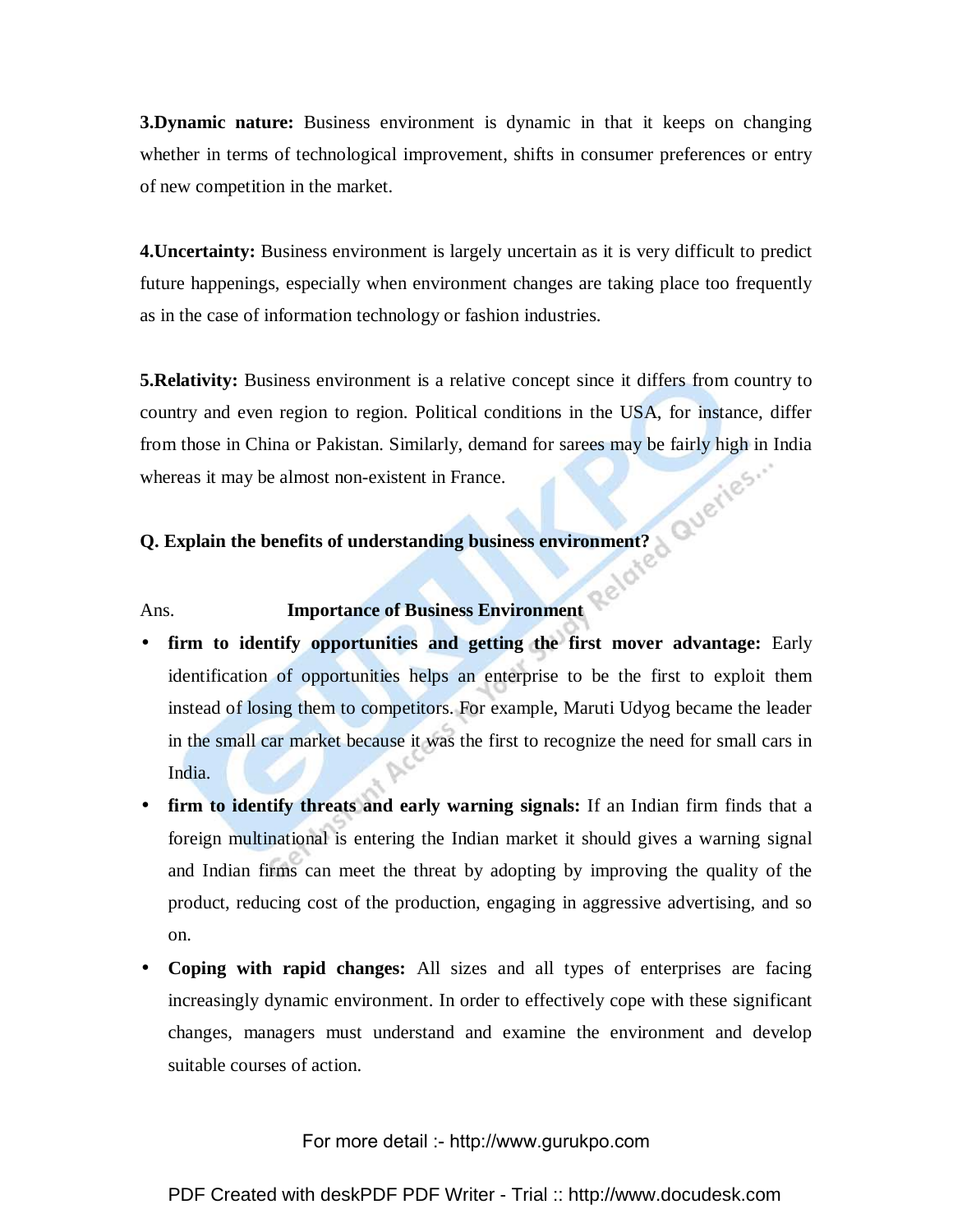• **Improving performance:** the enterprises that continuously monitor their environment and adopt suitable business practices are the ones which not only improve their present performance but also continue to succeed in the market for a longer period.

## **Q. What are the components of Internal Environment?**  Ans. **INTERNAL ENVIRONMENT**

The internal environment is the environment that has a direct impact on the business. Here there are some internal factors which are generally controllable because the company has control over these factors. It can alter or modify such factors as its personnel, physical facilities, and organization and functional means, like marketing, to<br>suit the environment. suit the environment.

The important internal factors which have a bearing on the strategy and other decisions of internal organization are discussed below.<br>Value system of internal organization are discussed below.

## **Value system**

The value system of the founders and those at the helm of affairs has important bearing on the choice of business, the mission and the objectives of the organization, business policies and practices.

## **Mission and vision and objectives**

Vision means the ability to think about the future with imagination and wisdom. Vision is an important factor in achieving the objectives of the organization. The mission is the medium through which the objectives are achieved.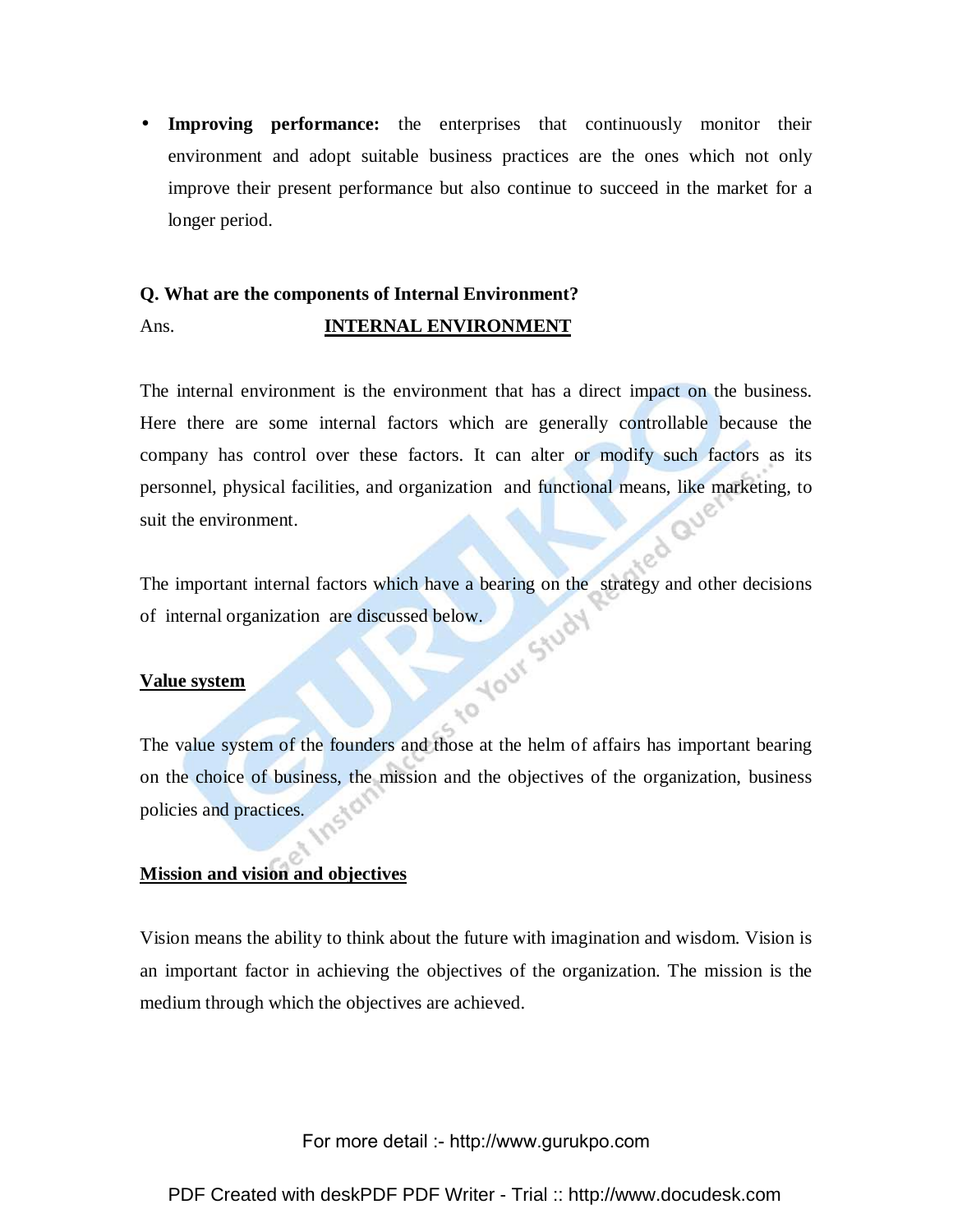## **Management structure and nature**

The structure of the organization also influences the business decisions. The organizational structure like the composition of board of directors , influences the decisions of business as they are internal factors . The structure and style of the organization may delay a decision making or some other helps in making quick decisions.

## **Internal power relationships**

The relationship among the three levels of the organization also influences on the business. The mutual co-ordination among those three is a an important need for a business. The relationship among the people working in the three levels of the organization should be cordial.<br> **Human resource** organization should be cordial.

## **Human resource**

The human resource is the important factor for any organization as it contributes to the strength and weakness of any organization . the human resource in any organization must have characteristics like skills, quality, high morale, commitment towards the work ,

attitude, etc. T he involvement and initiative of the people in an organization at different levels may vary from organization to organization. The organizational culture and overall environment have bearing on them.

## **Company image and brand equity**

The image of the company in the outside market has the impact on the internal environment of the company. It helps in raising the finance , making joint ventures , other alliances, expansions and acquisitions , entering sale and purchase contracts , launching new products, etc. Brand equity also helps the company in same way.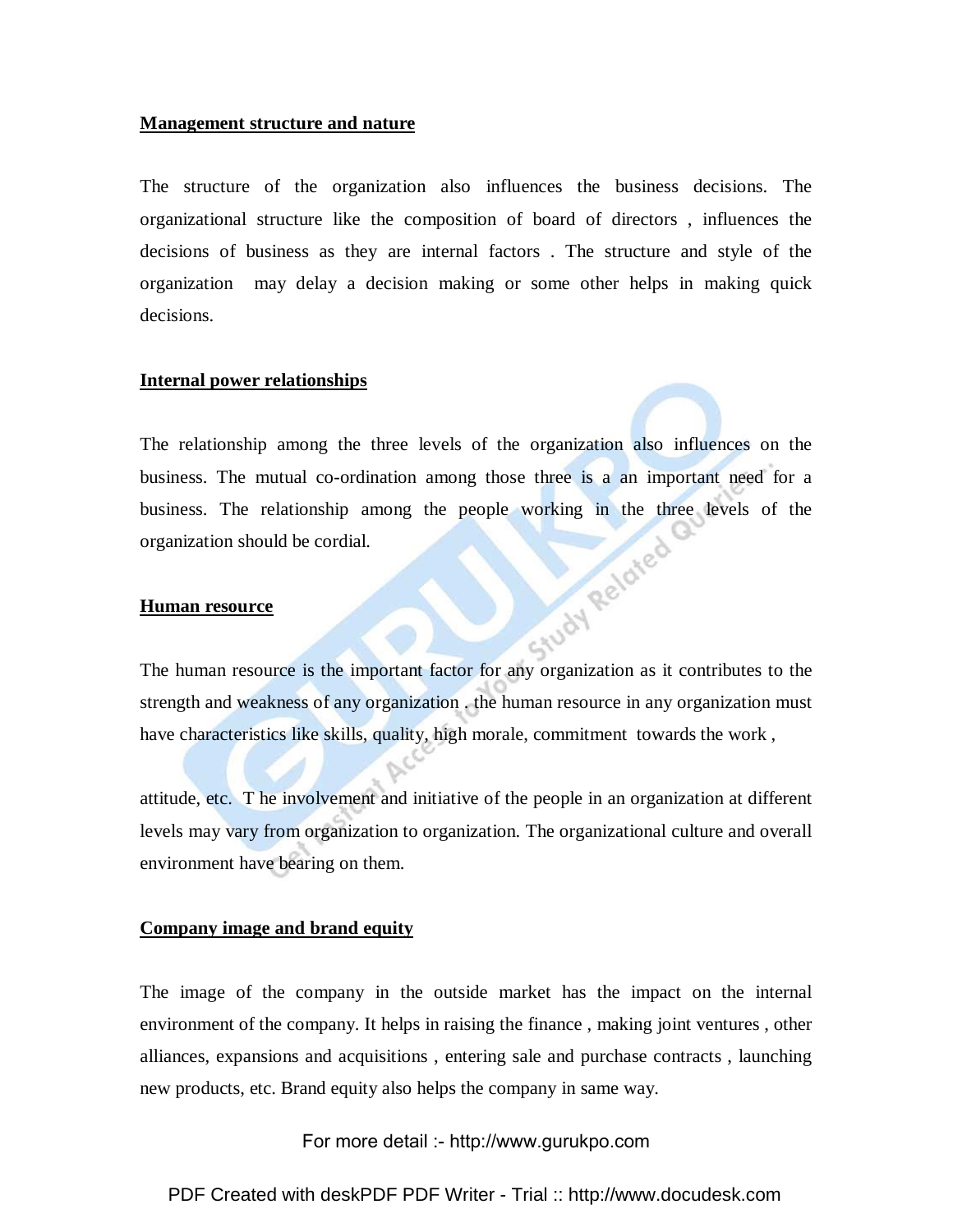## **Q. Explain Economic Environment in India & its components?**

Ans. Economic Environment refers to all those economic factors which have a bearing on the functioning of a business. Business depends on the economic environment for all the needed inputs. It also depends on the economic environment to sell the finished goods.

- Economic Systems
- Economic Planning
- Economic Parameters
- Economic Policies

## **Economic System**

Basic Units of an Economic Systems

- Household
- Firm
- **Industry**
- Government

# Economic Environment<br>
Economic Planning<br>
Economic Parameters<br>
Economic Policies<br>
Economic Policies<br>
Economic Systems<br>
Basic Units of an Economic Systems<br>
Basic Units of an Economic Systems<br>
Basic Units of an Economic Syste **Characteristics Of an Economic System**

- National Entity
- Institutional
- Interdependence
- Scarcity of Resources
- Need Satisfaction
- Dynamic
- Functions of an Economic System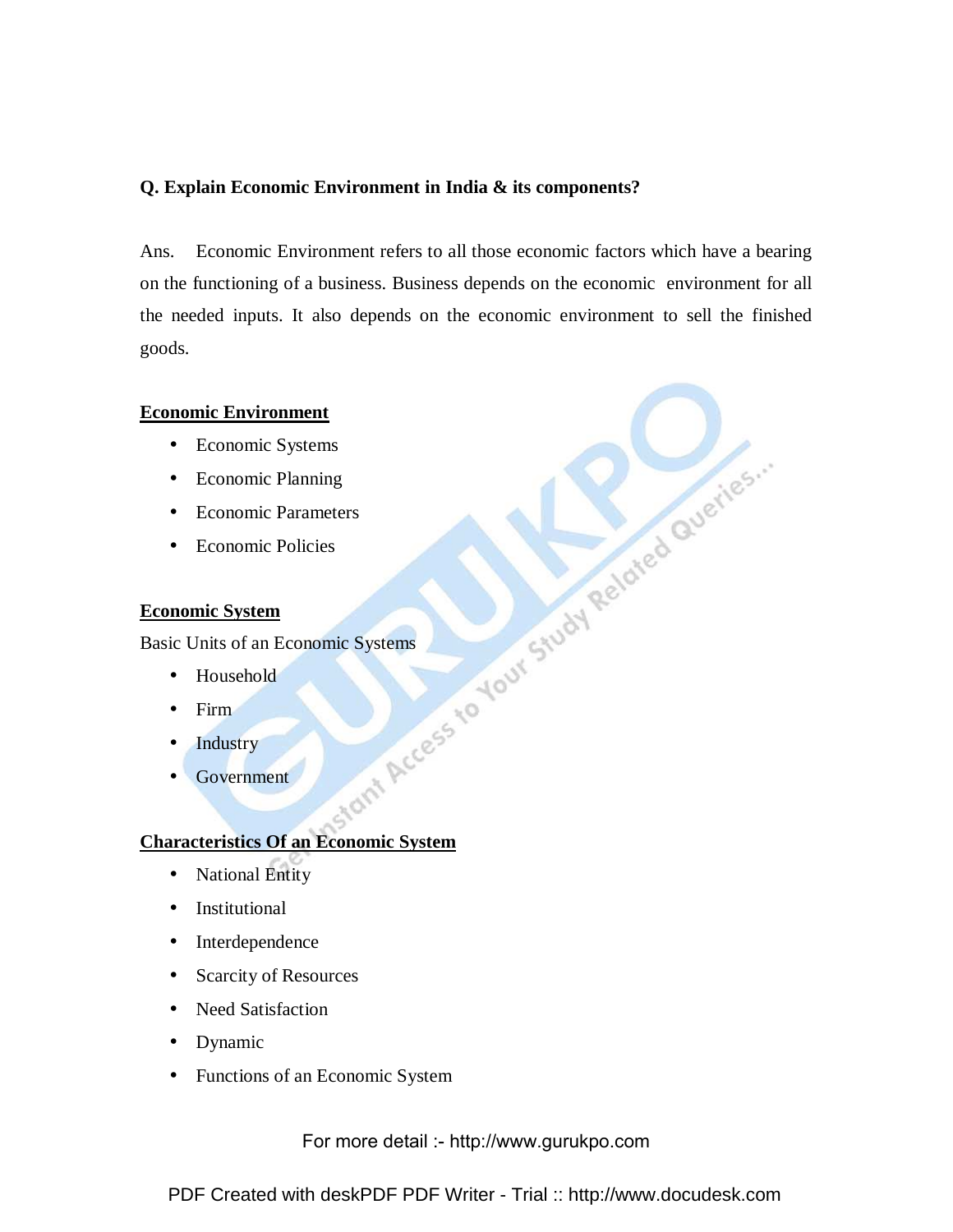- What to Produce
- How to Produce
- For whom to produce
- Choice between Current need & Future Needs
- Economic Growth
- Types of Economic System
- Capitalism
- Socialism
- Mixed Economy

## **Economic Planning**

Objectives:

- 
- Full Employment
- THE Employment<br>
 Full Employment<br>
 Reduction In Inequalities of Income & wealth<br>
 Social Justice<br>
 Other Objectives<br>
 Other Objectives<br>
 Note of Exploration<br>
 Note of Exploration<br>
 Note of Exploration<br>
 Note of Ex • Reduction In Inequalities of Income & wealth
- Social Justice
- Other Objectives

## **Failures of Economic Planning In India**

- Problem of Poverty
- Unemployment Problem
- Economic Inequalities
- Black Money

## **Economic Parameters**

- Gross Domestic Product
- Per Capita Income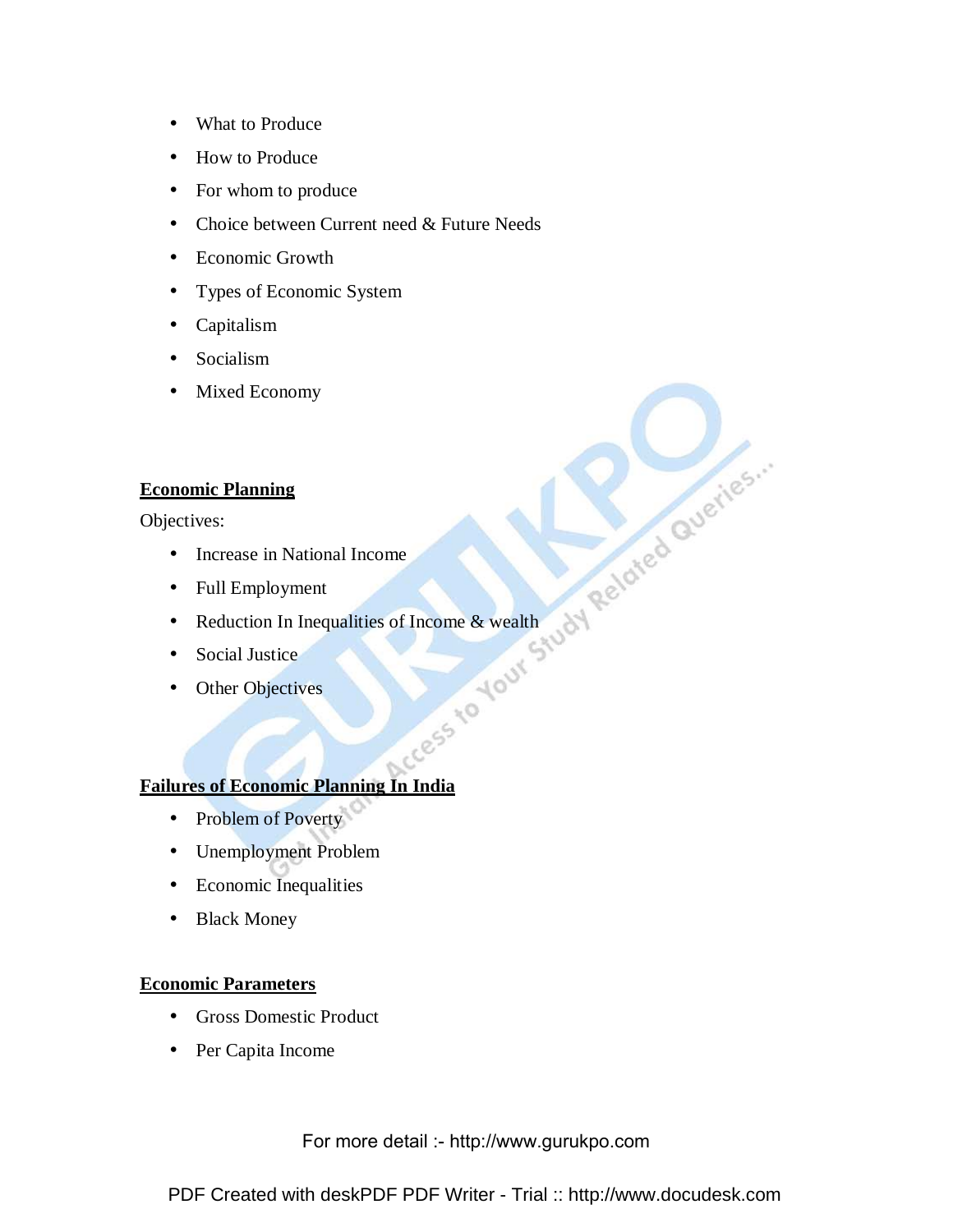## **Population & Economic Development**

## **Economic Policies**

- 1.) Industrial Policy
- 2.) Monetary Or Credit Policy
- 3.) Fiscal Policy
- 4.) Foreign Trade Policy

## **Q. List the Changes initiated by India government since 1991?**

Ans.

- 1. New Industrial Policy
- 2. New Trade Policy
- 3. Fiscal Reforms
- 4. Monetary Policy
- 5. Capital market reforms
- 

# Explain the town of subsidies and price controls<br>Explain the town of subsidies and price controls<br>Explain the town of the set of the set of the set of the set of the set of the set of the set of the set of the set of the s **Q. Explain the term Privatization? List down the benefits of Privatization.**

## Ans. PRIVATISATION

Privatization, which has become a universal trend, means transfer of ownership and/or management of an enterprise from the public sector to the private sector. It also means the withdrawal of the state from an industry or sector, partially or fully. Another dimension of privatization is opening up of an industry that has been reserved for the public sector to the private sector.

Privatization is an inevitable historical reaction to the indiscriminate expansion of the state sector and the associated problems. Even in the 'communist' countries it became a vital measure of economic rejuvenation.

## **BENEFITS**

The benefits of privatization may be listed down as follows: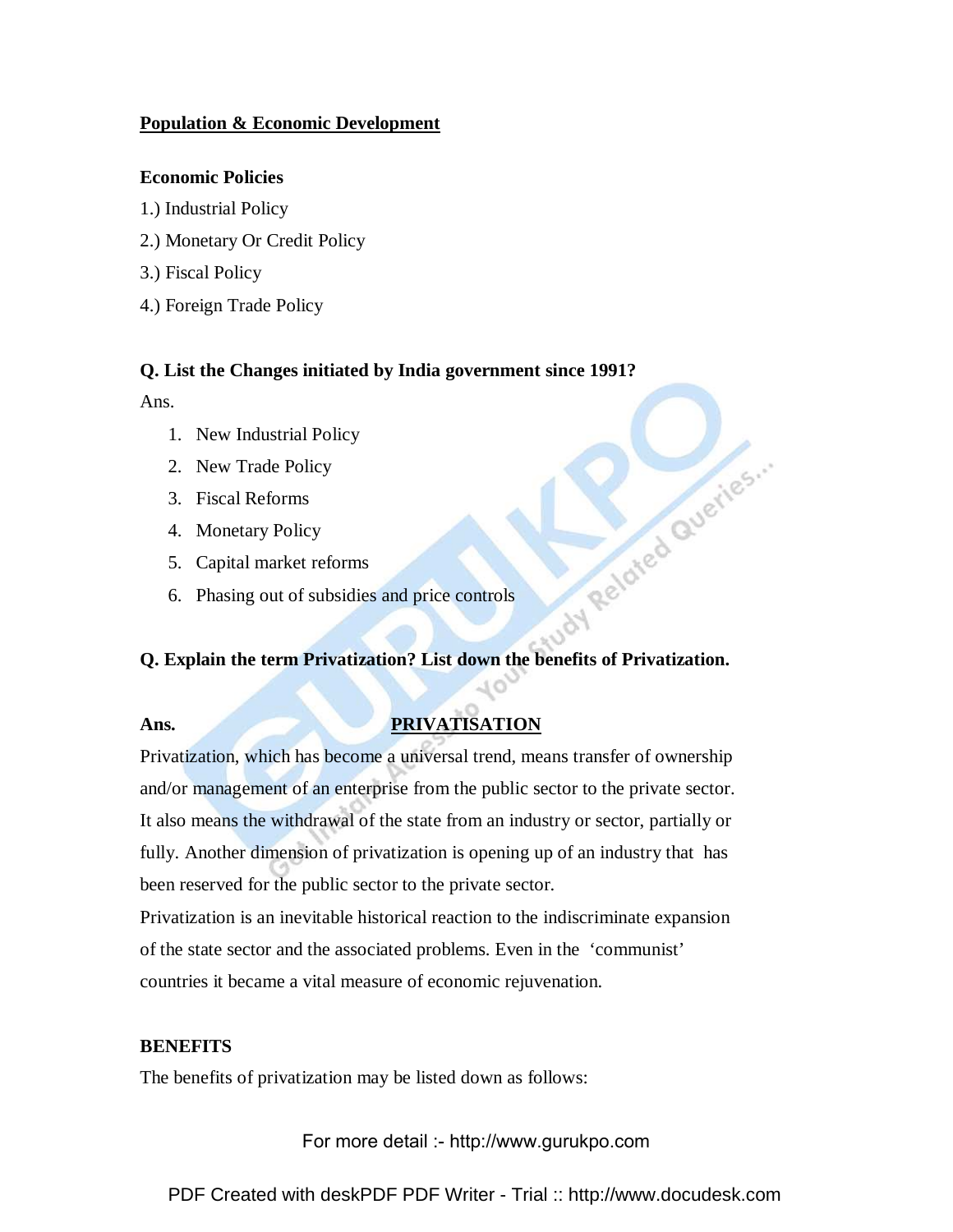• It reduces the fiscal burden of the state by relieving it of the losses of the SOEs and reducing the size of the bureaucracy.

• Privatization of SOEs enables the government to mop up funds.

• Privatization helps the state to trim the size of the administrative machinery.

• It enables the government to concentrate more on the essential state Functions

Privatization helps accelerate the pace of economic developments as it attracts more resources from the private sector for development.

• It may result in better management of the enterprises.

• Privatization may also encourage entrepreneurship.

• Privatization may increase the number of workers and common man who are shareholders. This could make the enterprises subject to more public vigilance.

## **Q. define the term Globalization? List down its objects?**

Ans. Globalization may be defined as " the growing economic interdependence of countries worldwide through increasing volume and variety of cross border transactions in goods and services and of international capital flows, and also through the more rapid and widespread diffusion of technology". Globalization may be considered at two levels .Viz, at the macro level (i.e., globalization of the world economy) and at the micro level (i.e., globalization of the business and the firm).

Globalization of the world economy is achieved, quite obviously, by globalising the national economies. Globalization of the economies and globalization of business are very much interdependent.

## **FEATURES**

The following are the features of the current phase of globalization:

## **New markets**

• Growing global markets in services – banking, insurance, transport.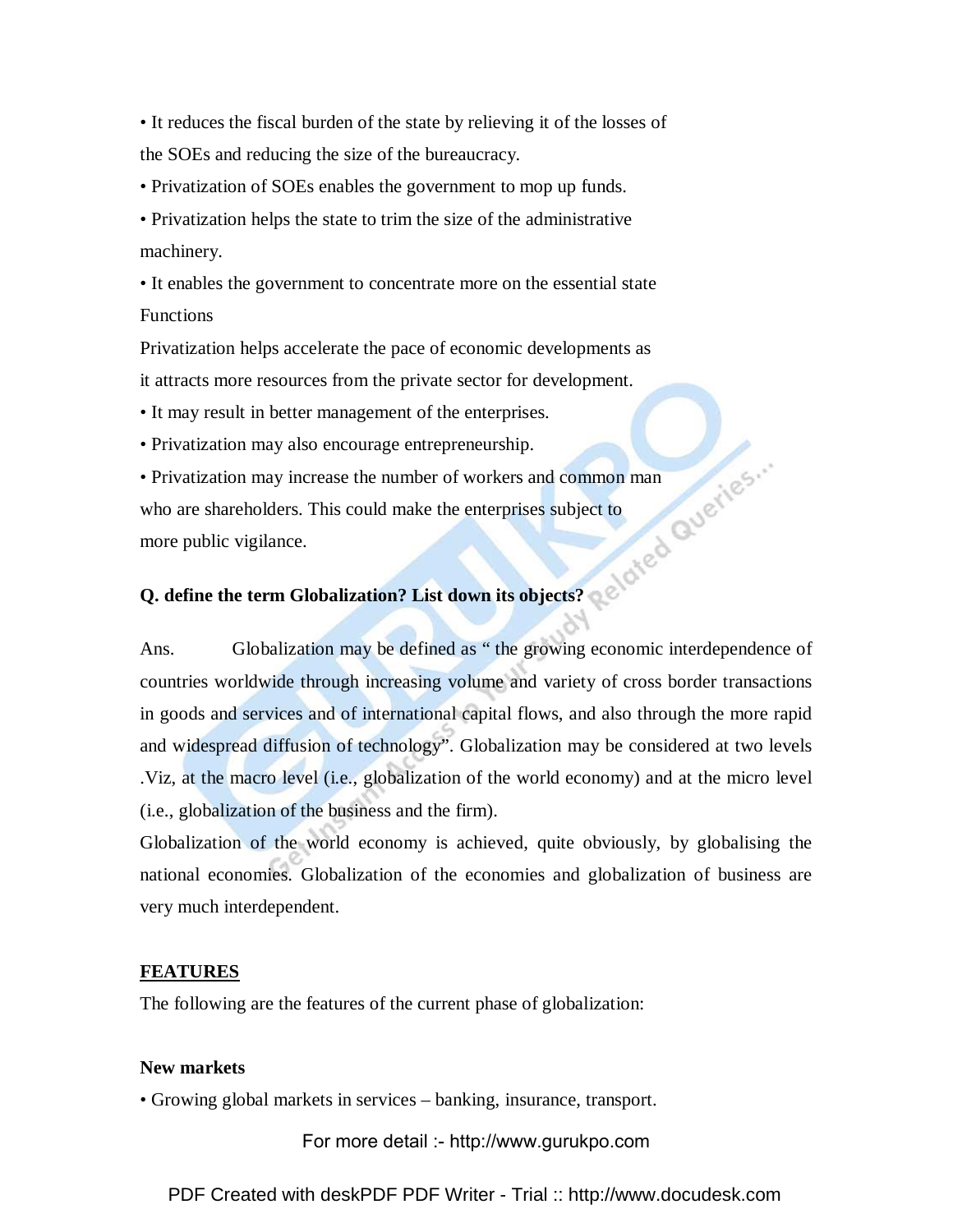• New financial markets - deregulated, globally linked, working around the clock, with action at a distance in real time, with new instruments such as derivatives.

• Deregulation of anti - trust laws and proliferation of mergers and acquisitions.

• Global consumer markets with global brands.

## **New actors**

• Multinational corporations integrating their production and marketing,

dominating food production

• The World Trade Organization - the first multilateral organization with<br>authority to enforce national governments compliance with rule<br>• An international criminal court system in the making<br>• A booming international cour authority to enforce national governments compliance with rule

- An international criminal court system in the making
- A booming international network of NGOs
- Regional blocs proliferating and gaining importance European Union,

Association of South- East Asian Nations, Mercosur, North American

Free Trade Association, Southern African Development Community, among many others

• More policy coordination groups – G-7, G40, G22, G77, OECD Arcess

## **New rules and Norms**

• Market economic policies spreading around the world, with greater privatization and liberalization than in earlier decades

• Widespread adoption of democracy as the choice of political regime

• Human rights conventions and instruments building up in both coverage and number of signatories – and growing awareness among people around the world

• Consensus goals and action agenda for development

• Conventions and agreements on the global environment – biodiversity, ozone layer, disposal of hazardous wastes, desertification, climate change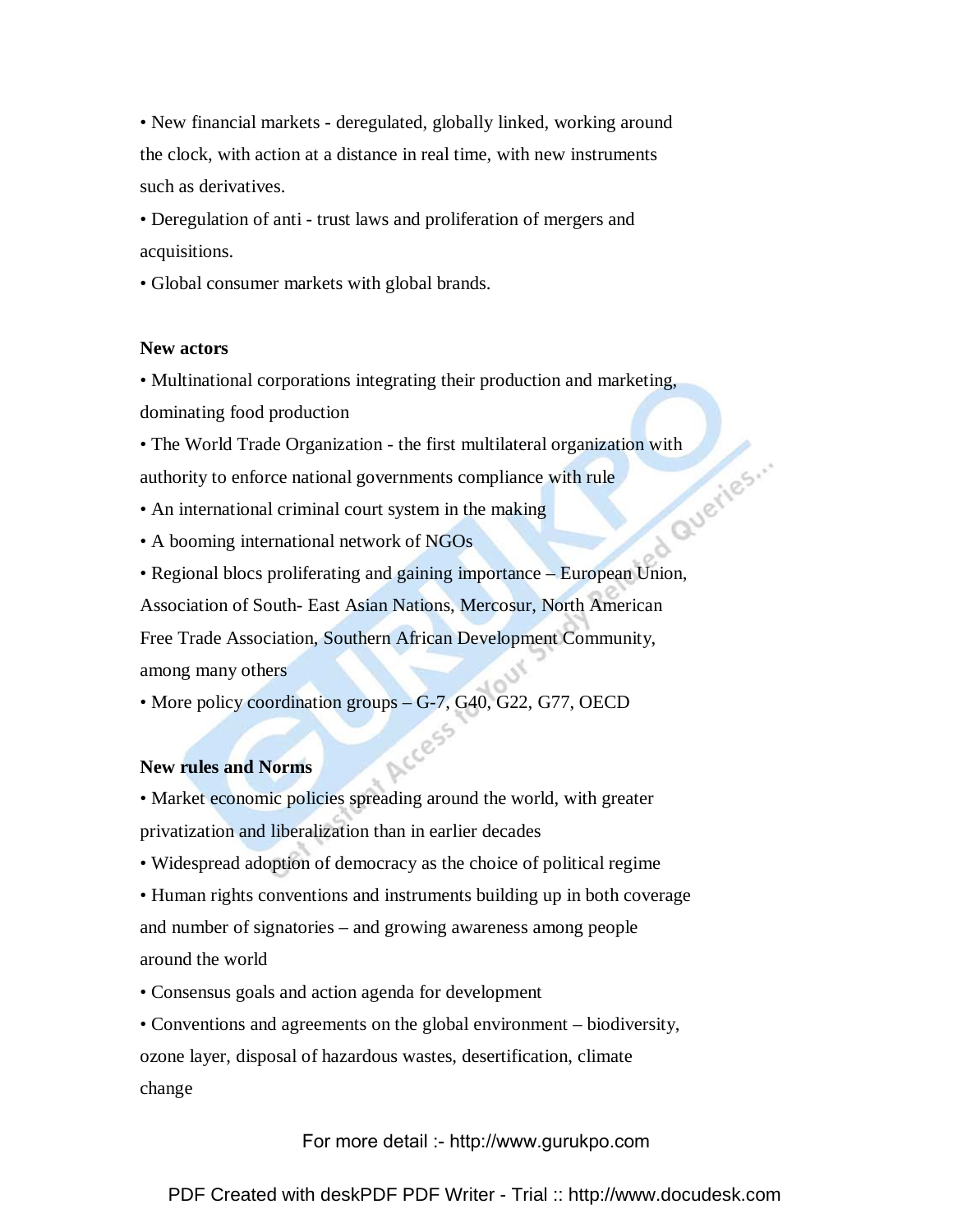• Multilateral agreements in trade, taking on such new agendas as environmental and social conditions

• New multilateral agreements- for services, intellectual property, communications – more binding on national governments than any previous agreements

• The multilateral agreements on investment under debate

## **New Tools of communication**

• Internet and electronic communications linking many people

simultaneously

- Cellular phones
- Fax machines
- Faster and cheaper transport by air, rail and road
- Computer-aided design

# **Chapter – 4 PLANNING** of  $e^{t}$  and  $e^{t}$ **Q. What do you understand by Planning? Discuss the steps in Planning?**

Ans. **Planning** means looking ahead and chalking out future courses of action to be followed. It is a preparatory step. It is a systematic activity which determines when, how and who is going to perform a specific job. Planning is a detailed programme regarding future courses of action. It is rightly said "**Well plan is half done**". Therefore planning takes into consideration available & prospective human and physical resources of the organization so as to get effective co-ordination, contribution  $\&$  perfect adjustment. It is the basic management function which includes formulation of one or more detailed plans to achieve optimum balance of needs or demands with the available resources.

## **Steps in Planning Function**

*Planning function of management* involves following steps:-

## **1. Establishment of objectives**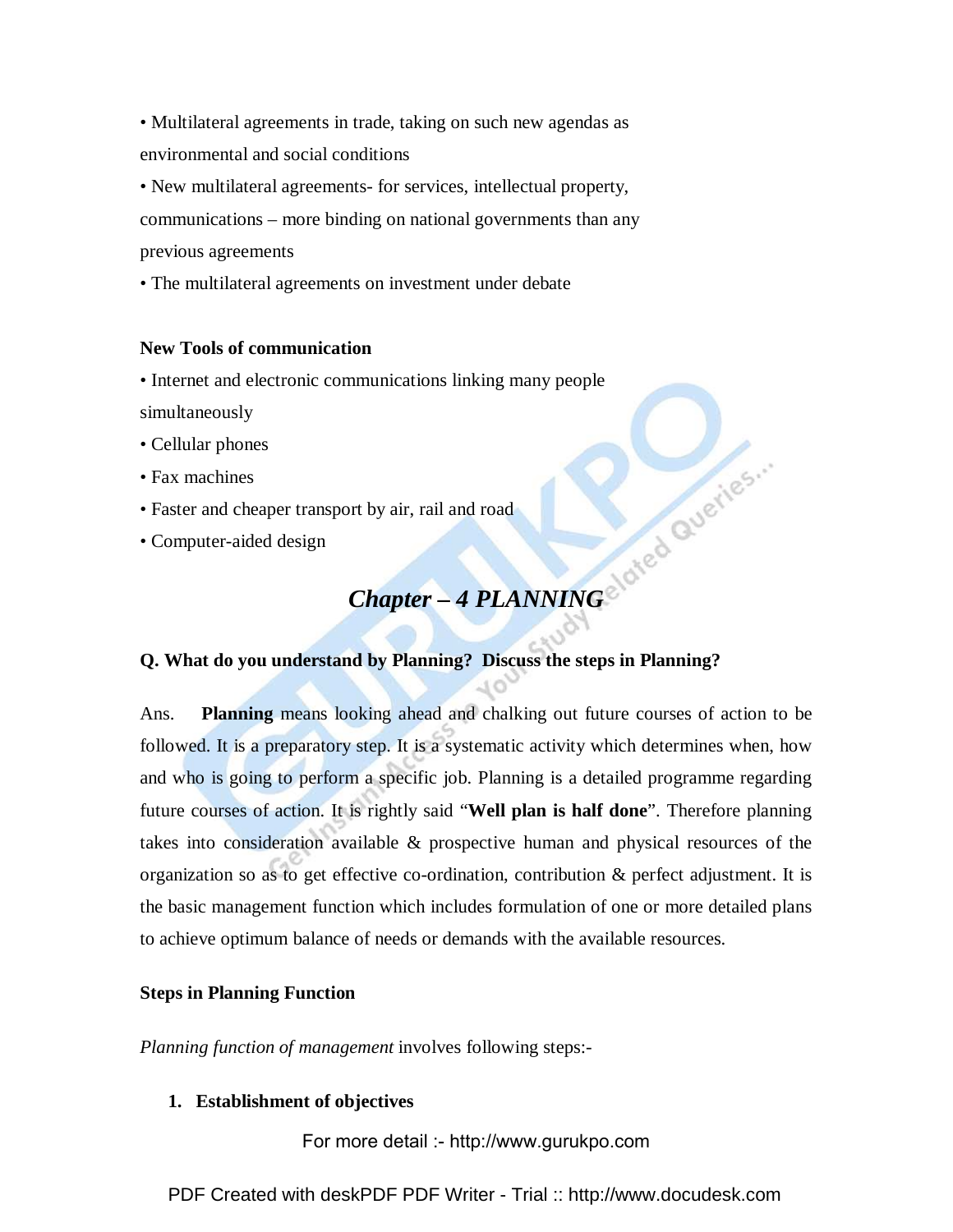- a. Planning requires a systematic approach.
- b. Planning starts with the setting of goals and objectives to be achieved.
- c. Objectives provide a rationale for undertaking various activities as well as indicate direction of efforts.
- d. Moreover objectives focus the attention of managers on the end results to be achieved.
- e. As a matter of fact, objectives provide nucleus to the planning process. Therefore, objectives should be stated in a clear, precise and unambiguous language. Otherwise the activities undertaken are bound to be ineffective.
- f. As far as possible, objectives should be stated in quantitative terms. For example, Number of men working, wages given, units produced, etc. But such an objective cannot be stated in quantitative terms like performance of quality control manager, effectiveness of personnel manager.
- g. Such goals should be specified in qualitative terms.
- h. Hence objectives should be practical, acceptable, workable and achievable. and and the premises are the assumptions about the lively shape of events in

#### **2. Establishment of Planning Premises**

- future.
- b. They serve as a basis of planning.
- c. Establishment of planning premises is concerned with determining where one tends to deviate from the actual plans and causes of such deviations.
- d. It is to find out what obstacles are there in the way of business during the course of operations.
- e. Establishment of planning premises is concerned to take such steps that avoids these obstacles to a great extent.
- f. Planning premises may be internal or external. Internal includes capital investment policy, management labour relations, philosophy of management, etc. Whereas external includes socio- economic, political and economical changes.
- g. Internal premises are controllable whereas external are non- controllable.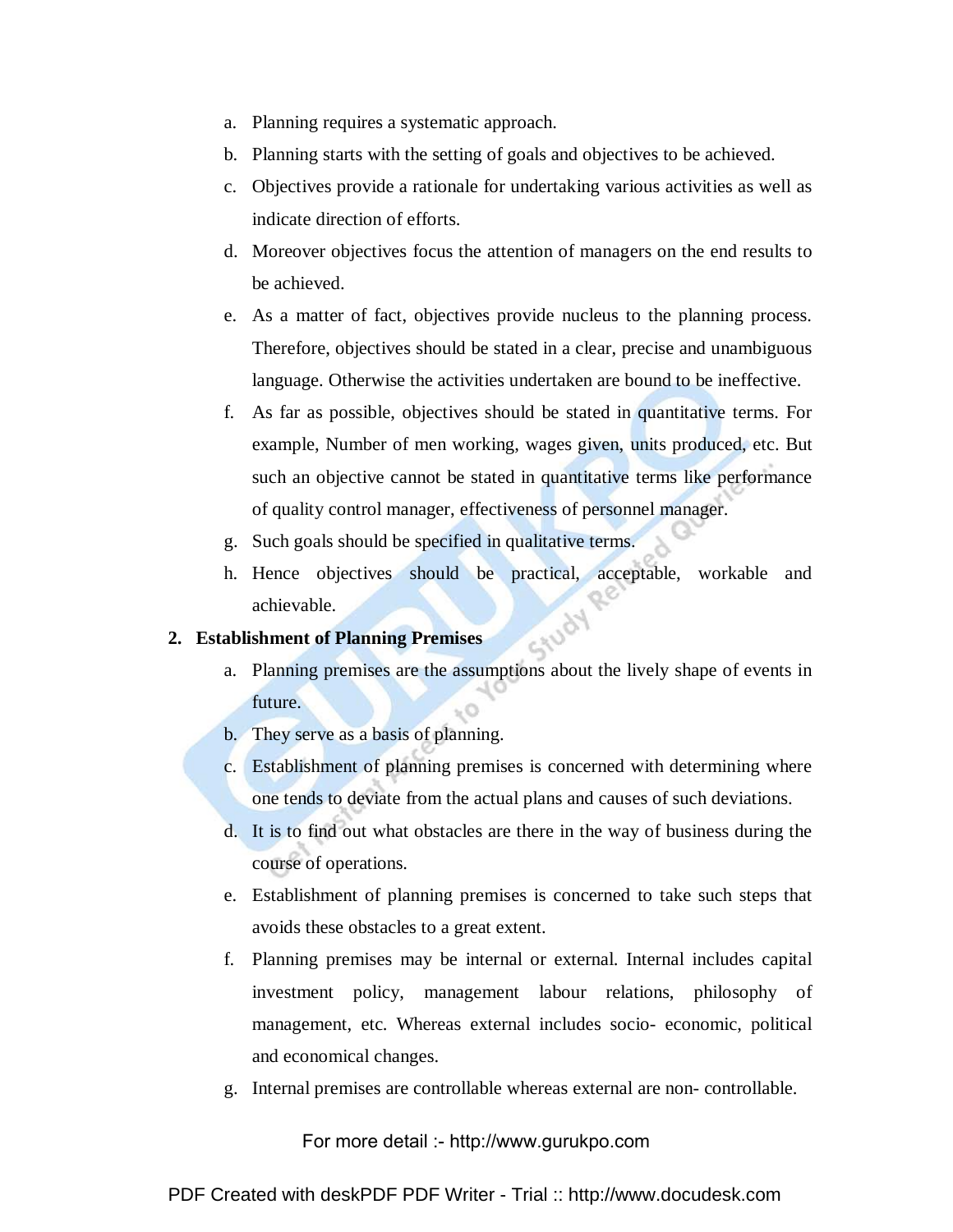#### **3. Choice of alternative course of action**

- a. When forecast are available and premises are established, a number of alternative course of actions have to be considered.
- b. For this purpose, each and every alternative will be evaluated by weighing its pros and cons in the light of resources available and requirements of the organization.
- c. The merits, demerits as well as the consequences of each alternative must be examined before the choice is being made.
- d. After objective and scientific evaluation, the best alternative is chosen.
- e. The planners should take help of various quantitative techniques to judge the stability of an alternative.

#### **4. Formulation of derivative plans**

- a. Derivative plans are the sub plans or secondary plans which help in the achievement of main plan.
- b. Secondary plans will flow from the basic plan. These are meant to support and expediate the achievement of basic plans.
- c. These detail plans include policies, procedures, rules, programmes, budgets, schedules, etc. For example, if profit maximization is the main aim of the enterprise, derivative plans will include sales maximization, production maximization, and cost minimization.
- d. Derivative plans indicate time schedule and sequence of accomplishing various tasks.

#### **5. Securing Co-operation**

- a. After the plans have been determined, it is necessary rather advisable to take subordinates or those who have to implement these plans into confidence.
- b. The purposes behind taking them into confidence are :-
	- 1. Subordinates may feel motivated since they are involved in decision making process.
	- 2. The organization may be able to get valuable suggestions and improvement in formulation as well as implementation of plans.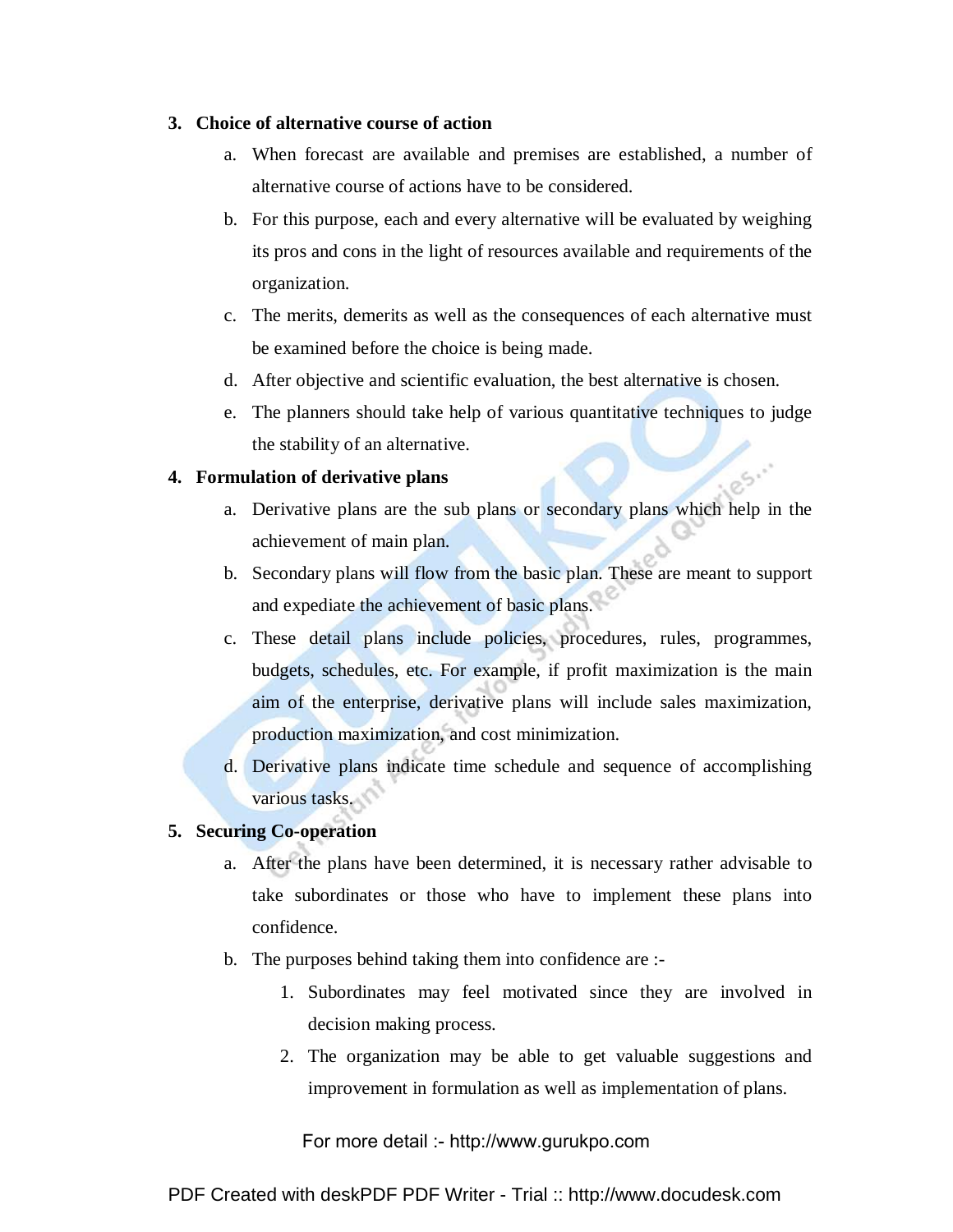3. Also the employees will be more interested in the execution of these plans.

#### **6. Follow up/Appraisal of plans**

- a. After choosing a particular course of action, it is put into action.
- b. After the selected plan is implemented, it is important to appraise its effectiveness.
- c. This is done on the basis of feedback or information received from departments or persons concerned.
- d. This enables the management to correct deviations or modify the plan.
- e. This step establishes a link between planning and controlling function.
- f. The follow up must go side by side the implementation of plans so that in the light of observations made, future plans can be made more realistic.

## **Q. Enumerate the characteristics of Planning?**  Ans. **Characteristics of Planning and Called** Contracteristics of Planning and Called<sup> Cont</sup>

#### **1. Planning is goal-oriented.**

- a. Planning is made to achieve desired objective of business.
- b. The goals established should general acceptance otherwise individual efforts & energies will go misguided and misdirected.
- c. Planning identifies the action that would lead to desired goals quickly & economically.
- d. It provides sense of direction to various activities. E.g. Maruti Udhyog is trying to capture once again Indian Car Market by launching diesel models.

#### **2. Planning is looking ahead.**

- a. Planning is done for future.
- b. It requires peeping in future, analyzing it and predicting it.
- c. Thus planning is based on forecasting.
- d. A plan is a synthesis of forecast.
- e. It is a mental predisposition for things to happen in future.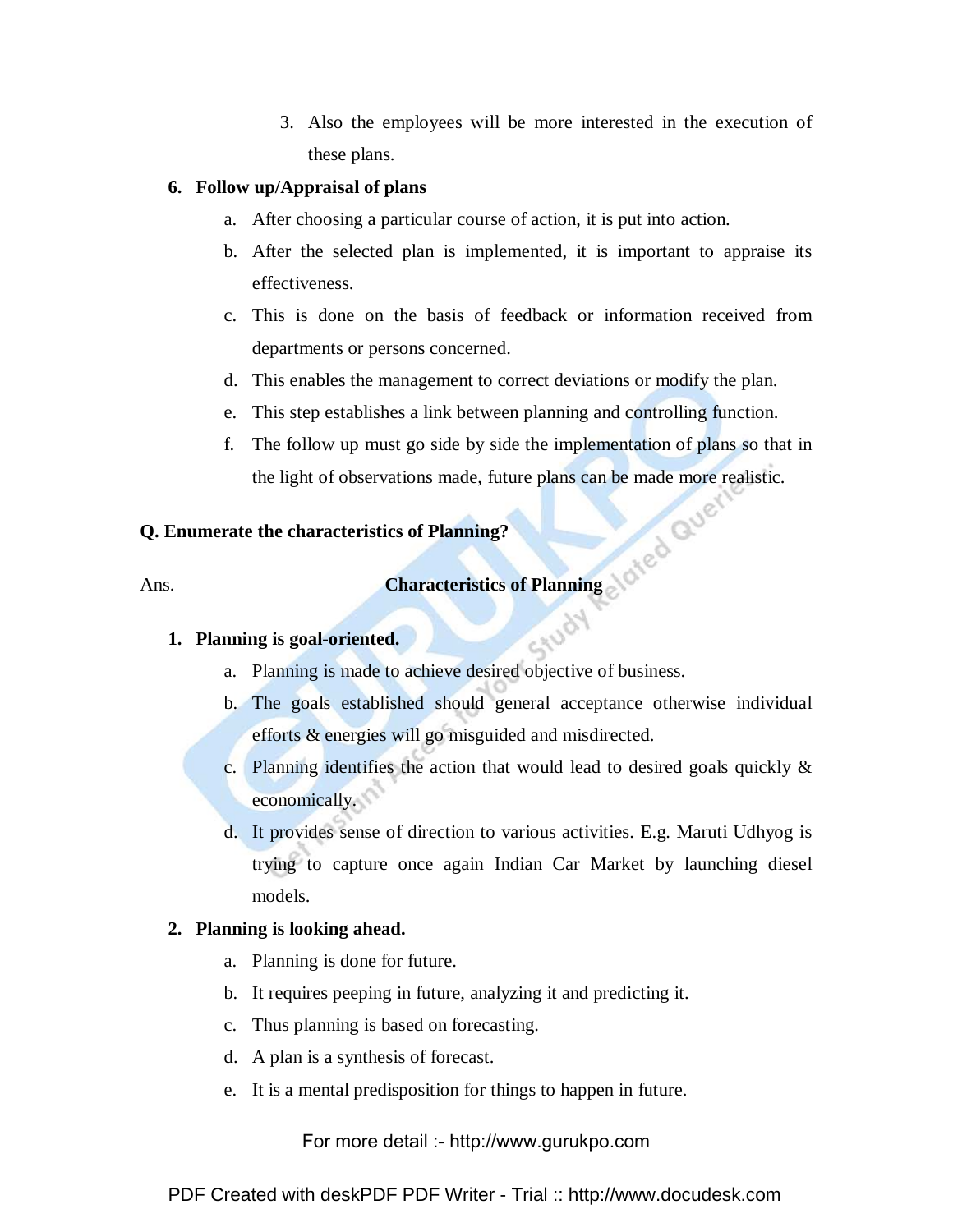#### **3. Planning is an intellectual process.**

- a. Planning is a mental exercise involving creative thinking, sound judgement and imagination.
- b. It is not a mere guesswork but a rotational thinking.
- c. A manager can prepare sound plans only if he has sound judgement, foresight and imagination.
- d. Planning is always based on goals, facts and considered estimates.

#### **4. Planning involves choice & decision making.**

- a. Planning essentially involves choice among various alternatives.
- b. Therefore, if there is only one possible course of action, there is no need planning because there is no choice. **CS.**
- c. Thus, decision making is an integral part of planning.
- d. A manager is surrounded by no. of alternatives. He has to pick the best depending upon requirements & resources of the enterprises.

#### **5. Planning is the primary function of management / Primacy of Planning.**

- a. Planning lays foundation for other functions of management.
- b. It serves as a guide for organizing, staffing, directing and controlling.
- c. All the functions of management are performed within the framework of plans laid out.
- d. Therefore planning is the basic or fundamental function of management.

#### **6. Planning is a Continuous Process.**

- a. Planning is a never ending function due to the dynamic business environment.
- b. Plans are also prepared for specific period f time and at the end of that period, plans are subjected to revaluation and review in the light of new requirements and changing conditions.
- c. Planning never comes into end till the enterprise exists issues, problems may keep cropping up and they have to be tackled by planning effectively.

#### **7. Planning is all Pervasive.**

a. It is required at all levels of management and in all departments of enterprise.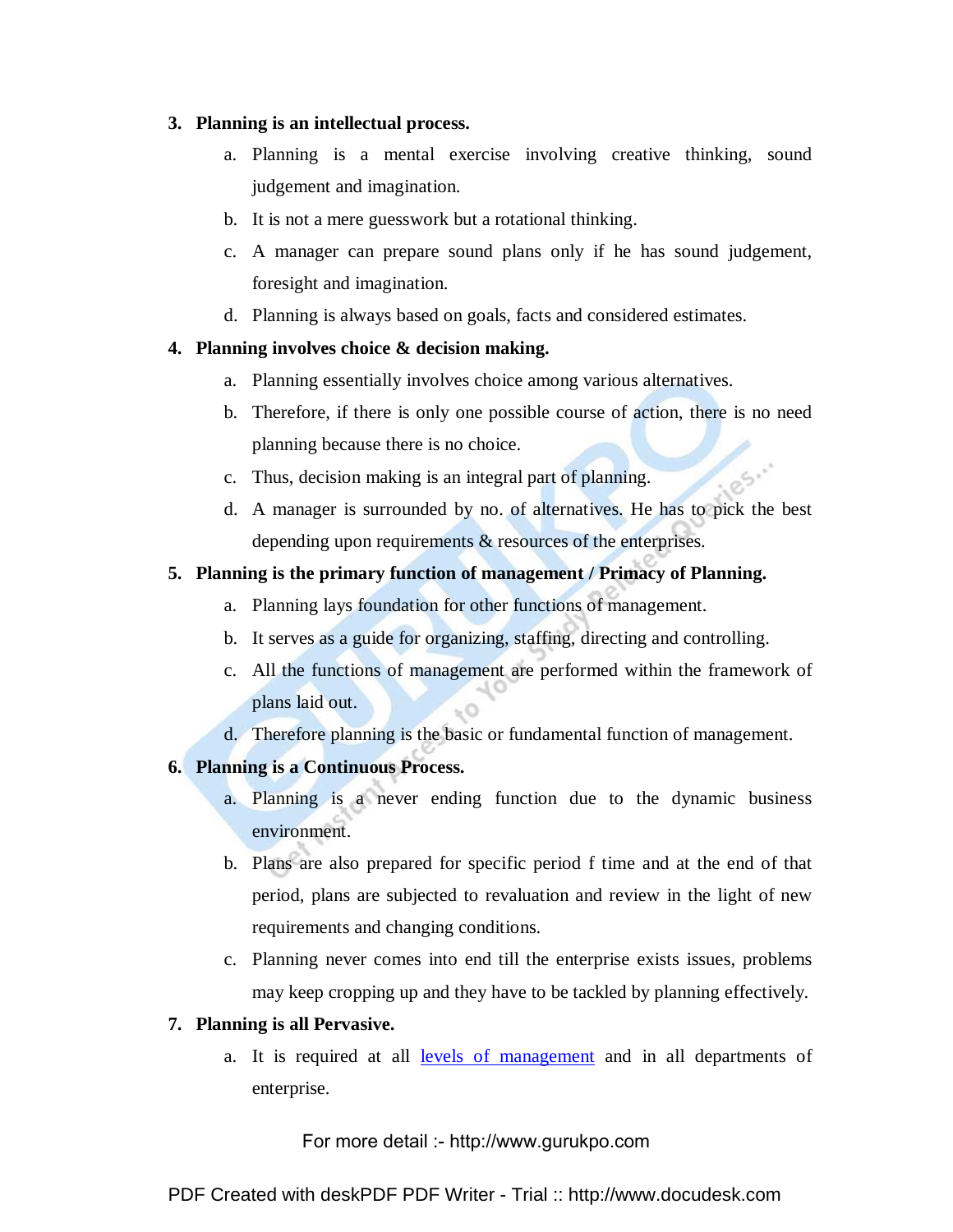- b. Of course, the scope of planning may differ from one level to another.
- c. The top level may be more concerned about planning the organization as a whole whereas the middle level may be more specific in departmental plans and the lower level plans implementation of the same.

#### **8. Planning is designed for efficiency.**

- a. Planning leads to accompishment of objectives at the minimum possible cost.
- b. It avoids wastage of resources and ensures adequate and optimum utilization of resources.
- c. A plan is worthless or useless if it does not value the cost incurred on it.
- d. Therefore planning must lead to saving of time, effort and money.
- e. Planning leads to proper utilization of men, money, materials, methods<br>and machines.<br>nning is Flexible.<br>a. Planning is done for the f and machines.

#### **9. Planning is Flexible.**

- a. Planning is done for the future.
- b. Since future is unpredictable, planning must provide enough room to cope with the changes in customer's demand, competition, govt. policies etc.
- c. Under changed circumstances, the original plan of action must be revised and updated to male it more practical.

#### **Q. How is planning beneficial in an Organization?**

**Instant** 

Ans.

### **1. Planning facilitates management by objectives.**

- a. Planning begins with determination of objectives.
- b. It highlights the purposes for which various activities are to be undertaken.
- c. In fact, it makes objectives more clear and specific.
- d. Planning helps in focusing the attention of employees on the objectives or goals of enterprise.
- e. Without planning an organization has no guide.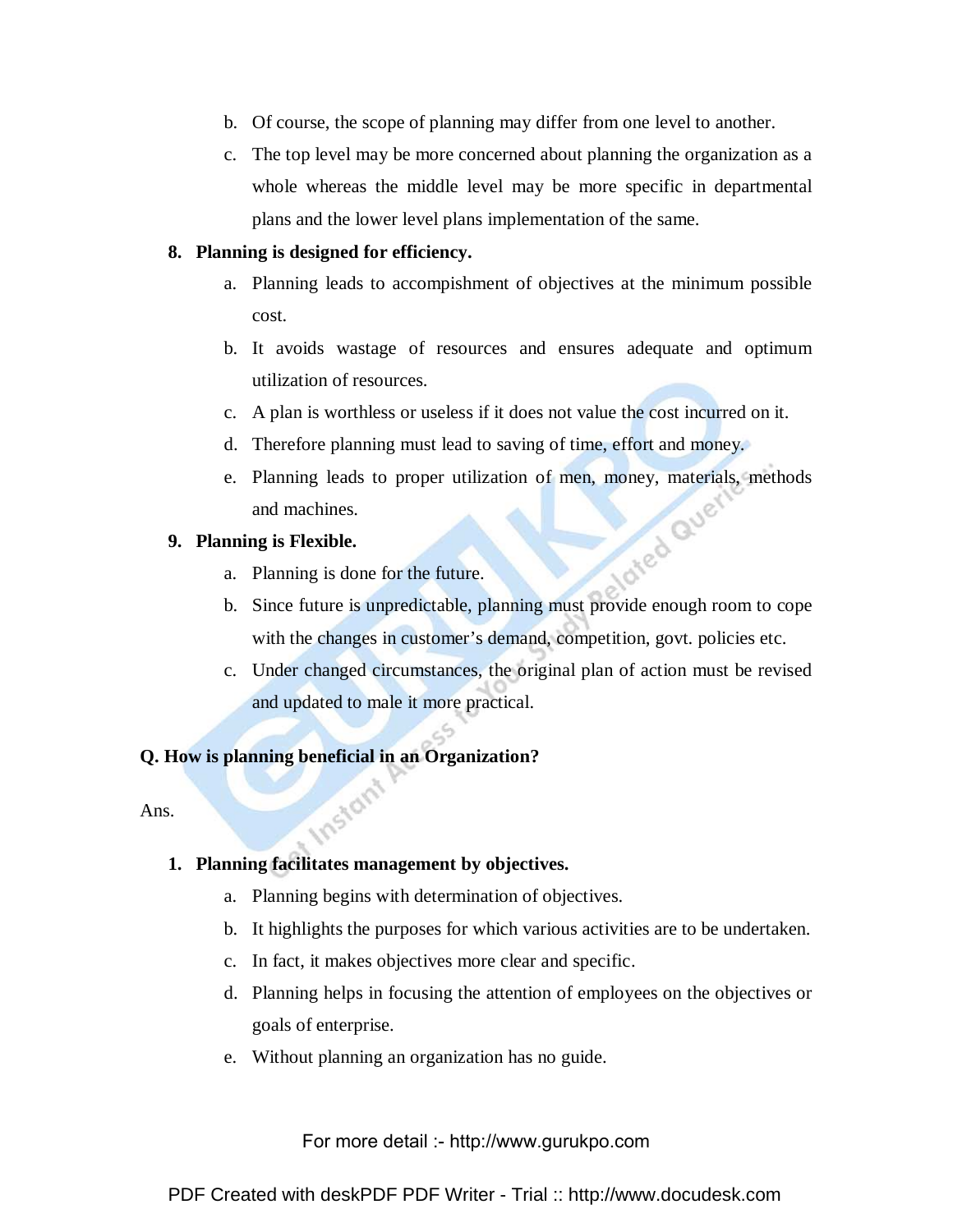- f. Planning compels manager to prepare a Blue-print of the courses of action to be followed for accomplishment of objectives.
- g. Therefore, planning brings order and rationality into the organization.

#### **2. Planning minimizes uncertainties.**

- a. Business is full of uncertainties.
- b. There are risks of various types due to uncertainties.
- c. Planning helps in reducing uncertainties of future as it involves anticipation of future events.
- d. Although future cannot be predicted with cent percent accuracy but planning helps management to anticipate future and prepare for risks by necessary provisions to meet unexpected turn of events.
- e. Therefore with the help of planning, uncertainties can be forecasted which helps in preparing standbys as a result, uncertainties are minimized to a great extent.

#### **3. Planning facilitates co-ordination.**

- a. Planning revolves around organizational goals.
- b. All activities are directed towards common goals.
- c. There is an integrated effort throughout the enterprise in various departments and groups.  $\circ$
- d. It avoids duplication of efforts. In other words, it leads to better coordination.
- e. It helps in finding out problems of work performance and aims at rectifying the same.

#### **4. Planning improves employee's moral.**

- a. Planning creates an atmosphere of order and discipline in organization.
- b. Employees know in advance what is expected of them and therefore conformity can be achieved easily.
- c. This encourages employees to show their best and also earn reward for the same.
- d. Planning creates a healthy attitude towards work environment which helps in boosting employees moral and efficiency.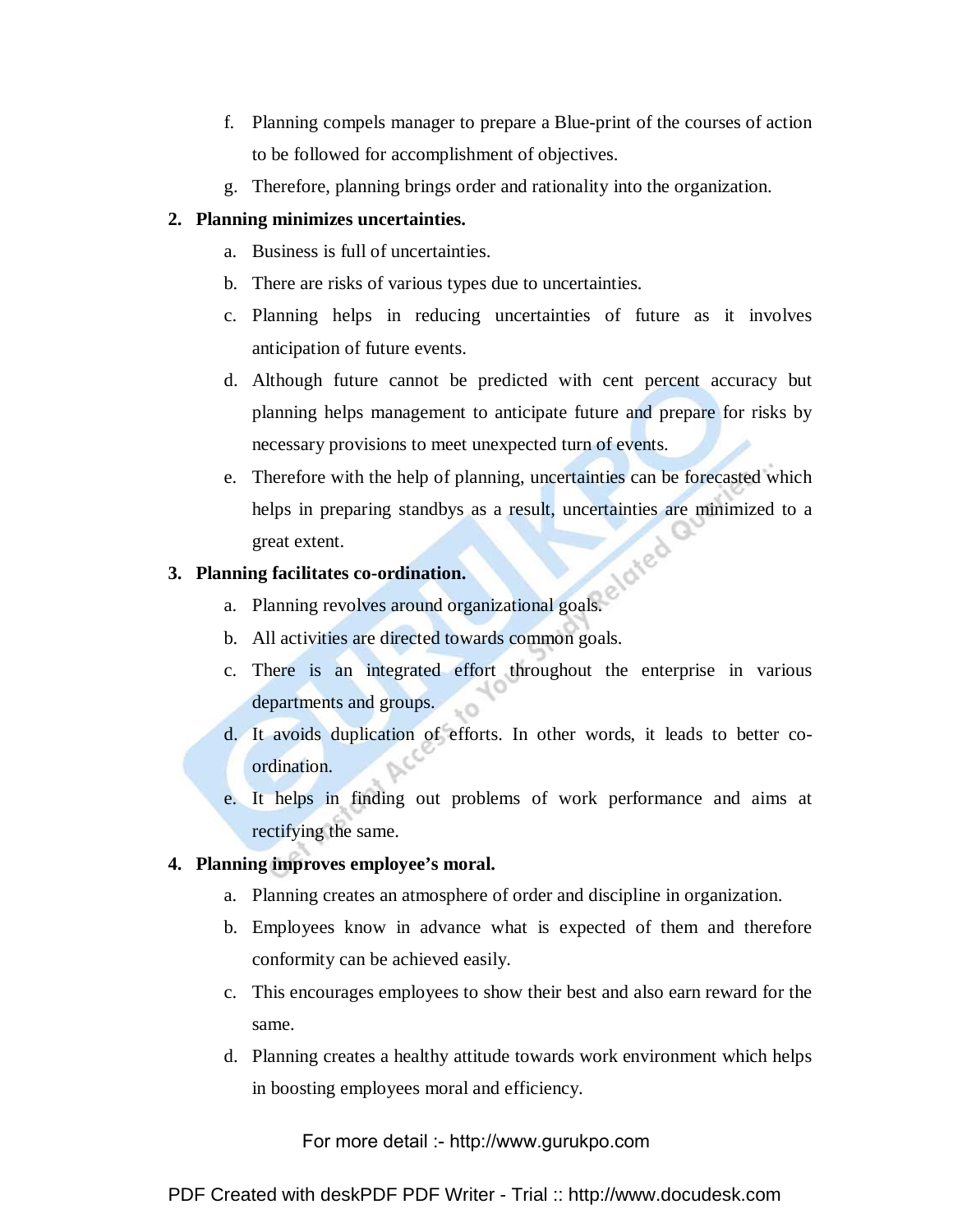#### **5. Planning helps in achieving economies.**

- a. Effective planning secures economy since it leads to orderly allocation ofresources to various operations.
- b. It also facilitates optimum utilization of resources which brings economy in operations.
- c. It also avoids wastage of resources by selecting most appropriate use that will contribute to the objective of enterprise. For example, raw materials can be purchased in bulk and transportation cost can be minimized. At the same time it ensures regular supply for the production department, that is, overall efficiency.

#### **6. Planning facilitates controlling.**

- a. Planning facilitates existence of certain planned goals and standard of performance.<br>b. It provides hosis of performance.
- b. It provides basis of controlling.
- c. We cannot think of an effective system of controlling without existence of well thought out plans.
- d. Planning provides pre-determined goals against which actual performance is compared.
- e. In fact, planning and controlling are the two sides of a same coin. If planning is root, controlling is the fruit.

#### **7. Planning provides competitive edge.**

- a. Planning provides competitive edge to the enterprise over the others which do not have effective planning. This is because of the fact that planning may involve changing in work methods, quality, quantity designs, extension of work, redefining of goals, etc.
- b. With the help of forecasting not only the enterprise secures its future but at the same time it is able to estimate the future motives of it's competitor which helps in facing future challenges.
- c. Therefore, planning leads to best utilization of possible resources, improves quality of production and thus the competitive strength of the enterprise is improved.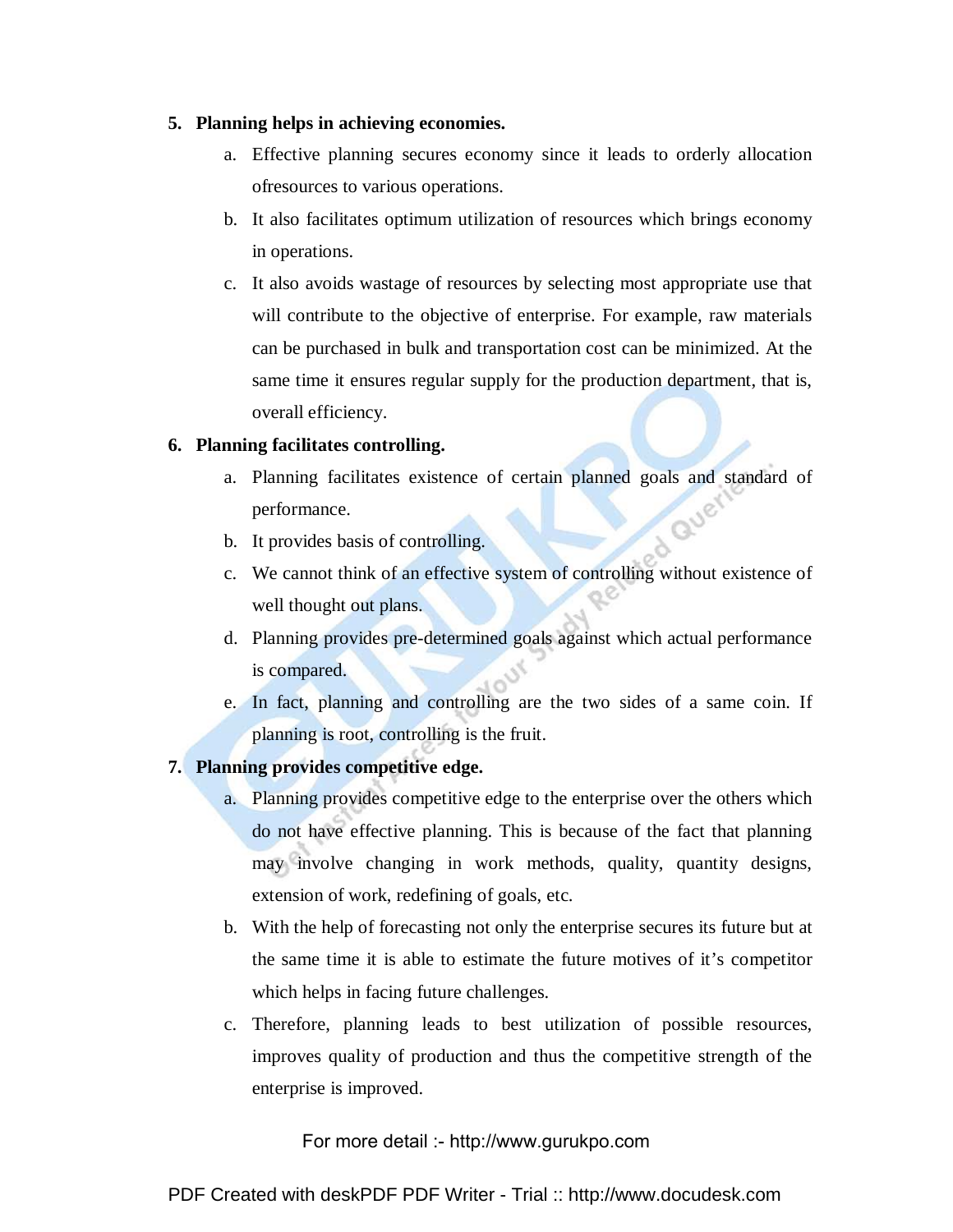#### **8. Planning encourages innovations.**

- a. In the process of planning, managers have the opportunities of suggesting ways and means of improving performance.
- b. Planning is basically a decision making function which involves creative thinking and imagination that ultimately leads to innovation of methods and operations for growth and prosperity of the enterprise.

#### **Q. What are the drawbacks of planning?**

#### **Disadvantages of Planning**

#### **Internal Limitations**

There are several limitations of planning. Some of them are inherit in the process of planning like rigidity and other arise due to shortcoming of the techniques of planning<br>and in the planners themselves.<br>1. Rigidity and in the planners themselves.

#### **1. Rigidity**

- a. Planning has tendency to make administration inflexible.
- b. Planning implies prior determination of policies, procedures and programmes and a strict adherence to them in all circumstances.
- c. There is no scope for individual freedom.
- d. The development of employees is highly doubted because of which management might have faced lot of difficulties in future.
- e. Planning therefore introduces inelasticity and discourages individual initiative and experimentation.

#### **2. Misdirected Planning**

- a. Planning may be used to serve individual interests rather than the interest of the enterprise.
- b. Attempts can be made to influence setting of objectives, formulation of plans and programmes to suit ones own requirement rather than that of whole organization.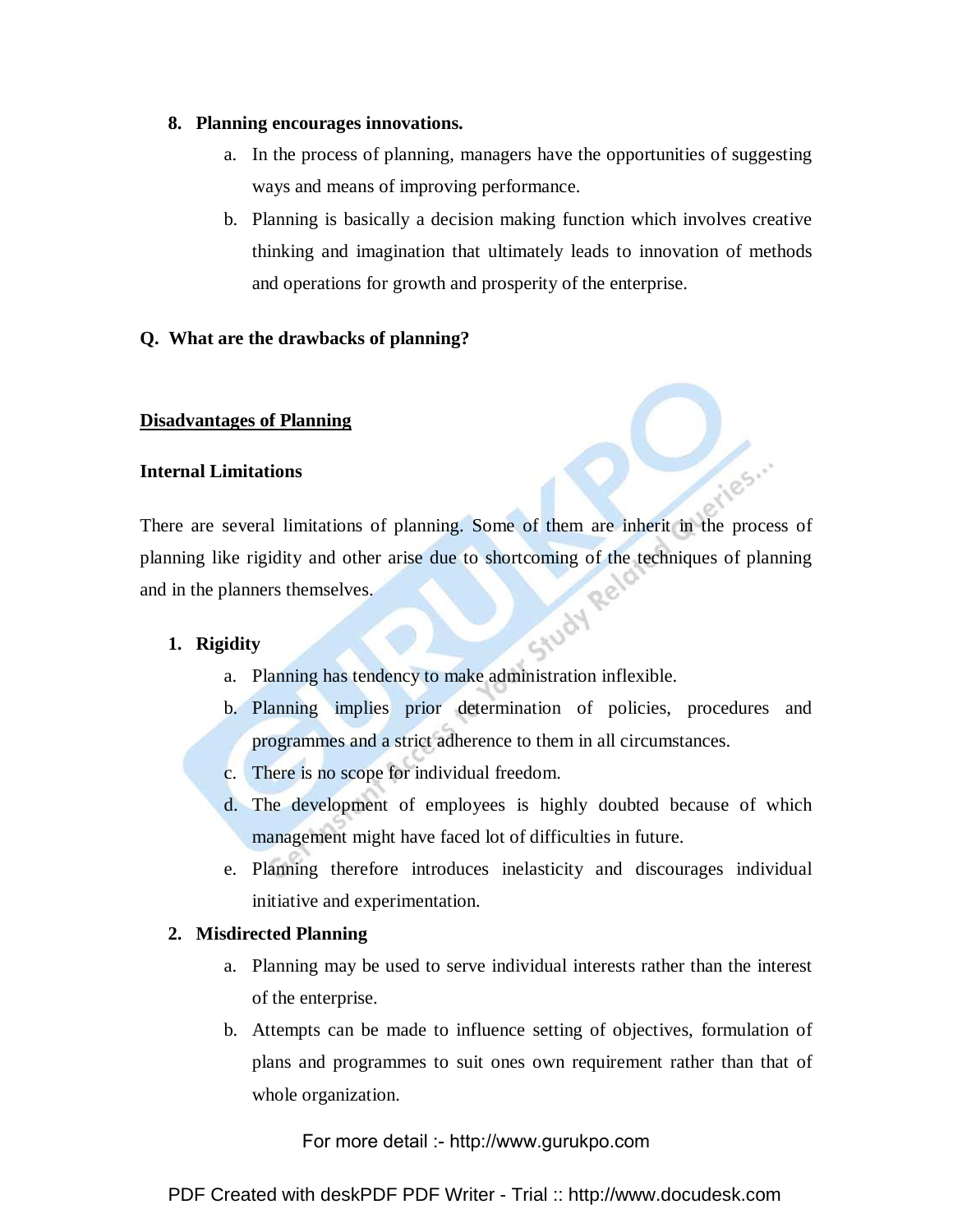c. Machinery of planning can never be freed of bias. Every planner has his own likes, dislikes, preferences, attitudes and interests which is reflected in planning.

#### **3. Time consuming**

- a. Planning is a time consuming process because it involves collection of information, it's analysis and interpretation thereof. This entire process takes a lot of time specially where there are a number of alternatives available.
- b. Therefore planning is not suitable during emergency or crisis when quick decisions are required.

#### **4. Probability in planning**

- a. Planning is based on forecasts which are mere estimates about future.
- b. These estimates may prove to be inexact due to the uncertainty of future.
- c. Any change in the anticipated situation may render plans ineffective.
- d. Plans do not always reflect real situations inspite of the sophisticated techniques of forecasting because future is unpredictable.
- e. Thus, excessive reliance on plans may prove to be fatal.

#### **5. False sense of security**

- a. Elaborate planning may create a false sense of security to the effect that everything is taken for granted.
- b. Managers assume that as long as they work as per plans, it is satisfactory.
- c. Therefore they fail to take up timely actions and an opportunity is lost.
- d. Employees are more concerned about fulfillment of plan performance rather than any kind of change.

#### **6. Expensive**

- a. Collection, analysis and evaluation of different information, facts and alternatives involves a lot of expense in terms of time, effort and money
- b. Accoring to Koontz and O'Donell, ' Expenses on planning should never exceed the estimated benefits from planning. '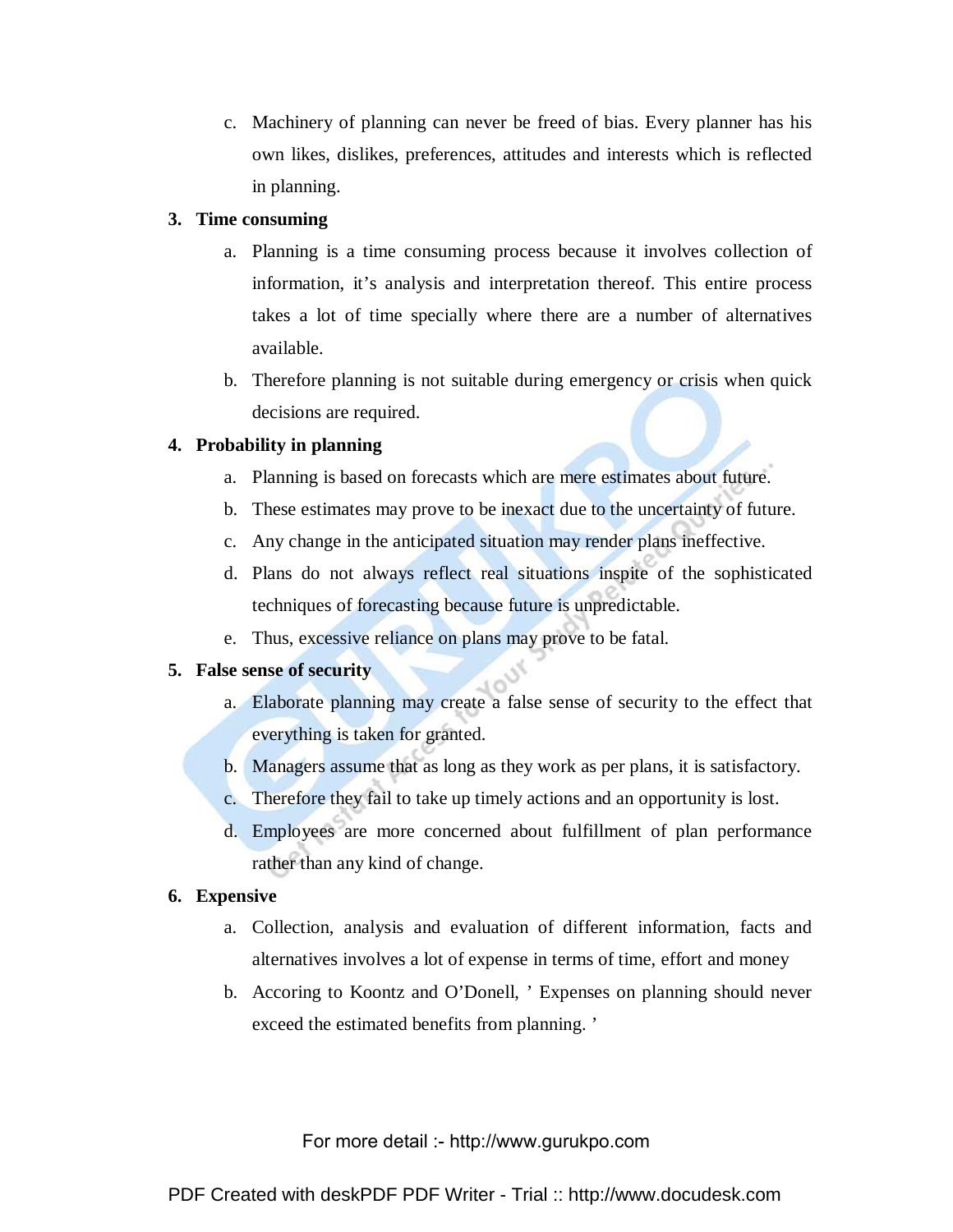#### **External Limitations of Planning**

- 1. Political Climate- Change of government from Congress to some other political party, etc.
- 2. Labour Union- Strikes, lockouts, agitations.
- 3. Technological changes- Modern techniques and equipments, computerization.
- 4. Policies of competitors- Eg. Policies of Coca Cola and Pepsi.
- 5. Natural Calamities- Earthquakes and floods.
- 6. Changes in demand and prices- Change in fashion, change in tastes, change in income level, demand falls, price falls, etc.

duerles...

#### **Q. Explain the different types of plans?**

#### **The various types of plans are as follows:**

**1. Objectives:** Objective can be defined as a position where the management wants to reach in the future. These are the ends which an organization wants to achieve through its operations. They are measurable in quantitative terms.

**2. Strategy:** A strategy ia a comprehensive plan to achieve organizational objectives. Strategy includes following three dimensions:

(a) Determining long term objectives of an organization.

(b) Adopting a suitable course of action.

(c) Allocating the resources which are considered essential for achieving the objectives.

**3. Policies:** A policy can be defined as a general statement that provides guidelines for thinking. They act as a guide for managerial actions and decisions in implementing strategy. A well defined policy helps in solving the complex problems easily. For example, an organization may have a credit policy, pricing policy on the basis of ehich objectives are decided and decisions are made.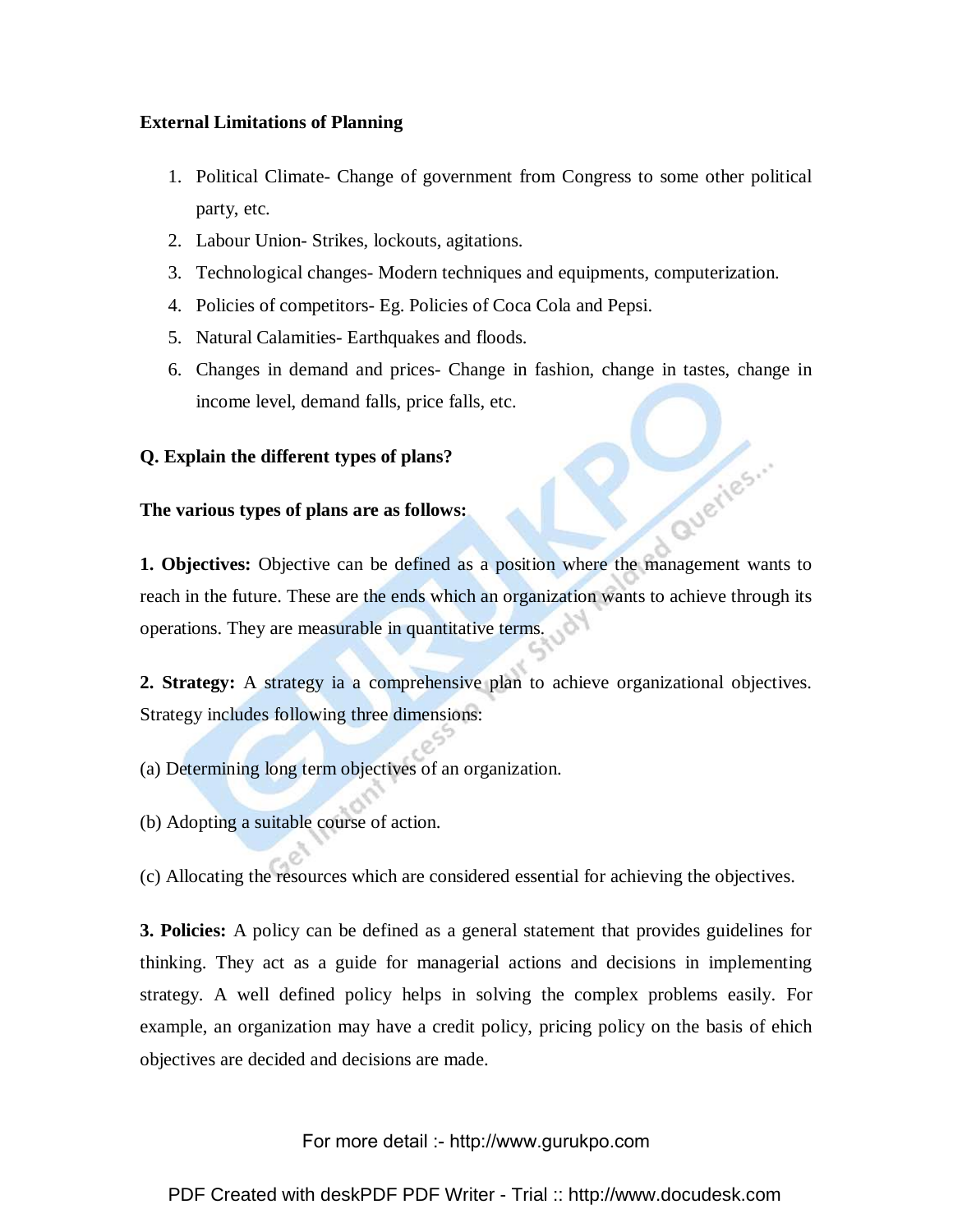**4. Procedures:** Procedures are routine steps framed to carry out activities. These are plans which determine the order of any work performance. Procedures are generally meant for insiders and define the chronological sequence of doing any work for attaining predetermined objectives.

**5. Methods:** Methods signify the manner of doing thingsas prescribed by the related procedures. They simplify various steps of work. They are more specific and limited in nature.

**6. Rules:** Rules can be defined as statements that tell us what is to be done & what is not to be done. Deviations from rules are not permitted unless a policy decision is taken. They enforce rigidity and there is fine or penalty if they are not followed. For example, prohibition on sale of tobacco within a certain radius of an educational institution is a rule **QU'** to be followed by all.

**7. Programmes:** Programmes are a solid combination of goals, policies, procedures, rules, tasks, assignments, steps to be taken, resources to be employed and other elements necessary to carry out a given course of action.

**8. Budget:** Budget is a plan in numerical terms which quantifies desired facts & figures. It is a statement of expected results expressed in quantitative terms.

# **Chapter – 5 ORGANISING**

#### **Q. What is Organising? Explain the process of organising?**

Ans. **Organizing** is the function of management which follows planning. It is a function in which the synchronization and combination of human, physical and financial resources takes place. All the three resources are important to get results. Therefore, organizational function helps in achievement of results which in fact is important for the functioning of a concern. According to *Chester Barnard*, "Organizing is a function by which the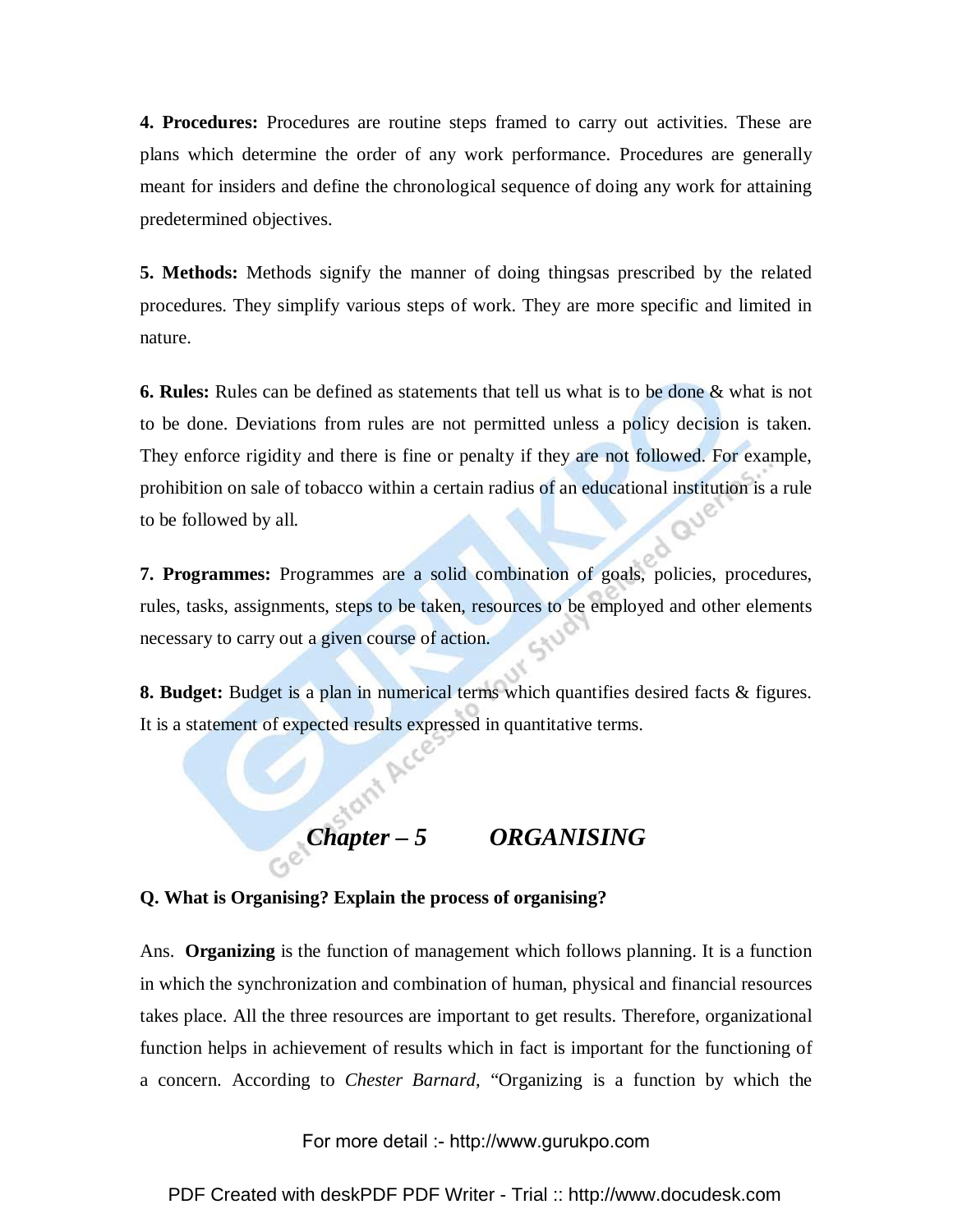concern is able to define the role positions, the jobs related and the co- ordination between authority and responsibility. Hence, a manager always has to organize in order to get results.

A manager performs organizing function with the help of following steps:-

- 1. **Identification of activities -** All the activities which have to be performed in a concern have to be identified first. For example, preparation of accounts, making sales, record keeping, quality control, inventory control, etc. All these activities have to be grouped and classified into units.
- 2. **Departmentally organizing the activities -** In this step, the manager tries to combine and group similar and related activities into units or departments. This organization of dividing the whole concern into independent units and departments is called departmentation.
- 3. **Classifying the authority -** Once the departments are made, the manager likes to classify the powers and its extent to the managers. This activity of giving a rank in order to the managerial positions is called hierarchy. The top management is into formulation of policies, the middle level management into departmental supervision and lower level management into supervision of foremen. The clarification of authority help in bringing efficiency in the running of a concern. This helps in achieving efficiency in the running of a concern. This helps in avoiding wastage of time, money, effort, in avoidance of duplication or overlapping of efforts and this helps in bringing smoothness in a concern's working.
- 4. **Co-ordination between authority and responsibility -** Relationships are established among various groups to enable smooth interaction toward the achievment of the organizational goal. Each individual is made aware of his authority and he/she knows whom they have to take orders from and to whom they are accountable and to whom they have to report. A clear organizational structure is drawn and all the employees are made aware of it.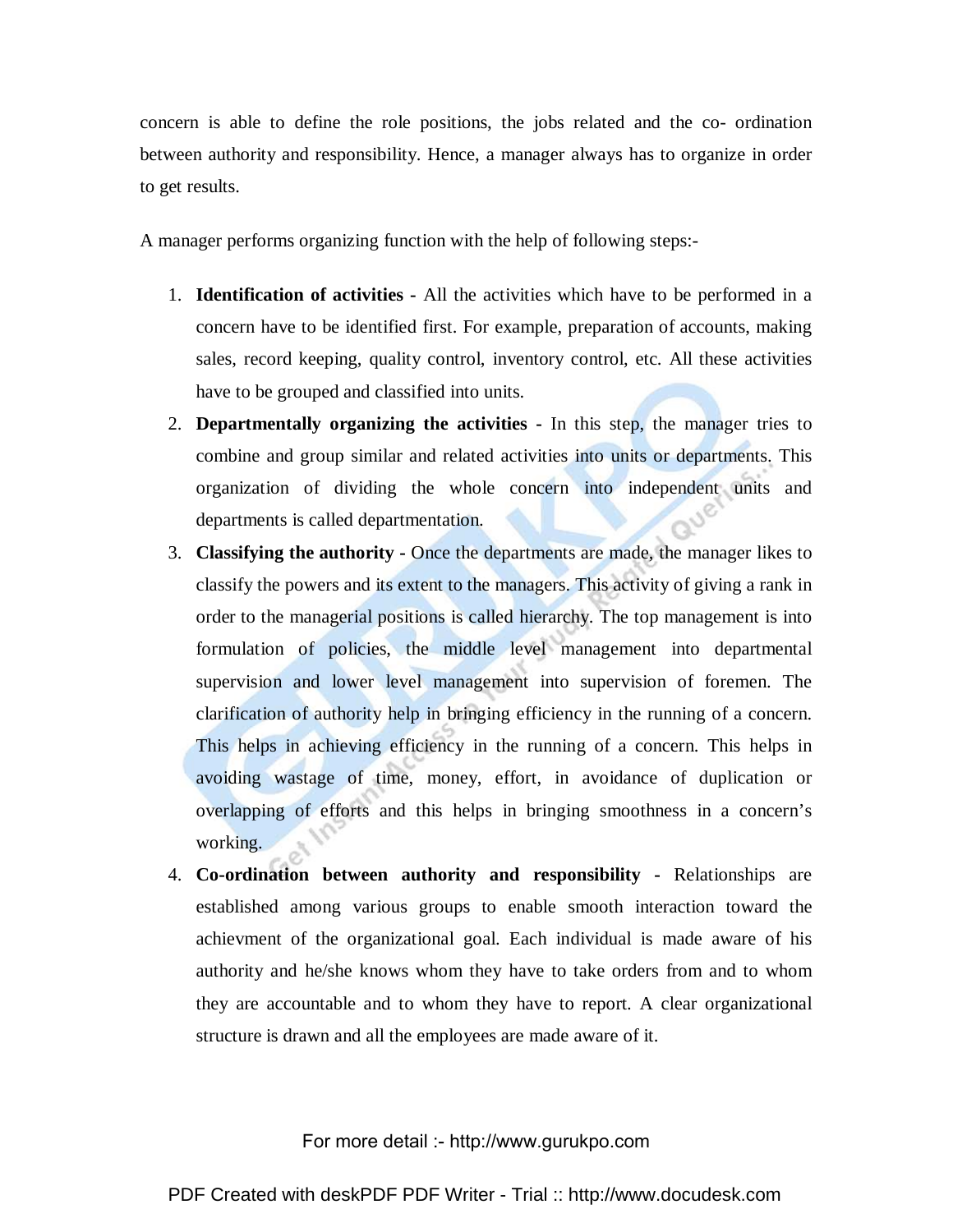#### **Q. List down the importance of organising?**

#### Ans. **Importance of Organising**

 **Specialization -** Organizational structure is a network of relationships in which the work is divided into units and departments. This division of work is helping in bringing specialization in various activities of concern.

 **Well defined jobs -** Organizational structure helps in putting right men on right job which can be done by selecting people for various departments according to their qualifications, skill and experience. This is helping in defining the jobs properly which clarifies the role of every person.

 **Clarifies authority -** Organizational structure helps in clarifying the role positions to every manager (status quo). This can be done by clarifying the powers to every manager and the way he has to exercise those powers should be clarified so that misuse of powers do not take place. Well defined jobs and responsibilities attached helps in bringing efficiency into managers working. This helps in increasing productivity.

 **Co-ordination -** Organization is a means of creating co- ordination among different departments of the enterprise. It creates clear cut relationships among positions and ensure mutual co- operation among individuals. Harmony of work is brought by higher level managers exercising their authority over interconnected activities of lower level manager.

Authority responsibility relationships can be fruitful only when there is a formal relationship between the two. For smooth running of an organization, the co- ordination between authority- responsibility is very important. There should be co- ordination between different relationships. Clarity should be made for having an ultimate responsibility attached to every authority. There is a saying, "Authority without responsibility leads to ineffective behaviour and responsibility without authority makes person ineffective.'' Therefore, co- ordination of authority- responsibility is very important.